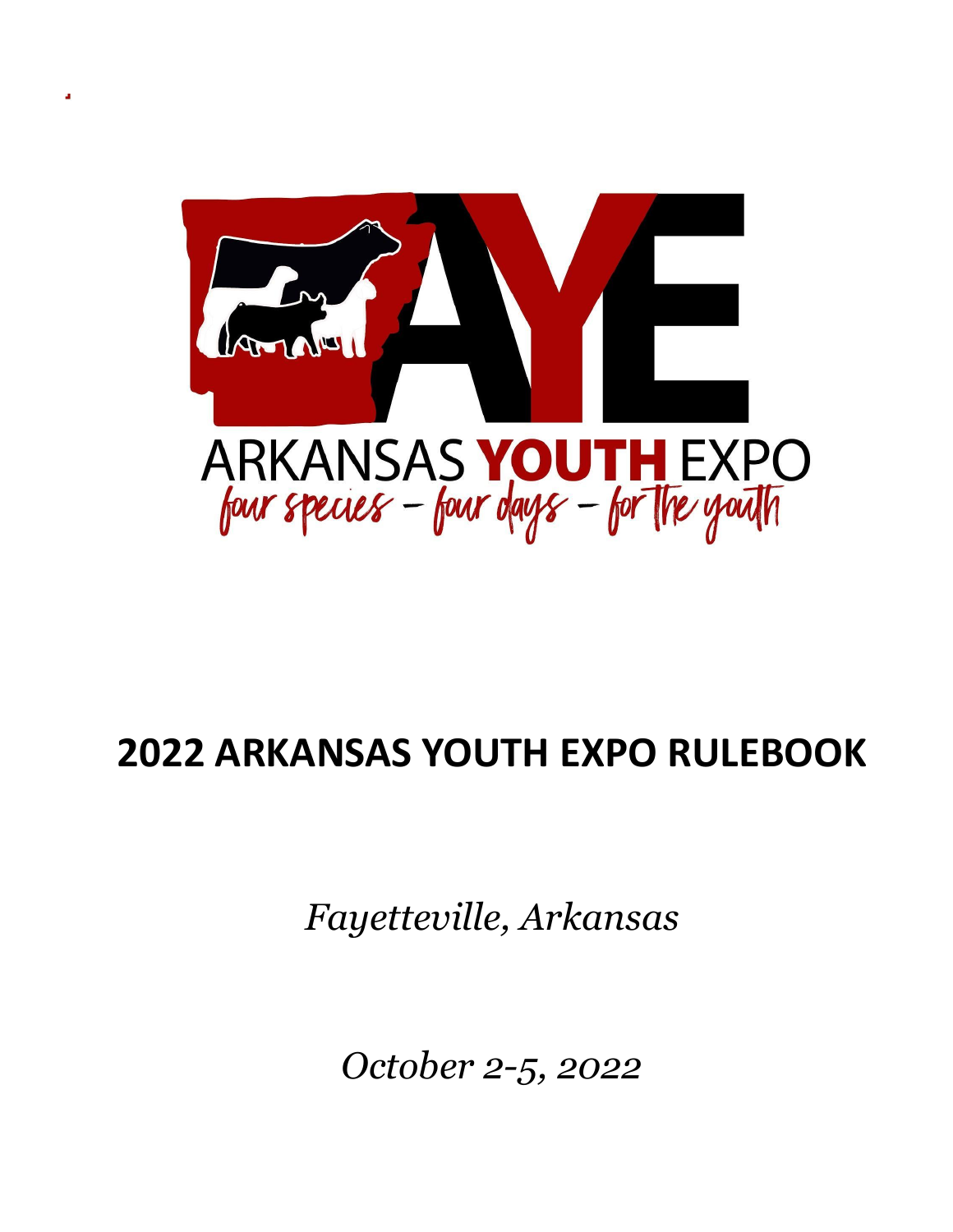## *Table of Contents*

- 2. Reminders and Important Dates
- 4. Show Schedule
- 5. Contact Information
- 6. Validation and Entry Information
- 6. General Rules
- 11. AR Livestock and Poultry Commission Regulations
- 12. Goats
	- 13. Market Goats
	- 14. Breeding Does
	- 16. Goat Showmanship
- 18. Lambs
	- 19. Market Lamb
	- 21. Breeding Ewes
	- 23. Sheep Showmanship
- 25. Swine
	- 26. Market Hogs
	- 30. Breeding Gilts
	- 32. Swine Showmanship
- 34. Cattle
	- 34. Market Steer
	- 37. Breeding Heifer
	- 39. Cattle Showmanship
- 40. Agricultural Mechanics Contest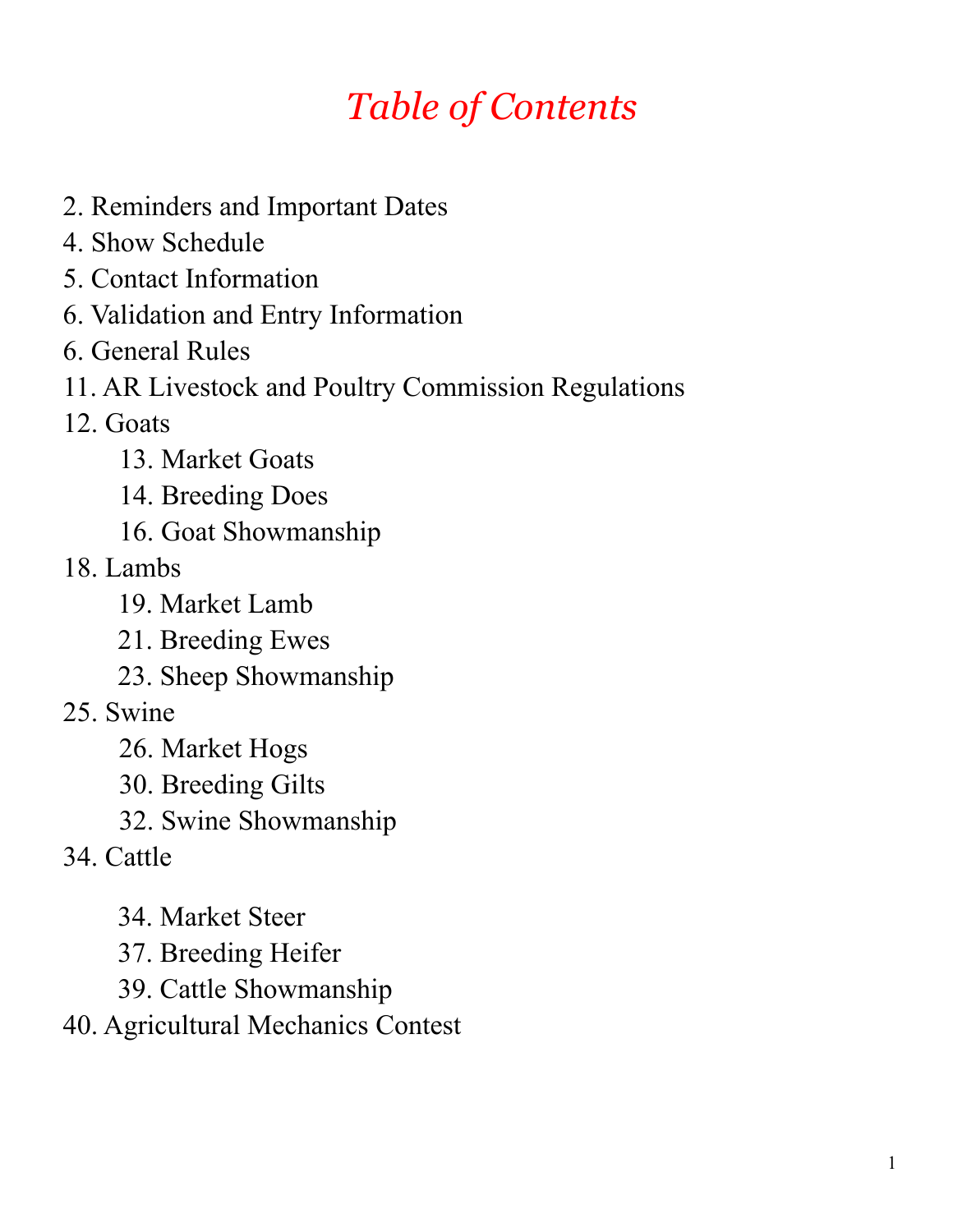## *Changes, Reminders, & Important Dates*

### **2022 CHANGES**

- There will be no gilts, heifers, ewes, or does in the market shows.
- All gilts, heifers, ewes, and does will show in the breeding shows.
- Only champion and reserve breed champions will compete for the top 5. We will not pull 3 from breeds.
- There will be NO twine, artificial hair, or added hair to animals at AYE.
- NEW! Agricultural Mechanics Competition
- Pay attention to Validation process changes.

**Validation:** Validations will be **free of charge.**

**Online Validation and Further Instructions: https://ayenom.fairwire.com**

- **ALL MARKET ANIMALS AND COMMERCIAL FEMALES (Crossbred Gilts, Commercial Heifers, Commercial Ewes, and ALL Does) must validate with an existing permanent ID method (840, scrapies, RFID, Brucellosis tags, etc.)**
- $\Box$  AYE will allow family validations & family entries (See rulebook for details)
- $\Box$  Any county or district show will have access to use our validation data file for other shows. Please contact Whitney Walker at (479) 841-4045 if this interests your show.
- $\Box$  Exhibitors may complete validations; but, two (2) agriculture educators will have to sign the DNA form. The two educators cannot teach at the same school or represent the same club, or be related.
	- $\square$  Ex: A husband and wife teaching team cannot sign off.
	- $\square$  Ex: Both ag teachers from Prairie Grove cannot sign off.
	- $\Box$  Ex: An ag teacher from Farmington and a 4-H leader can sign off together.
	- $\Box$  Ex: Two ag teachers (Tayor and Magnolia) can sign off together.
	- $\Box$  Ex: A County Extension agent and a 4-H club leader can sign off together.

**Family Entries:** Exhibitors who meet the criteria outlined in the Household Entries section of the rulebook are eligible to enter the same animal for multiple kids. This means that one animal may be entered for a brother and sister; but, at check in at AYE, the animal must be declared in ONE exhibitor's name to show and cannot be changed after cards are due.

### **Tie Outs:**

Tie-outs for cattle will be located directly outside the cattle barn in the rodeo arena. Bedding will not be provided; bedding must be provided by the exhibitor. No pens are to be built in tie outs. No tents are allowed in the tie out area. Tie Outs will not be assigned, they will be available on a first come, first serve basis. TIE OUTS ARE LIMITED

### **Ownership Rule:**

If an exhibitor allows another showman to exhibit their animal(s) at any show, regardless of the type of show or state exhibited that has an ownership rule requirement, once the ownership deadline has occurred, said animal is deemed ineligible to show at the Arkansas Youth Expo, regardless of ownership documentation. However,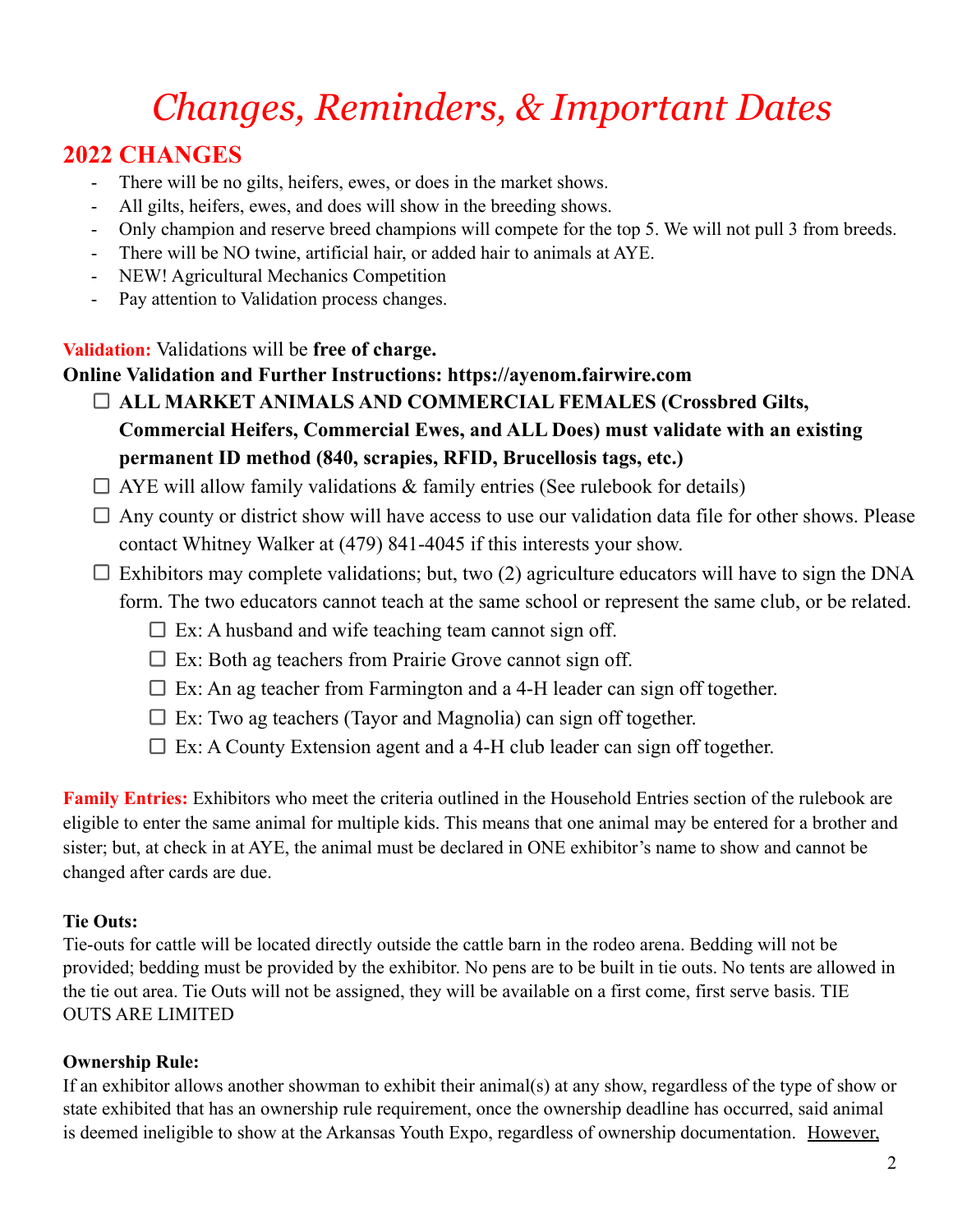prior to AYE animal(s) may be exhibited by siblings of the same household, and not be deemed ineligible as this would be the same as family nominations. Ownership deadlines differ between species and sex of animals, deadlines can be found on the Arkansas Youth Expo website: [www.aryouthexpo.com](http://www.aryouthexpo.com)

### **OWNERSHIP ON REGISTRATION PAPERS FOR ALL PAPERED BREEDING ANIMALS MUST BE IN EXHIBITORS NAME BY JULY 15, 2022. ALL COMMERCIAL BREEDING ANIMALS MUST BE VALIDATED THROUGH AYE BY JULY 15, 2022.**

### **IMPORTANT DATES**

July 15: Validations due (online at <https://ayenom.fairwire.com> and postmarked to AYE) July 16: AYE entry portal opens on ShoWorks July 31: AYE entries due on ShoWorks (closes at 11:59 p.m.) August 5: Late entries due on ShoWorks(\$140/animal) At AYE: Super-Late entries due on ShoWorks (\$240/animal) October 2-5: Arkansas Youth Expo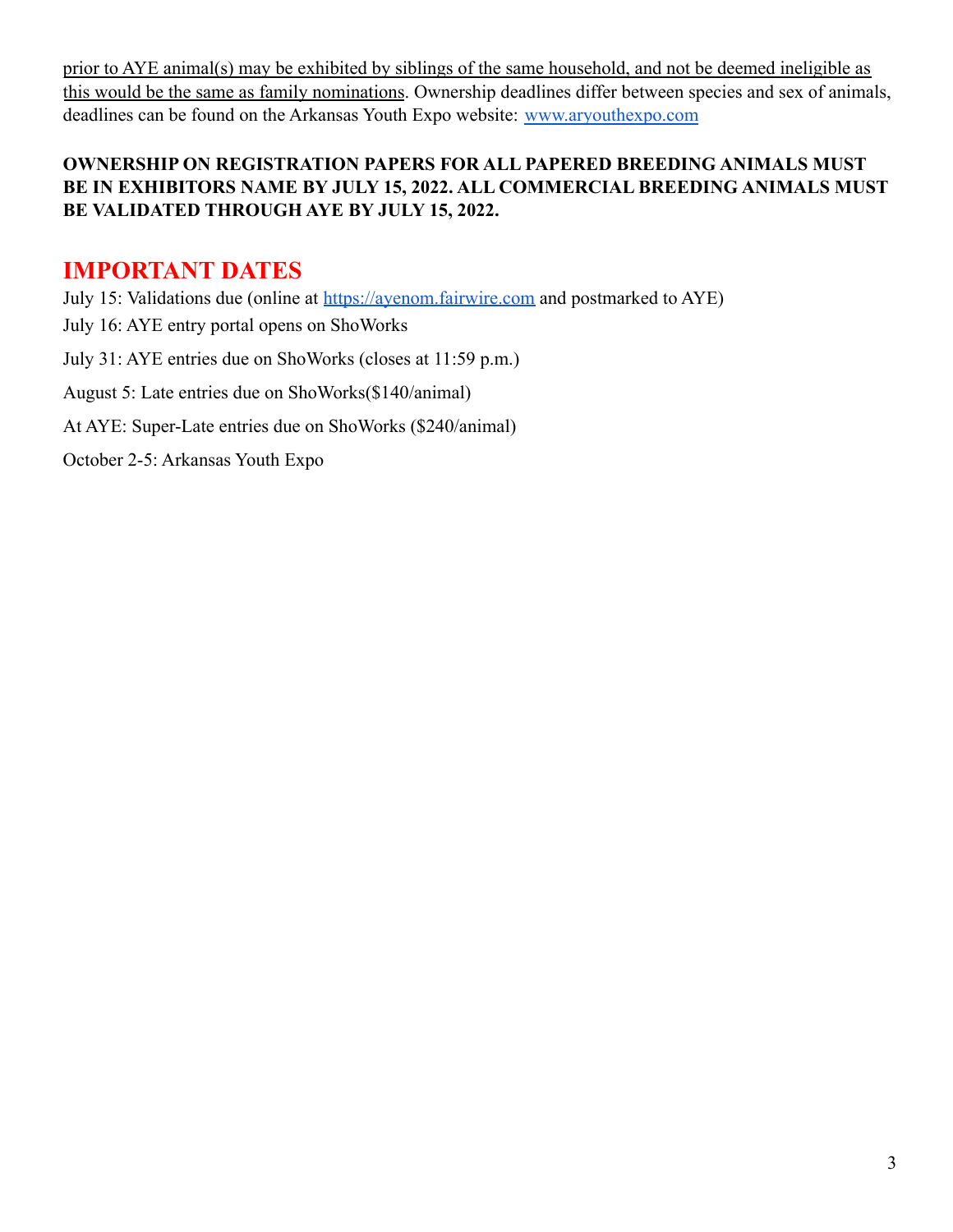### *2022 AYE SCHEDULE (As of June 13, 2022)*

### **Saturday October 1 (NO LIVESTOCK ON GROUNDS)**

8a.m. - Fairgrounds available for RV and tack trailers *Washington County Fairgrounds* 8a.m.-8p.m. - Agricultural Mechanics Projects can move in *Pauline Whitaker Arena* 10p.m.- All RVs must be in place *Washington County Fairgrounds*

### **Sunday October 2**

7a.m. - Barns open to all livestock and Agricultural Mechanics *Washington County Fairgrounds* 8a.m. - 6p.m. - Backtags available for pick up *AYE Main Office* 4p.m. - Natural State Show Goat Association Show *Goat Arena* 6p.m. Stock Show Secrets Family and Friends Night *Center Walkway* 12a.m.- GATES CLOSE. All livestock and Agricultural Mechanics projects must be on grounds

### **Monday October 3**

8a.m. - Agricultural Mechanics Contest *Pauline Whitaker Arena*

9a.m. - Deadline to pick up packets *AYE Main Show Office*

### *9a.m.- Purina Clinic TBA*

9 a.m. - 10 a.m. - Market Hog Classification and Gilt Paper Check *ADM Hog Arena*

10a.m-11a.m.- Market Lamb Classification and Ewe Paper Check *Show-Rite Lamb Arena*

10a.m.-11am.- Breeding Heifer Paper Check *Purina Beef Arena*

*12p.m.- Breeding Doe, Crossbred Breeding Gilt, Commercial Breeding Ewe, and Commercial Heifer weight cards due ONLINE*

12p.m. Swine Showmanship *ADM Hog Arena* 12p.m. Lamb Showmanship *Show-Rite Lamb Arena* 2p.m.- Cattle Showmanship *Purina Beef Arena* 2p.m.- Goat Showmanship *Goat Arena 6p.m. - Market Steer, Market Barrow, Market Goat, and Market Lamb weight cards due ONLINE*

### **Tuesday October 4**

8a.m. - Breeding Gilt show begins *ADM Hog Arena AT THE CONCLUSION OF THE BREEDING GILT SHOW, THE MARKET BARROW SHOW WILL BEGIN AND GO THROUGH THE YORKSHIRE SHOW.*

8a.m - Breeding Heifer Show followed by Commercial Heifer Show *Purina Cattle Arena* 8a.m. - Breeding Ewe Show *Show-Rite Lamb Arena* 11a.m. -Breeding Doe Show *Goat Arena*

### **Wednesday October 5**

8a.m. -Market Barrow show continues *ADM Hog Arena* 8a.m. - Market Wether Lamb Show *Show-Rite Lamb Arena* 11a.m. - Market Wether Goat Show *Goat Arena* 11a..m - Market Steer Show *Purina Cattle Arena* 3p.m. - Cimarron Celebration of Champions Participant Meeting *Pauline Whitaker Arena* 4p.m.- Cimarron Celebration of Champions *Pauline Whitaker Arena 11:59p.m. ALL LIVESTOCK AND RVS OFF OF THE FAIRGROUNDS*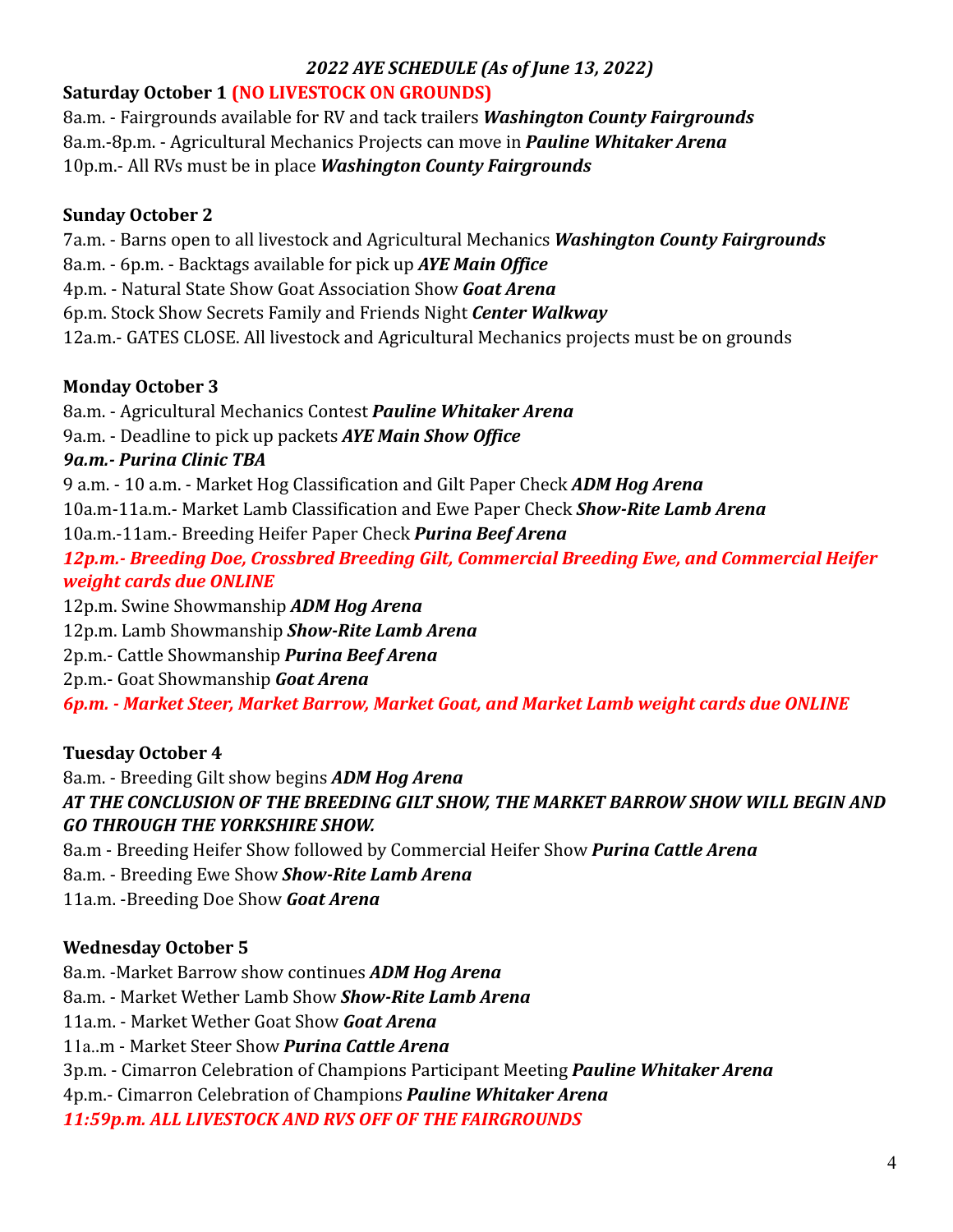## *AYE Contact Information*

### **Mailing and Physical Address of AYE Office**

Arkansas Youth Expo 14845 Walker Road Prairie Grove, Arkansas 72753

### **Phone Number Fax Number Website**

(479)-601-3567 Eric Phone (479) 841-4045 Whitney Phone (479)-846-3374 fax

### **AYE Website**

[www.aryouthexpo.com](http://www.aryouthexpo.com)

### **The AYE Team**

**Linsay Walker Keri Landry** Director of Special Events Hog Superintendent

**Scott and Christy Hoyle Bryan and Shan Kutz** 

### **Social Media**

Social Media Contact: Cammie Stehr **Facebook** www.facebook.com/aryouthexpo

**Twitter** @aryouthexpo

**Instagram** @aryouthexpo

**Eric Walker Kevin and Michelle Rieff** President Cattle Superintendents

**Whitney Walker <b>Brad** and Robin Harlow Director of Livestock Sheep Superintendents

Goat Superintendent Cimarron Celebration of Champions Superintendents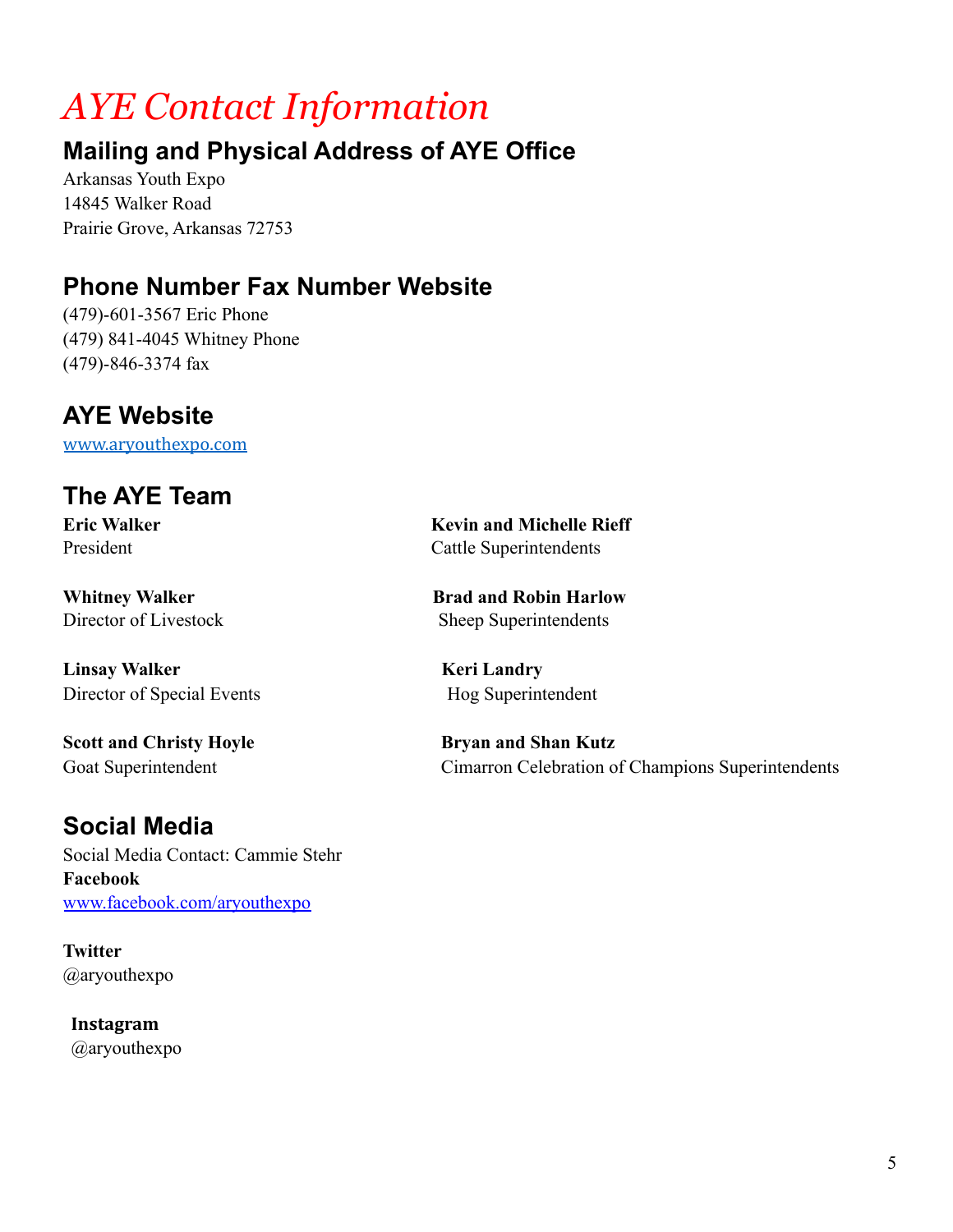## Validation and Entry Information

### **NOTES TO REMEMBER**

### **Validations are open and are DUE (postmarked to the AYE office) by July 15th.**

- Validations will be **free of charge.**
- **ALL MARKET ANIMALS AND COMMERCIAL FEMALES (Crossbred Gilts, Commercial Heifers, Commercial Ewes, and ALL Does) must validate with an existing permanent ID method (840, scrapies, RFID, Brucellosis tags, etc.) Please contact us if you have trouble obtaining these.**
- $\Box$  AYE will allow family validations & family entries
- $\Box$  Any county or district show will have access to use our validation data file for other shows. Please contact Whitney Walker at (479) 841-4045 if this interests your show.
- $\Box$  Two (2) approved signatures (4-H Leader, FFA Advisor, or AR Livestock and Poultry Rep) will have to sign the DNA sample. The two educators cannot teach at the same school or represent the same club, or be related.
	- $\square$  Ex: A husband and wife teaching team cannot sign off.
	- $\square$  Ex: Both ag teachers from Prairie Grove cannot sign off.
	- $\Box$  Ex: An ag teacher from Farmington and a 4-H leader can sign off together.
	- $\Box$  Ex: Two ag teachers (From Tayor and Magnolia) can sign off together.
	- $\Box$  Ex: A County Extension agent and a 4-H club leader can sign off together.
	- $\square$  Ex: An ag teacher and an AR Livestock and Poultry Rep can sign off.

### **STEPS TO VALIDATE ANIMALS:**

### QUESTIONS: PLEASE CALL OR TEXT WHITNEY WALKER AT (479) 841-4045 OR EMAIL ARYOUTHEXPO@GMAIL.COM

Purpose: The purpose of the nomination process is to ensure that the livestock exhibited at the Arkansas Youth Expo are in possession of and cared for by the exhibitors. The nomination deadline allows us to have proof of ownership by a certain date. This process helps to ensure that every exhibitor is receiving the same treatment and level playing field for their junior livestock projects in the state of Arkansas.

Instructions (TWO PARTS)

### **PART 1 OF 2 - ONLINE NOMINATIONS**

VISIT https://ayenom.fairwire.com to begin your nominations.

1. In the top right hand corner click "Sign In. Here you will create an account or login with a previously made account. FFA chapters, 4-H clubs, and families can also create accounts to enter multiple exhibitors on one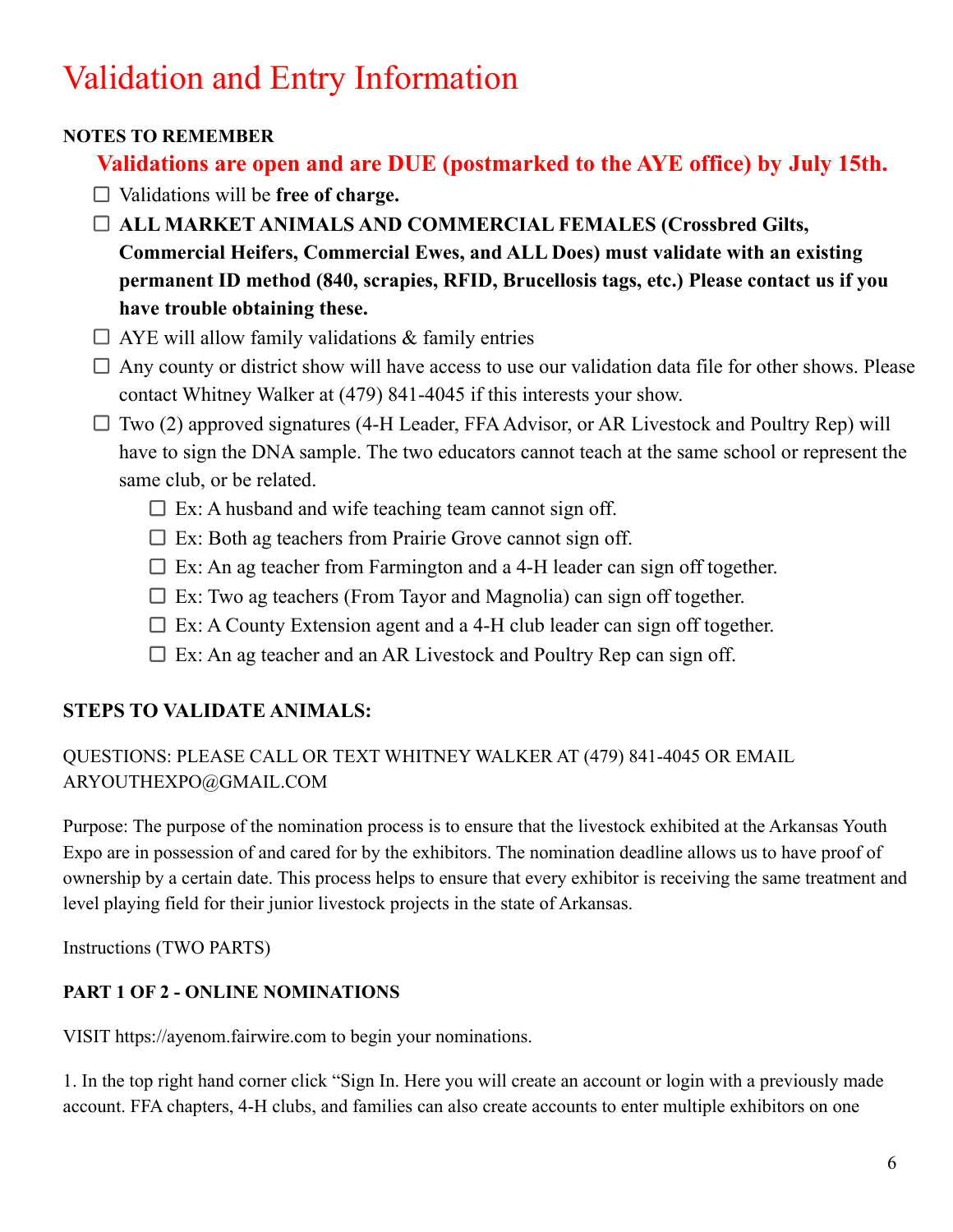submission as either a "club" or a "quick group". Once logged in, ensure that all of the exhibitor information is accurate and complete.

2. Click "continue". Here you will see a button labeled "Add Entries for <sup>2</sup>". Navigate to that button to add an animal for the exhibitor. You will be prompted to choose the department, division, and enter additional information for the animal for this exhibitor. PLEASE REMEMBER THAT IF ARE FAMILY NOMINATING, YOU WILL HAVE TO ADD THE ANIMAL ON BOTH EXHIBITOR'S ACCOUNTS.

### NOTE: AYE RECOMMENDS THAT YOU SAVE YOUR CART AFTER EVERY ENTRY.

3. Once you have added all of your entries for that exhibitor, click the check out button. You will not be charged for validations. Once you check out, PRINT YOUR RECEIPT AS YOU WILL NEED THIS IN THE NEXT STEP.

The online portion is now complete.

### **PART 2 OF 2 - PHYSICAL DNA KITS**

4. Once you have your receipts from online, you will collect a DNA sample from your animal. Once collected, place the DNA in a sealable bag (Ziploc bags are acceptable) OR envelope THAT HAS A WINDOW and identify the DNA sample with the exhibitor(s) name(s) and the validation number (the identifying number you used for that animal).

5. Repeat this step for all animals. If you are family nominating, collect one (1) DNA sample and write both students' name's on the sample.

6. Grab your online receipt! You will need two approved signatures that were present when the sample was pulled to validate your animals. Approved representatives are 4-H leaders, FFA advisors, and Arkansas Livestock and Poultry Representatives. Please locate the area on your receipt that requires signatures and have your representatives sign the receipt. You will need to place this receipt in the mail with your DNA samples.

6. Postmark all completed and signed DNA kits AND receipts to AYE by July 15th (AYE Mailing Address: 14845 Walker Road Prairie Grove, AR 72753)

The physical DNA portion is now complete and you have completed the nomination process.

After July 15th, AYE will post a report with every animal nominated on the AYE website. Please check to ensure all of the information is accurate on this report and then complete your entries at (aryouth.fairwire.com) between July 16-July 31st.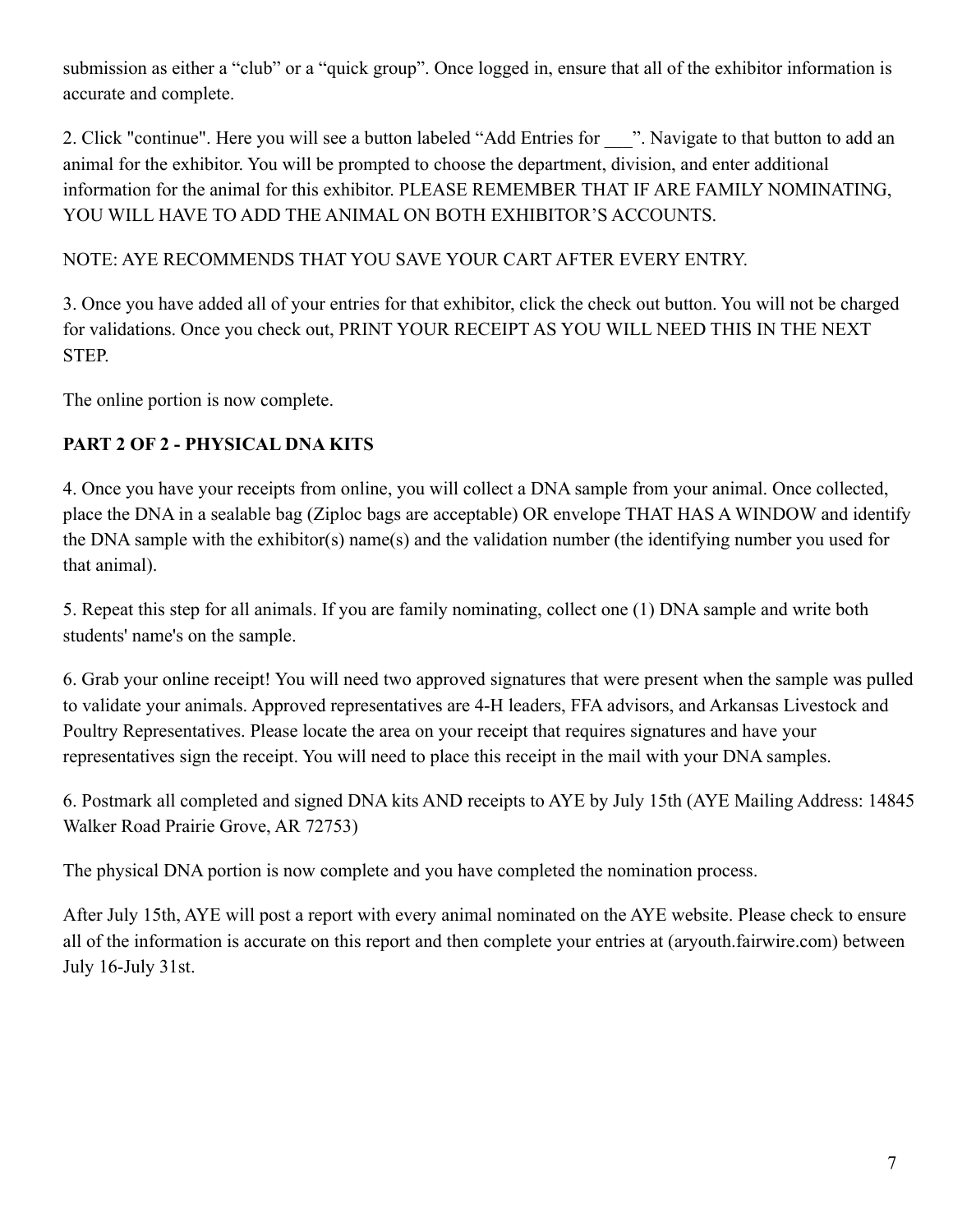## *General Rules*

### Entries:

All applicants for entry must be made on the ShoWorks website. Entries must be made on or before July 31, 2022, by 11:59 or are subject to late entry fees.

The late entry (\$140) deadline is August 5, 2022, and the Super Late entry (\$240) deadline is at AYE. Please retain a copy for your personal records. Payment options include: credit card (3% fee), school or extension office checks. NO REFUNDS FOR ENTRIES. NO PERSONAL CHECKS. NO LATE NOMINATIONS.

### **Entry Fees**

*All Market Steers and Breeding Heifers* \$40 for each entry, for each exhibitor

*All Market Lambs and Breeding Ewes* \$40 – for each entry, for each exhibitor

*ALL Market Goats and Breeding Does* \$40 – for each entry, for each exhibitor

*ALL Market Hogs and Breeding Gilts* \$40 – for each entry, for each exhibitor

### **Family (Household) Entries:**

Exhibitors who meet the criteria outlined in the Household Entries section of the rulebook (next page) are eligible to enter the same animal for multiple kids. This means that one (1) animal may be entered for both a brother and/or sister; but, at check-in at AYE, the animal must be declared in ONE exhibitor's name to show and cannot be changed after cards are due.

Example: The Walker family has a duroc gilt, a crossbred barrow, and a yorkshire gilt. The duroc can be entered for Mason, Whitney, and Catelyn. The Crossbred Barrow can be entered for Mason, Whitney, and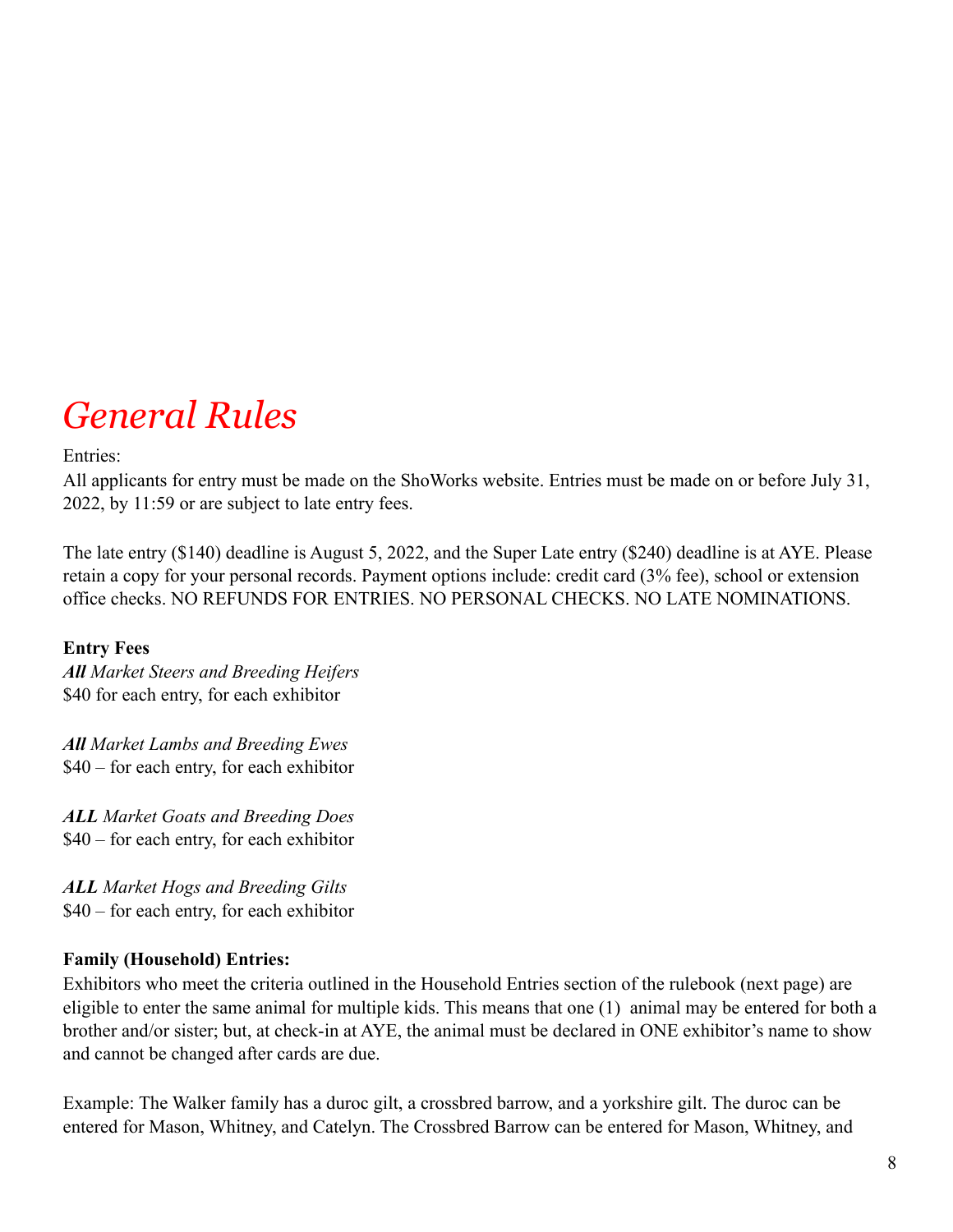Catelyn. Yorkshire can be entered for Mason, Whitney, and Catelyn. At the time of check in at AYE, the duroc, cross, and york all have to be declared in one exhibitor's name. Therefore, the duroc can be entered in Mason, Whitney, and Catelyn's name; but, only Catelyn can check in and show the duroc.

### **Exhibitors Entries:**

All exhibitors who wish to show at the Arkansas Youth Expo **MUST** have an online entry recorded in his/her name on ShoWorks in order to be eligible to show. **ALL** students **MUST** have at least one online entry in his/her name.

### **In addition, a student will only be eligible to show the number of animals he/she has entered online. Legal Release:**

All students must have an official legal release form on file with Arkansas Youth Expo. This form must be signed by the exhibitor and his/her parents or legal guardians. These forms are to be obtained through the entry process on ShoWorks. Any exhibitor who does not have a legal release form will not be allowed to exhibit animals. **If an exhibitor shows without a signed form, they will forfeit all winnings if they are not willing to sign a legal release.**

### **Household Entries:**

Exhibitors will be allowed to enter an animal in two or more names as long as the following criteria are met. Keep in mind, only one exhibitor will show the animal at AYE and the exhibitor will be declared at check in.

- The students must all legally reside in the same household and share the same legal address.
- The student who is entering the animal must have materially participated in the care of the project.
- Regarding student eligibility, if a student is declared ineligible, any animal entered in that exhibitor's name will be ineligible for exhibition at the 2022 Arkansas Youth Expo.

### **Showing in Appropriate Weight Class:**

An exhibitor must show their animal in the appropriate weight class. If an exhibitor misses their weight class or shows early for any reason, the exhibitor is not allowed to move up to the next weight class. Exhibitors must show their animal in the appropriate weight class, if an exhibitor shows their animal in the wrong class they will be disqualified.

### **Release:**

All exhibitors and livestock will be released at the conclusion of the Cimarron Celebration of Champions on Wednesday, October 5, 2022. Release papers are not required.

### **False Statements:**

If brought to AYE's attention, if any exhibitor has made or caused to be made any false statement in regard to any animal or article, or if any exhibitor shall attempt to interfere with the judges in the performance of their duties, he/she shall be disqualified from competition.

### **Failure to Exhibit:**

Exhibitors making entries and not exhibiting shall forfeit all fees paid for entries, stalls, pens, or space. There will be no refunds.

### **Protests:**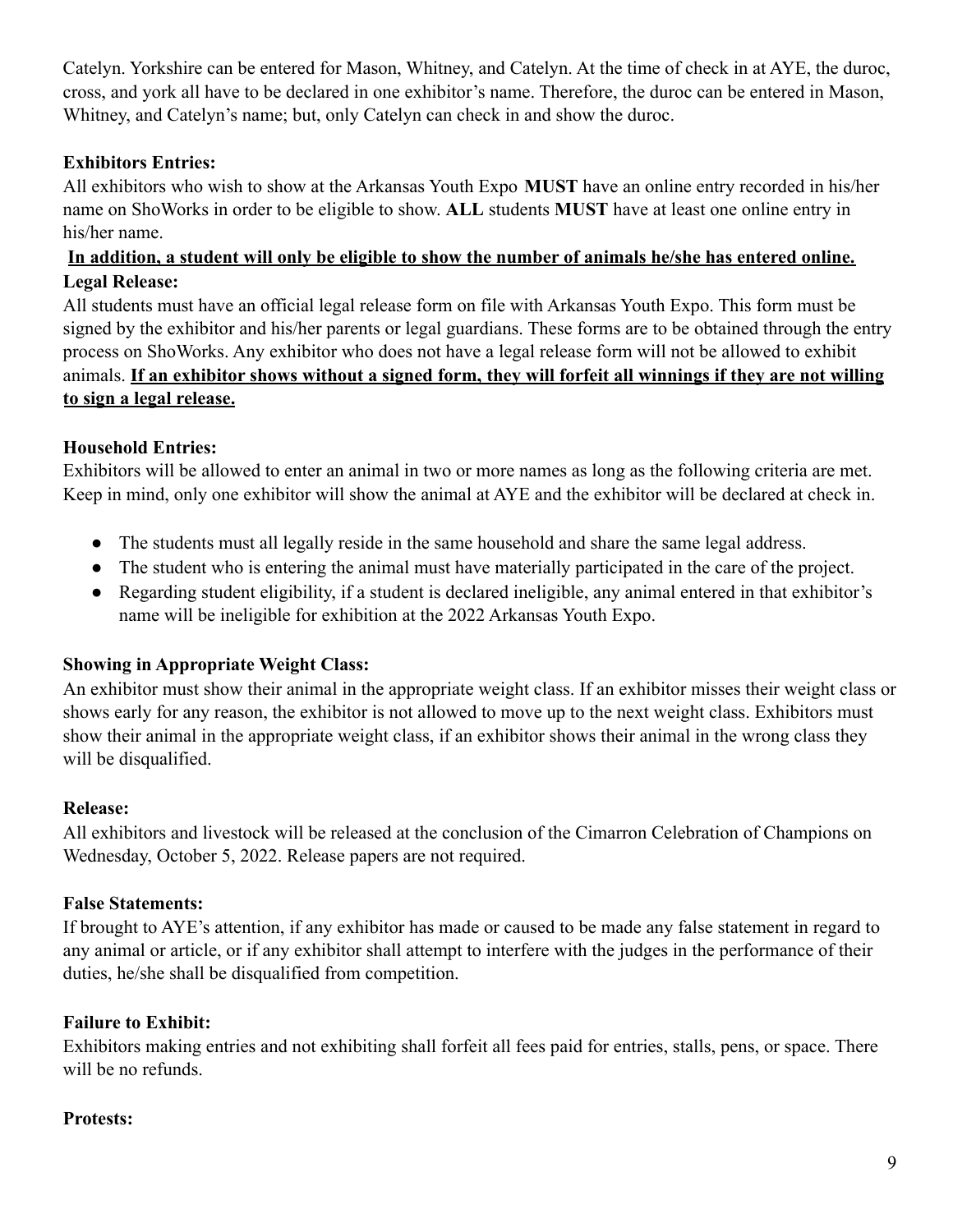Any protest must be made in writing and accompanied by a deposit of \$500, of which the deposit will be forfeited if the protest is not sustained. Said protest must state plainly the cause of complaint or appeal, and must be filed with the president within **five hours after the award was made**, being considered when the award was made when a ribbon or premium card was placed.

In addition to the right to protest herein guaranteed to exhibitors, management reserves the right to take cognizance of fraud consummated or attempted in connection with an exhibit and take such action as may be deemed just and proper and as may be warranted.

### **All Other Disputes:**

All questions of dispute or differences not provided for under the rules and regulations shall be referred to the AYE management, whose decision shall be final.

### **Substitute Showman:**

Substitutions will only be allowed for the following reasons:

- A. An exhibitor has two animals in the same class.
- B. Conflicts with animals being exhibited at the same time in other species.
- C. Sickness or a physical injury documented by a physician.
- D. A pre-approved 4-H or FFA activity. No other school activity will qualify.

Steps to obtaining a Substitute Showman:

*The following is the procedure, which is to be followed to determine a substitute showman for all species at the Arkansas Youth Expo. Once the exhibitor determines one or more of the above mentioned circumstances applies to him/her, the exhibitor will:*

- a. Obtain a "substitute showman form" from the Arkansas Youth Expo show office
- b. Identify another exhibitor exhibiting livestock at the Arkansas Youth Expo.
- c. Turn in the completed form to the species superintendent for approval.

Failure to follow the stated procedures in requesting a substitute showman will result in the animal being disqualified. These are to be completed and signed by the species superintendent, stating the reason and naming the substitute showman. The card must be completed and returned to the species superintendent issuing the cards prior to the start of the show. Failure to comply will disqualify the exhibitor.

### **Show Ring Dress Code:**

*Exhibitors will wear one of the following:*

- A. 4-H Member:
- An official 4-H vest, jacket, or pullover wind jacket.  $\circ$  Must be of the appropriate colors of solid green, solid white, or a mix of green and white.
- Must have an official 4-H emblem of at least  $2\frac{1}{2}$  inches permanently affixed to the front and left side of the vest or jacket.
- Must wear a collared shirt under the vest or jacket that is the appropriate colors of solid green, solid white, or a mix of green and white.
- A buttoned up, collared shirt or polo shirt, short or long sleeve, of the appropriate 4-H colors of solid green, solid white, or a mix of green and white.
- No third color mix or additional colors are allowed.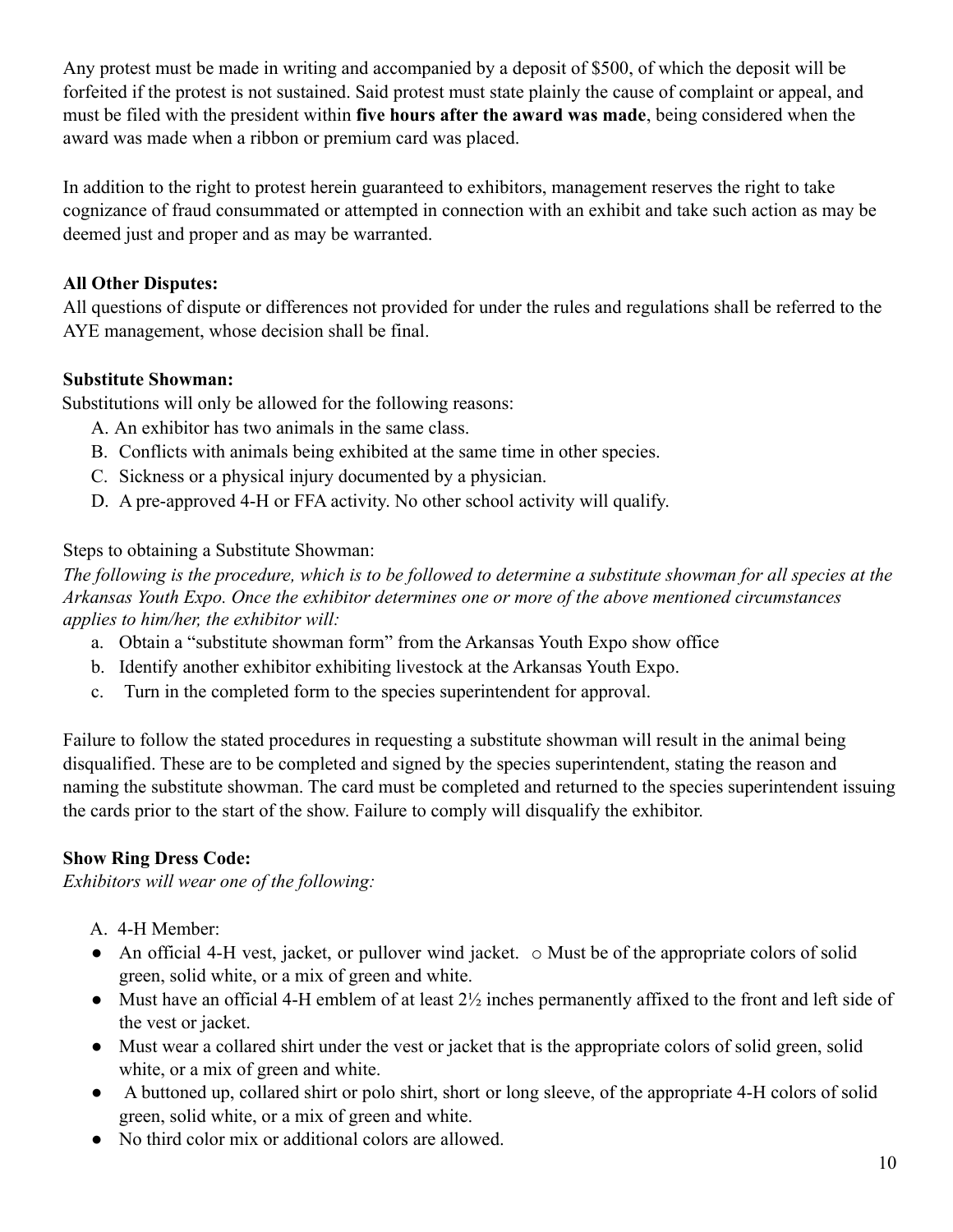- Must have an official 4-H emblem of at least  $2\frac{1}{2}$  inches that is permanently affixed to the front, left side of the shirt.
- A. FFA Member:
- An official Arkansas FFA corduroy jacket, pullover wind jacket, softshell jacket or vest.
- A pullover wind jacket, softshell jacket or vest must be of the appropriate colors of solid blue, solid yellow, or a mix of blue and yellow.
- Must have an official FFA emblem of at least  $2\frac{1}{2}$  inches permanently affixed to the front and left side of the jacket options or vest.
- Must wear a collared shirt under any of the jacket options or vest that is of the appropriate colors of solid white, solid blue, solid yellow, or a mix of blue and yellow.
- A buttoned up, collared shirt or polo shirt, short or long sleeve, of the appropriate FFA colors of solid white, solid blue, solid yellow, or a mix of blue and yellow.
- No third color mix or additional colors are allowed.
- Must have an official FFA emblem of at least  $2\frac{1}{2}$  inches that is permanently affixed to the front and left side of the shirt.

### **Minimum Number of Animals per Breed:**

Unless stated otherwise, a minimum of 10 animals are required to make a breed. If less than 10 animals in a breed are ENTERED, the respective breed will be placed in the AOB division.

### **Fans and Chutes:**

Exhibitors will not be allowed to use aisle fans; only overhead, secured fans may be used. Pop-up tents are encouraged and can be placed around the barns for grooming chutes and stands.

### **Gates to Fairgrounds:**

All gates will open at 8 a.m. Sunday, October 2, 2022 for livestock.

A. The remaining days of the show, gates will remain open for participants/exhibitors to enter and exit as they wish. The fairgrounds will be monitored by the Washington County Sheriff's office overnight.

All livestock will be checked prior to entering the gate for a certificate of inspection from the Arkansas Livestock and Poultry Commission. A licensed vet will be on call throughout the duration of AYE, in case of disputes, contact the AYE office.

### **AYE Eligibility (Membership/Age/Grade):**

5- 21 YEARS OF AGE AS OF AYE FINAL DAY (OCTOBER 5, 2022)

Each junior exhibitor must be a bona fide member, in good standing, of an Arkansas 4-H club or FFA chapter and attend an Arkansas school; or homeschooled students must attend their homeschool in Arkansas. If an exhibitor has graduated high school, out-of-state educators are still eligible to show at AYE, as long as the exhibitor was formerly a good standing member of an Arkansas 4-H club or FFA chapter, and is currently certified in YQCA (Youth for the Quality Care of Animals).

a. Exhibitors who have graduated from an Arkansas high school/homeschooled program are still eligible until their 21st birthday. If the exhibitor has exceeded 4-H and FFA age divisions, they must provide proof of YQCA certification to AYE at time of online entries.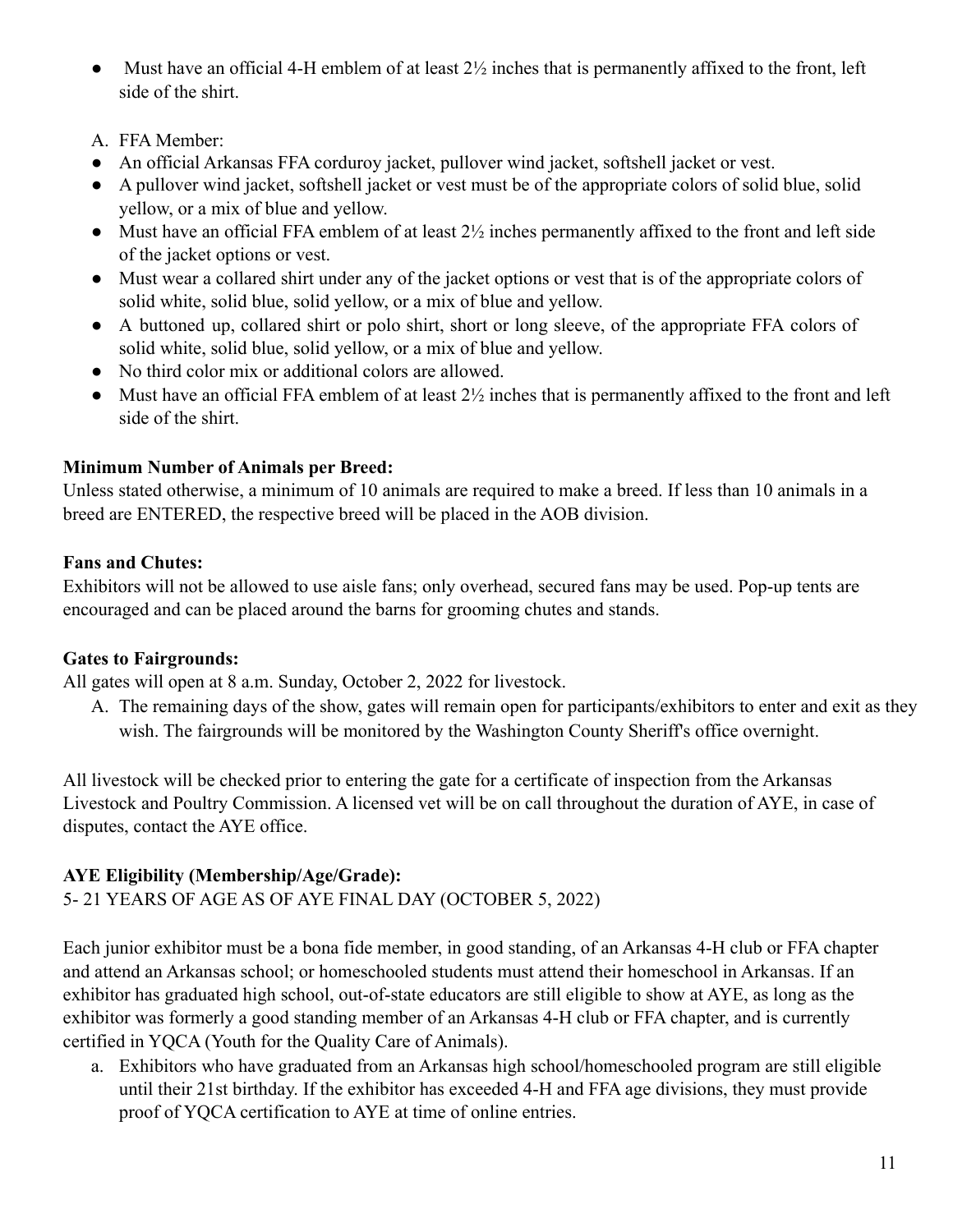The exhibitor must be able to exhibit their livestock without assistance in the ring. If any animal gets loose three (3) times, or poses a continuous threat to other exhibitors, they will be excused from the ring, and forfeit winnings, placings, and awards. Decisions made on this matter by AYE staff are not eligible for protest.

When animal entries are required, junior exhibitors, who are 4-H and FFA members, must follow the appropriate validation procedures and declare their organization affiliation at the time of validation. The name of an FFA exhibitor must be included on their chapter's current and official FFA membership roster that is submitted to the state FFA office by September 1st of each year. 4-H members must also be enrolled prior to September 1st of the show year.

### **Violation of Rules:**

Any violation of rules published in Arkansas Youth Expo's rules and regulations may automatically result in disqualification. Further, any possible premium monies, trophies, special awards, or other consideration earned will be forfeited.

### **Filling of Livestock:**

Drenching is allowed; however, the use of pumps, needles, or any other artificial filling of livestock, deemed unethical by the AYE staff, is prohibited.

### **General Rules:**

All rules and regulations will apply to each and every department of the Arkansas Youth Expo. Exhibitors are required to familiarize themselves with all rules. Arkansas Youth Expo management, through its authorized officials, reserves to itself the final and absolute right to interpret its own rules and regulations and to settle and determine all matters, questions and differences connected with or incidental to the show. The management reserves the right to amend or add to these rules as they, in their judgment, may deem advisable. In the event of conflict of general and special rules, the latter will govern.

### **Aggressive/ Abuse Behavior Towards Livestock:**

Arkansas Youth Expo highly discourages, does not condone and will not permit aggressive behavior towards animals; this includes but is not limited to striking or hitting any animals. As good stewards of livestock, aggressive striking is not an option or practice.

## *Arkansas Livestock and Poultry Commission Regulations*

[https://www.aad.arkansas.gov/Websites/aad/files/Content/5937242/Exhibition\\_Requirements,\\_Jul\\_2018.pdf](https://www.aad.arkansas.gov/Websites/aad/files/Content/5937242/Exhibition_Requirements,_Jul_2018.pdf)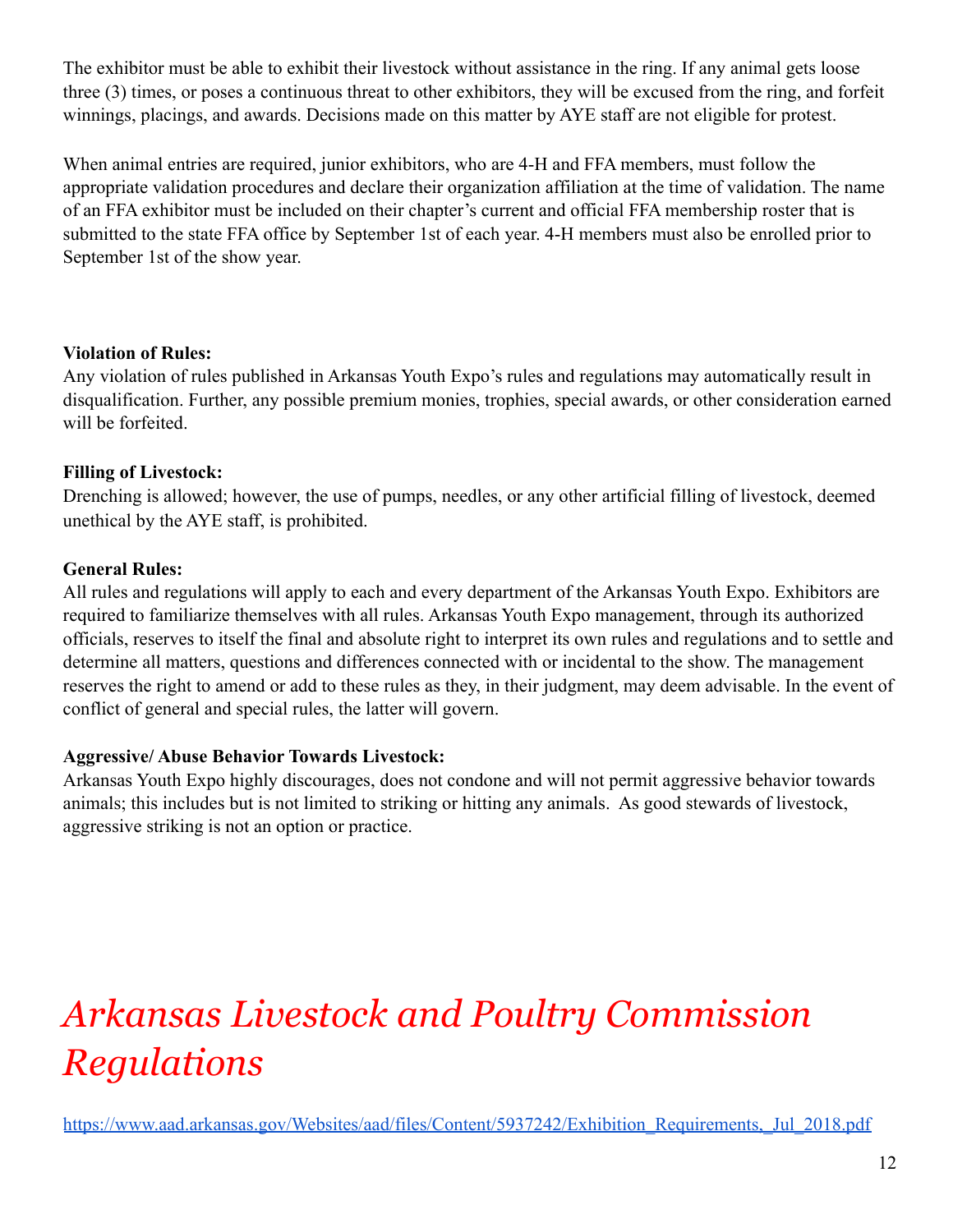## *2022 Market Goat and Breeding Doe Shows*

**Proudly Sponsored By…**

**Superintendents** Scott and Christy Hoyle

### **Official Judge MARKET GOATS: SPENCER SCOTTEN BREEDING DOES AND SHOWMANSHIP: SAM MATTINGLY**

**Show Announcer**

Kendall Brasheers, Oklahoma

**Show Dates Breeding Doe Show Tuesday October 4 11a.m. Market Wether Goat Wednesday October 5 11 a.m.** *The Market Goat and Breeding Doe Show is held in the Stock Show Secrets Goat Arena.*

## *Market Wether Goat Regulations*

**Ownership:**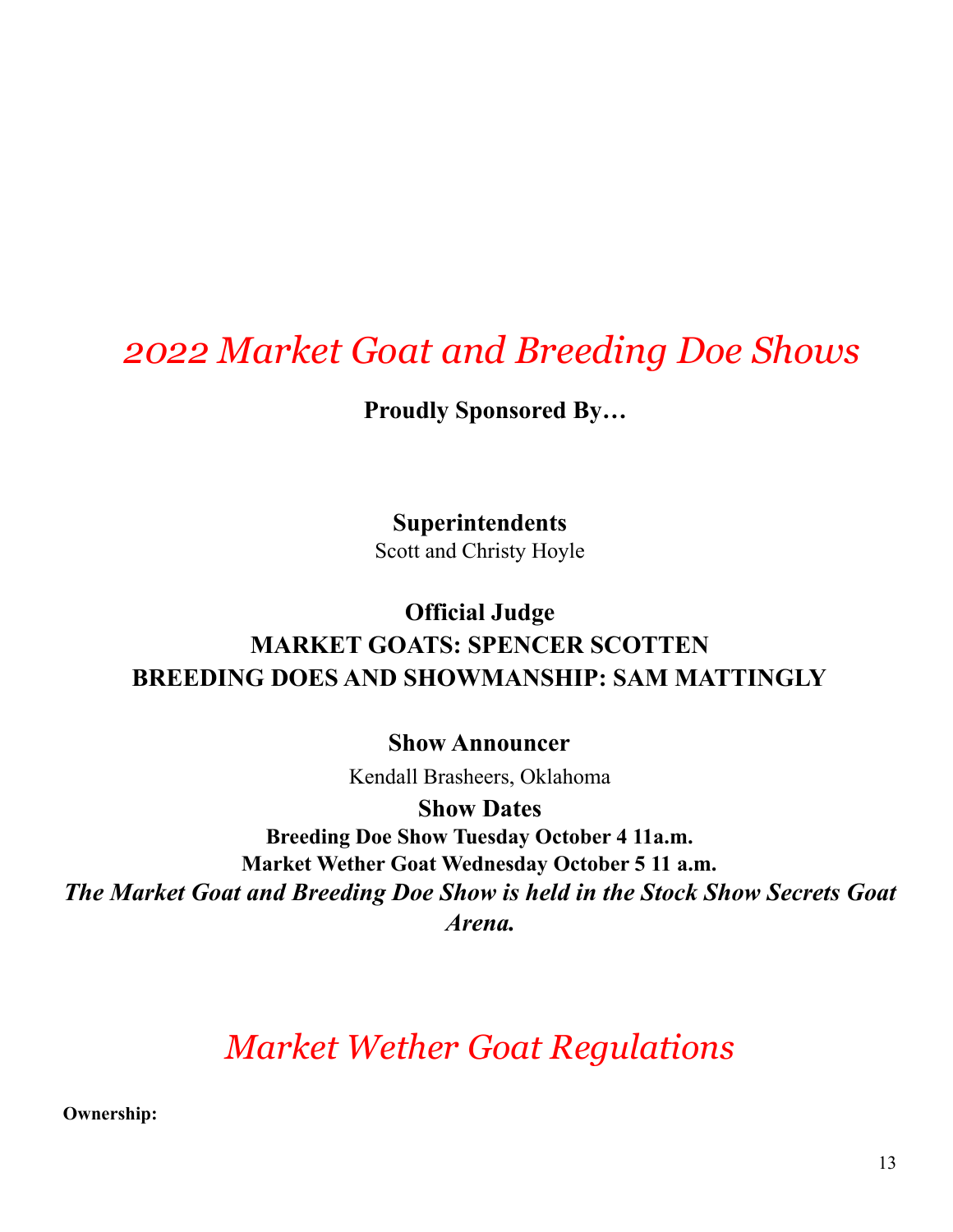Exhibitors must maintain continuous ownership, possession and provide daily care for each market goat entered in the show from the time of nomination until show day.

### **Horns:**

Dehorning of goats in this show is not mandated; however, horns should be tipped and rounded. Goats with horns sharper than deemed safe by the show superintendent or staff will be required to be tipped or rounded or isolated and not shown.

### **Weight:**

**Minimum weight requirement for market wethers is 50 pounds. There is no Maximum weight limit. There** is no official weigh-in of the market goats. Official scales will be available for exhibitors to use in determining weight for the official entry card. The top five placing animals in each class will be weighed and any animal that differs by more than 5 pounds from weight submitted by the exhibitor on the official entry card will be disqualified and the placing of all animals below will be moved up by one and top five placing animals weighed. The superintendent will determine the number of classes based on entries so that there will be six (6) divisions. **DIVISION AND RESERVE DIVISION GOATS WILL SHOW IN THE CIMARRON CELEBRATION OF CHAMPIONS.**

### **Shearing and Artificial Hair:**

Market goats must be shorn to a maximum of 3/8"residual hair length. No shearing on-site, touch up clipping is allowed. There will be no twine or artificial hair allowed for any AYE show.

### **Bracing:**

Bracing will be allowed in the market goat division.

### **Health and Testing:**

Any animal with abscesses will **NOT** be allowed to remain on the fairgrounds. Goats must be free from external parasites, ringworm and warts. All market goats are subject to be tested for unauthorized compounds. Market goats will also be subject to DNA testing.

#### **Generators:**

No generators will be allowed to operate inside the goat barns, although they are allowed outside the barns. No fans will be allowed in the aisles at any time. No bucket heaters are allowed inside, or within 50 feet of barns.

### **General Rules:**

Review the General Rules and Regulations for all exhibitors and animals listed elsewhere in this publication. These rules and regulations will apply in the market goat show.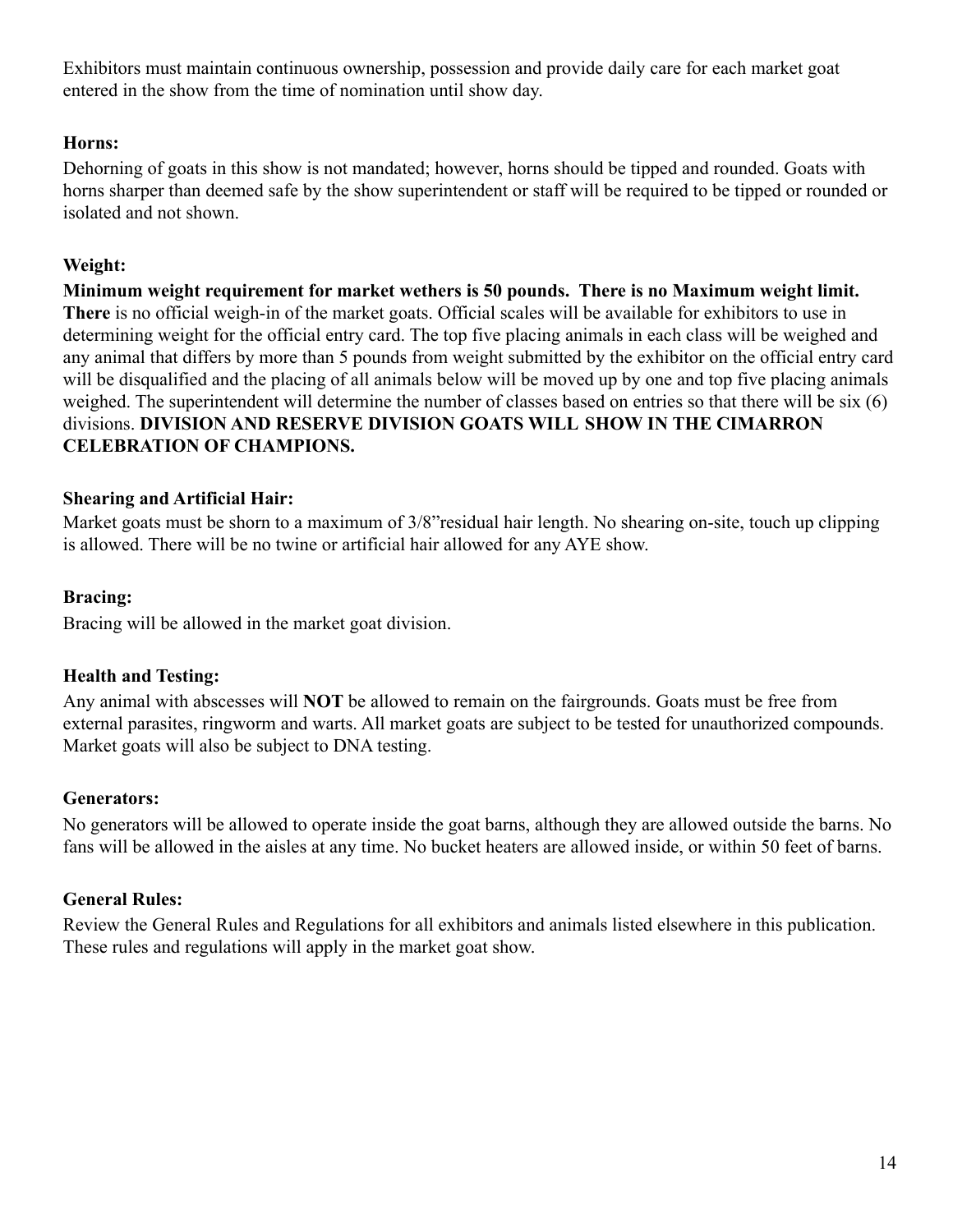## *Breeding Doe Regulations*

### **Ownership:**

Exhibitors must maintain continuous ownership, possession and provide daily care for each breeding doe entered in the show from the time of validation until show day.

### **Horns:**

Dehorning of goats in this show is not mandated; however, horns should be tipped and rounded. Goats with horns sharper than deemed safe by the show superintendent or staff will be required to be tipped or rounded or isolated and not shown.

### **Weight:**

**Minimum weight requirement for breeding does is 50 pounds. There is no Maximum weight limit. There** is no official weigh-in of the breeding does. Official scales will be available for exhibitors to use in determining weight for the official entry card.The top five placing animals in each crossbred class will be weighed and any animal that differs by more than 5 pounds from weight submitted by the exhibitor on the official entry card will be disqualified and the placing of all animals below will be moved up by one and top five placing animals weighed. The breeding doe show will consist of a slick wether doe division, and a haired wether doe division.

### **Shearing and Artificial Hair:**

Slick does must be shorn to a maximum of 3/8"residual hair length. There will be no twine or artificial hair allowed for any AYE show.

### **Bracing:**

Bracing will be allowed in the slick wether dam division.

### **Health and Testing:**

Any animal with abscesses will **NOT** be allowed to remain on the fairgrounds. Goats must be free from external parasites, ringworm and warts. All breeding does are subject to be tested for unauthorized compounds. Does will also be subject to DNA testing.

#### **Generators:**

No generators will be allowed to operate inside the goat barns, although they are allowed outside the barns. No fans will be allowed in the aisles at any time. No bucket heaters are allowed inside, or within 50 feet of barns.

### **General Rules:**

Review the General Rules and Regulations for all exhibitors and animals listed elsewhere in this publication. These rules and regulations will apply in the breeding doe show.

### **Divisions of Breeding Doe Show:**

Slick Wether Dams (Lightweight and Heavyweight) Haired wether dams (Lightweight and Heavyweight)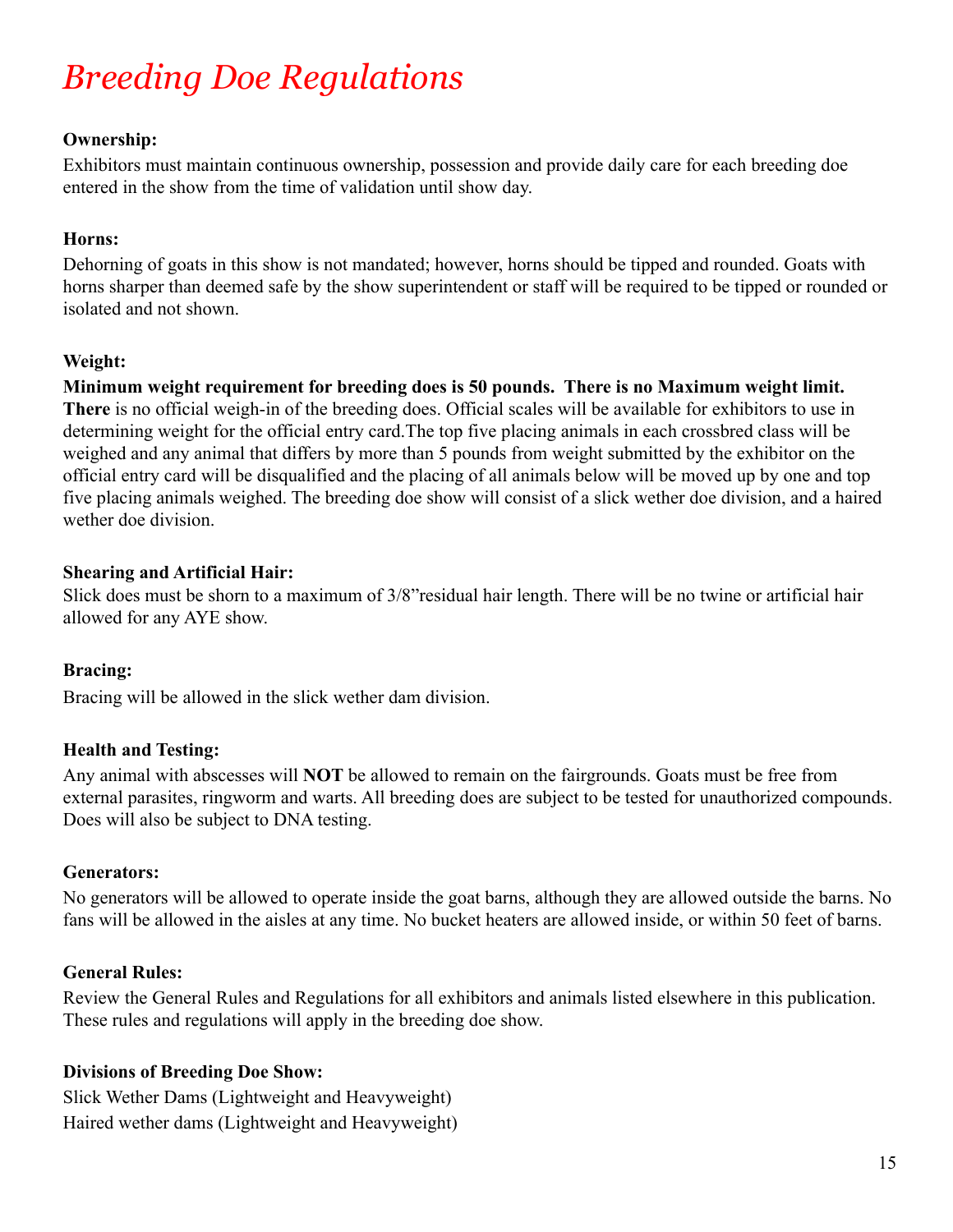# 2022 Goat Showmanship

**Proudly Sponsored By Sullivan Supply**



**Superintendents** Scott and Christy Hoyle

**Official Judge** SAM MATTINGLY

**Show Announcer** Kendall Brasheers, Oklahoma

### **Show Dates**

Monday October 2, 2022 2p.m. Goat Showmanship *Goat Arena*

*Goat Showmanship is held in the Stock Show Secrets Goat Arena*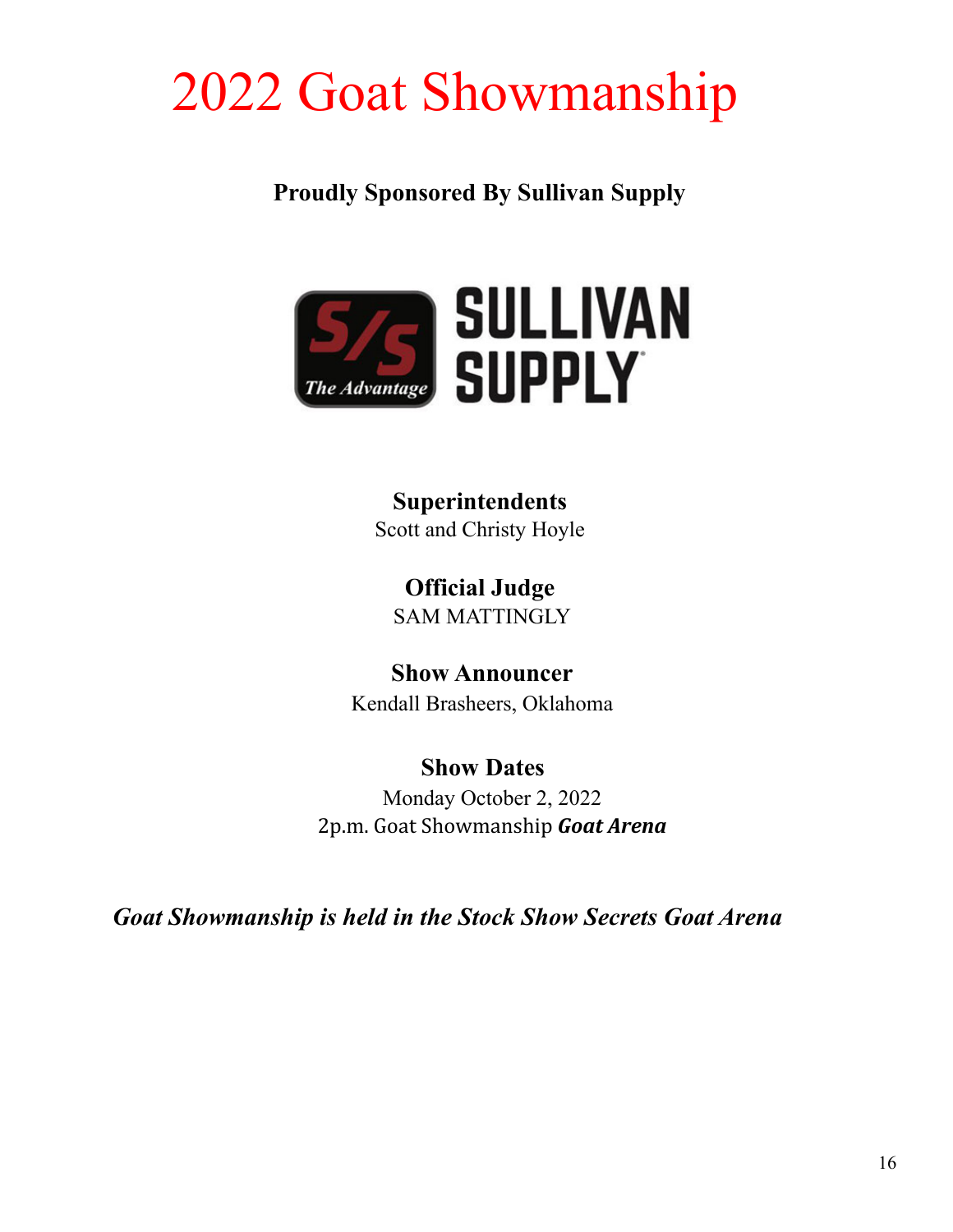## *Goat Showmanship Regulations*

### **Eligibility:**

Showmanship is open to any exhibitor of market goats or breeding does. There is no entry fee required.

### **Market Goat Showmanship:**

The market goat showmanship will be held on Monday October 3rd, 2022 at 2:00 pm in the goat arena.

### **Classes:**

An exhibitor will compete in the showmanship class that depicts their age as of October 5, 2022

### **Showmanship will begin with Seniors and end with juniors.**

#### *Showmanship classes are as follows:*

Class 1 Ages 20-21 Class 2 Ages 18-19 Class 3 Ages 16-17 *Selection of Senior Champion and Reserve Senior Champion Showmen* Class 4 Ages 14-15 Class 5 Ages 12-13 Class 6 Ages 10-11 *Selection of Intermediate Champion and Reserve Intermediate Champion Showmen* Class 7 Ages 8-9 Class 8 Ages 6-7 Class 9 Ages 5 *Selection of Junior Champion and Reserve Junior Champion Showmen*

### **Placing:**

The judge will pull the number of exhibitors he deems acceptable to return to the finals for each division, in no particular order. Class premiums will not be paid for showmanship competitions. A top five will be chosen in each division.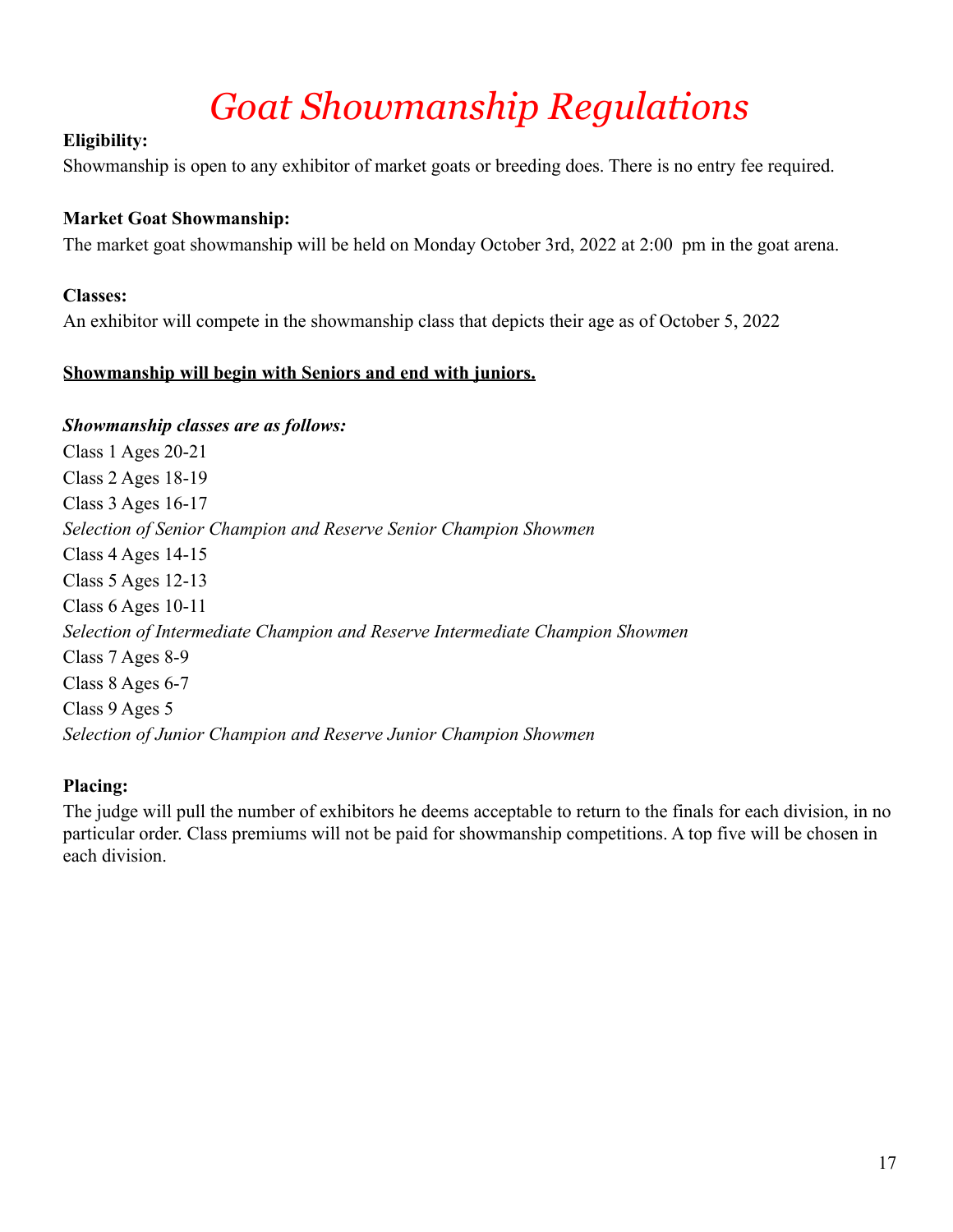## *2022 Market Wether and Breeding Ewe Show*

**Proudly Sponsored By…**



**Superintendents** Brad and Robin Harlow

**Official Judge** Market Lambs: John Romero Breeding Ewes and Showmanship: Logan Newsom

> **Show Announcer** Kendall Brasheers, Oklahoma

**Show Dates** Breeding Ewe Tuesday October 4th 2022 8a.m. Market Lambs Wednesday October 5th 2022 8a.m.

*The Market Lamb and Breeding Ewe Show is held in the ShowRite Sheep Arena*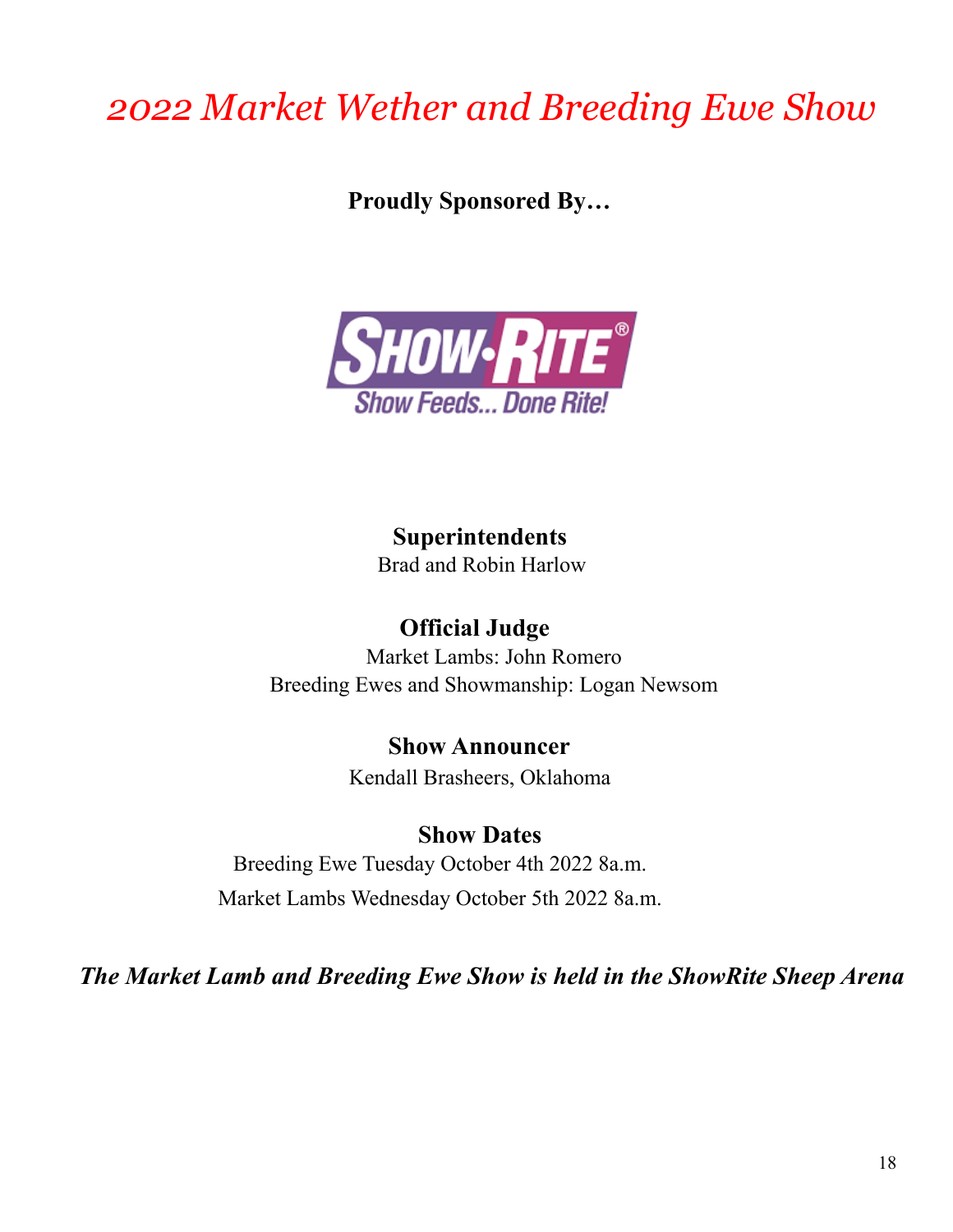## *Market Wether Lamb Regulations*

#### **Ownership:**

Exhibitors must maintain continuous ownership, possession and provide daily care for each market lamb entered in the show from the time of validation until show day.

### **Generators:**

No generators will be allowed to operate inside the sheep barns, however, they are allowed outside the barns. Overhead fans are allowed; however, no fans will be allowed in the aisles at any time. No bucket heaters are allowed inside, or within 50 feet of barns.

### **Grooming:**

All market lambs must be slick shorn, including the head, a maximum of 30 days prior to classification.

### **Testing:**

All market lambs are subject to be tested for unauthorized compounds.

### **Breeds:**

Market lambs that are entered as a breed will be classified and identified on Monday, October 3rd, 2022, beginning at 10:00 a.m. If the committee declares a lamb ineligible for that breed, they will be moved to the crossbred division or the correct breed. The official show ring card must be turned in at classification with the final weight as determined by the exhibitor. **YOU CANNOT MOVE FROM CROSSBRED TO A BREED.**

### **Weight:**

**The minimum weight requirement for market lambs is 90 pounds. There is no maximum weight limit.** There is no official weigh-in of market lambs. Official scales will be available for exhibitors to use in determining weight for the official entry card on Sunday, October 2nd, 2022, beginning at 8:00 a.m. Weight cards are due Monday October 3rd, 2022 at 6p.m.online.

### **Weigh Back:**

During showing in each class, the show superintendents will weigh the top five (5) market lambs. If a market lamb differs more than 5 pounds from the official estimated weight as determined by the exhibitor on the official entry card, the lamb will be disqualified from the show. Disqualified lambs will not move up to the next class. Should any of the top five (5) market lambs be disqualified, the next place lamb will move up and be weighed. This procedure will continue until five qualified lambs are selected for each class.

### **Weight Classes:**

Market Lambs, all breeds, will be divided into weight classes of approximately 10-15 head per class If there are more than 12 classes within a breed, they will be split into divisions.

### **Injection Site Rule (Lamb Specific):**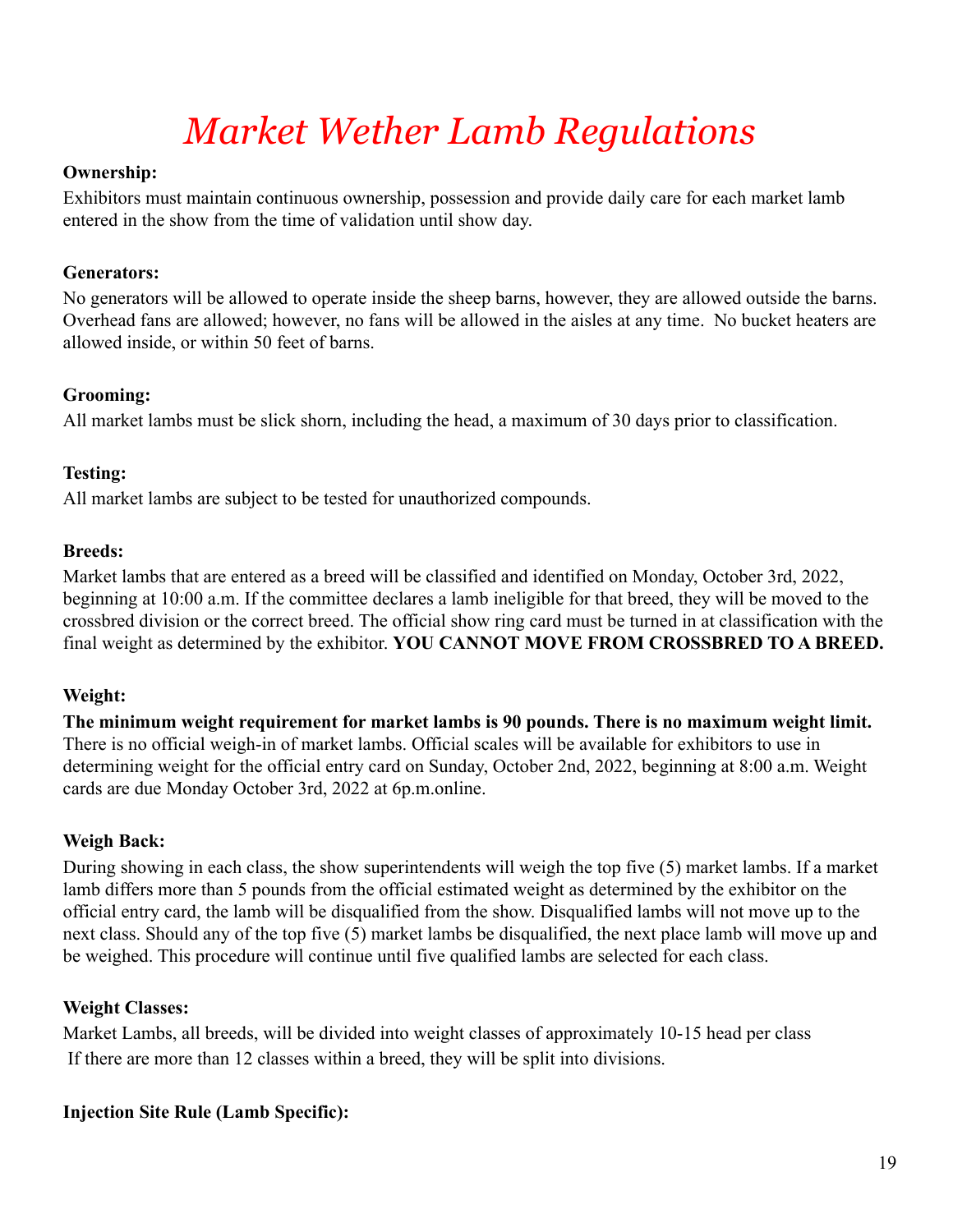1. All animals must meet Livestock Health Regulations.

2. Lambs may not be given injections or have any foreign objects, including but not limited to needles, placed in their bodies with the exception of injections of approved medications may be given in front of the point shoulder, i.e., in the lamb's neck. Injections must be given in conformity with the American Sheep Industry Association's "Sheep Safety and Quality Assurance Program (copyright September  $2004$ "

3. Any exception to this rule must be requested in writing, accompanied by a statement from a licensed veterinarian setting forth the date, injectable, purpose of the injection and reason why it could not be injected in the lamb's neck. Any such written request may be granted or denied in the sole discretion of the Arkansas Youth Expo.

#### **Showing in Appropriate Weight Class:**

An exhibitor must show their animal in the appropriate weight class. In other words, if an exhibitor misses their weight class for any reason, the exhibitor is not allowed to move up to the next weight class.

### **Market Lamb Classification:**

Market Lamb classification **FOR BREEDS ONLY AND WHITE FACE CROSS** will take place in the Sheep Arena on Monday October 3rd at 10a.m. Classification will be done by a three-person committee, consisting of the AYE sheep committee.

### **General Rules :**

Review the General Rules and Regulations for all exhibitors and animals listed elsewhere in this publication. These rules and regulations will apply in the Lamb show.

### **2022 AYE Market Lamb Breed List and Show Order: (Any breeds with less than 10 entries will be moved to AOB)**

AOB Dorper Dorset Hampshire Natural Shropshire Suffolk Southdown White Face Crossbred Black Face Crossbred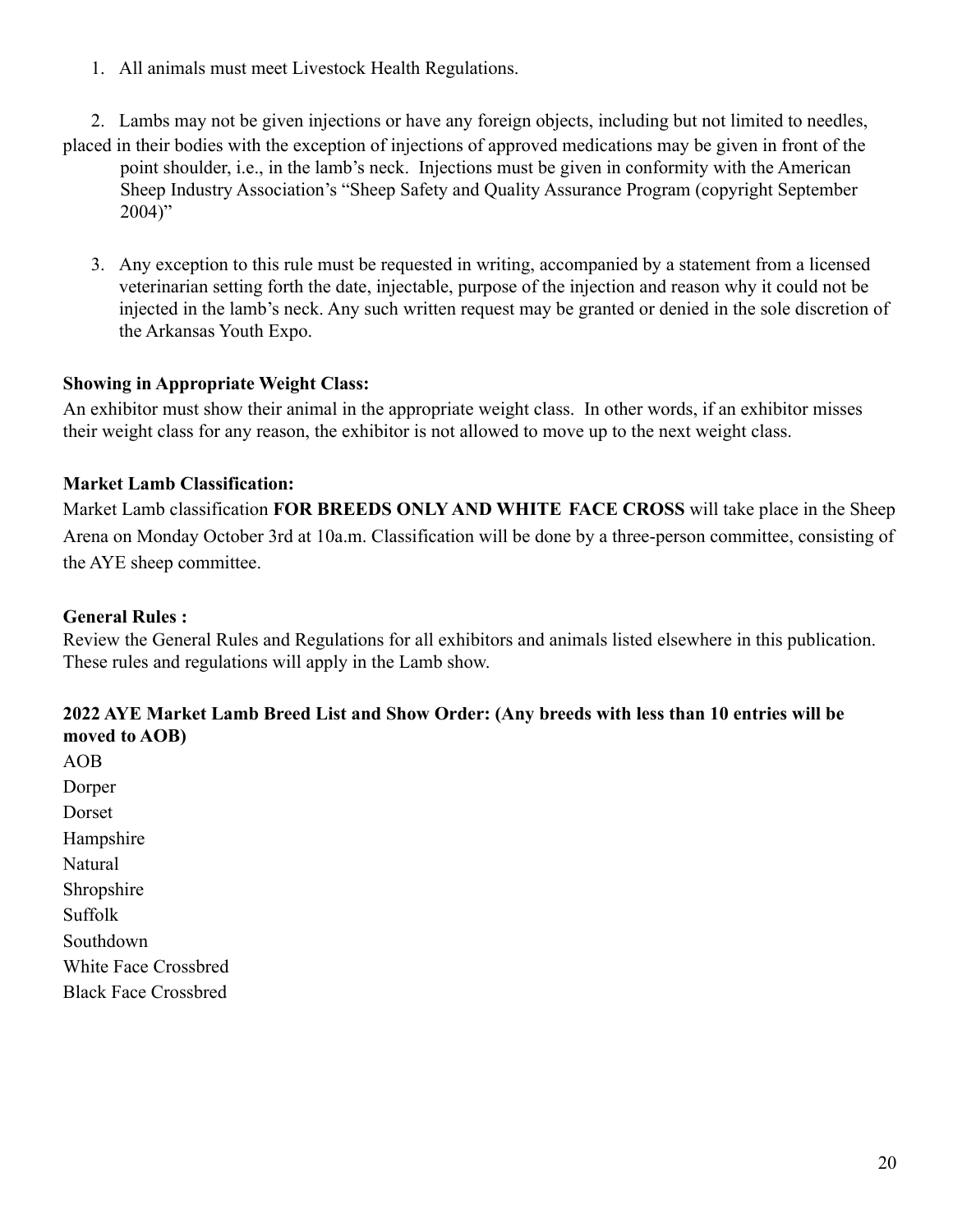## *Breeding Ewe Regulations*

### **Ownership:**

Exhibitors must maintain continuous ownership, possession and provide daily care for each breeding ewe entered in the show from the time of validation until show day.

### **Generators:**

No generators will be allowed to operate inside the sheep barns, however, they are allowed outside the barns. Overhead fans are allowed; however, no fans will be allowed in the aisles at any time. No bucket heaters are allowed inside, or within 50 feet of barns.

### **Grooming:**

The use of color to change breed characteristics is prohibited.

### **Testing:**

All breeding ewes are subject to be tested for unauthorized compounds.

### **Breeds:**

Breeding ewes that are entered as a breed must have registration papers, if not, they will move to the commercial ewe division. If the committee declares a lamb ineligible for that breed, they will move to the commercial ewe division. The official show ring card must be turned in on Monday October 3rd, 2022 at 12p.m. in the AYE office with the final weight as determined by the exhibitor. **YOU CANNOT MOVE FROM CROSSBRED TO A BREED.**

### **Registered Breed Classes:**

- 1. Yearling Ewe (1 year to under 2 years)
- 2. Senior Ewe Lamb (9/1/2021-12/31/2021)
- 3. January Ewe Lamb (1/1/2022-1/31/2022)
- 4. February Ewe Lamb (2/1/2022-2/28/2022)
- 5. March and Later Ewe Lamb (3/1/2022 or younger)

### **Weight (Commercial Ewes):**

**The minimum weight requirement for commercial ewes is 80 pounds. There is no maximum weight limit.** There is no official weigh-in for breeding ewes with registration papers. Official scales will be available for exhibitors to use.Commercial ewes will show by weight; breed ewes will show by birthdate.

### **Weigh Back:**

During showing in each class, the show superintendents will weigh the top five (5) breeding ewes. If a breeding ewe differs more than 5 pounds from the official estimated weight as determined by the exhibitor on the official entry card, the lamb will be disqualified from the show. Disqualified lambs will not move up to the next class. Should any of the top five (5) lambs be disqualified, the next place lamb will move up and be weighed. This procedure will continue until five qualified lambs are selected for each class.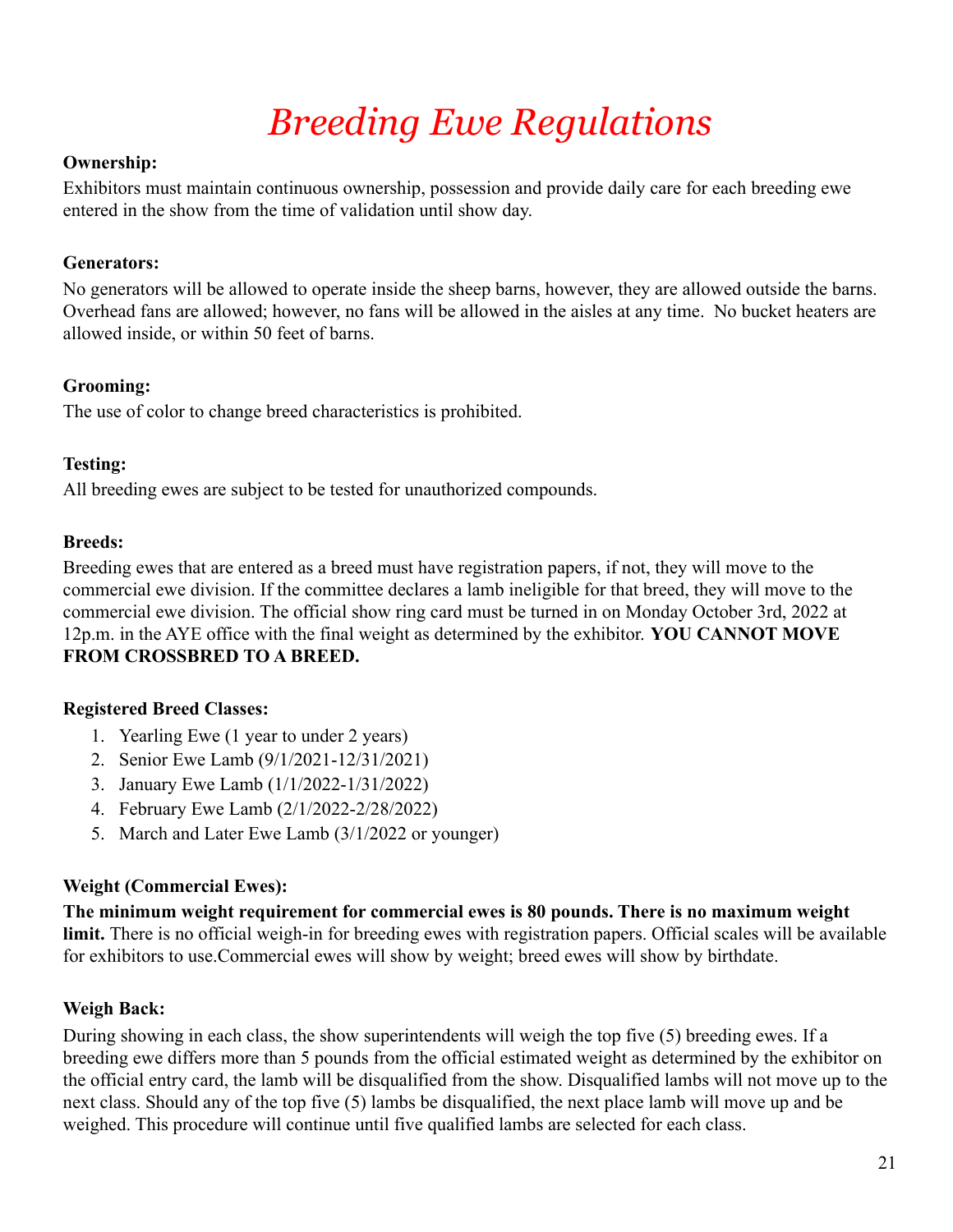### **Injection Site Rule (Lamb Specific):**

4. All animals must meet Livestock Health Regulations.

5. Lambs may not be given injections or have any foreign objects, including but not limited to needles, placed in their bodies with the exception of injections of approved medications may be given in front of the point shoulder, i.e., in the lamb's neck. Injections must be given in conformity with the American Sheep Industry Association's "Sheep Safety and Quality Assurance Program (copyright September 2004)"

6. Any exception to this rule must be requested in writing, accompanied by a statement from a licensed veterinarian setting forth the date, injectable, purpose of the injection and reason why it could not be injected in the lamb's neck. Any such written request may be granted or denied in the sole discretion of the Arkansas Youth Expo.

#### **Showing in Appropriate Weight Class:**

An exhibitor must show their animal in the appropriate weight class. In other words, if an exhibitor misses their weight class for any reason, the exhibitor is not allowed to move up to the next weight class.

### **Breeding Ewe Check In:**

Breeding ewe check in **FOR BREEDS ONLY** will take place in the Sheep Arena on Monday October 3rd at 10a.m. Papers must be presented and checked at this time.

#### **General Rules :**

Review the General Rules and Regulations for all exhibitors and animals listed elsewhere in this publication. These rules and regulations will apply in the Lamb show.

### **2022 AYE Breeding Ewe Breed List and Show Order: (Any breeds with less than 10 entries will be moved to AOB)**

AOB Dorper Dorset Hampshire **Natural** Shropshire Suffolk Southdown White Face Commercial Ewe Black Face Commercial Ewe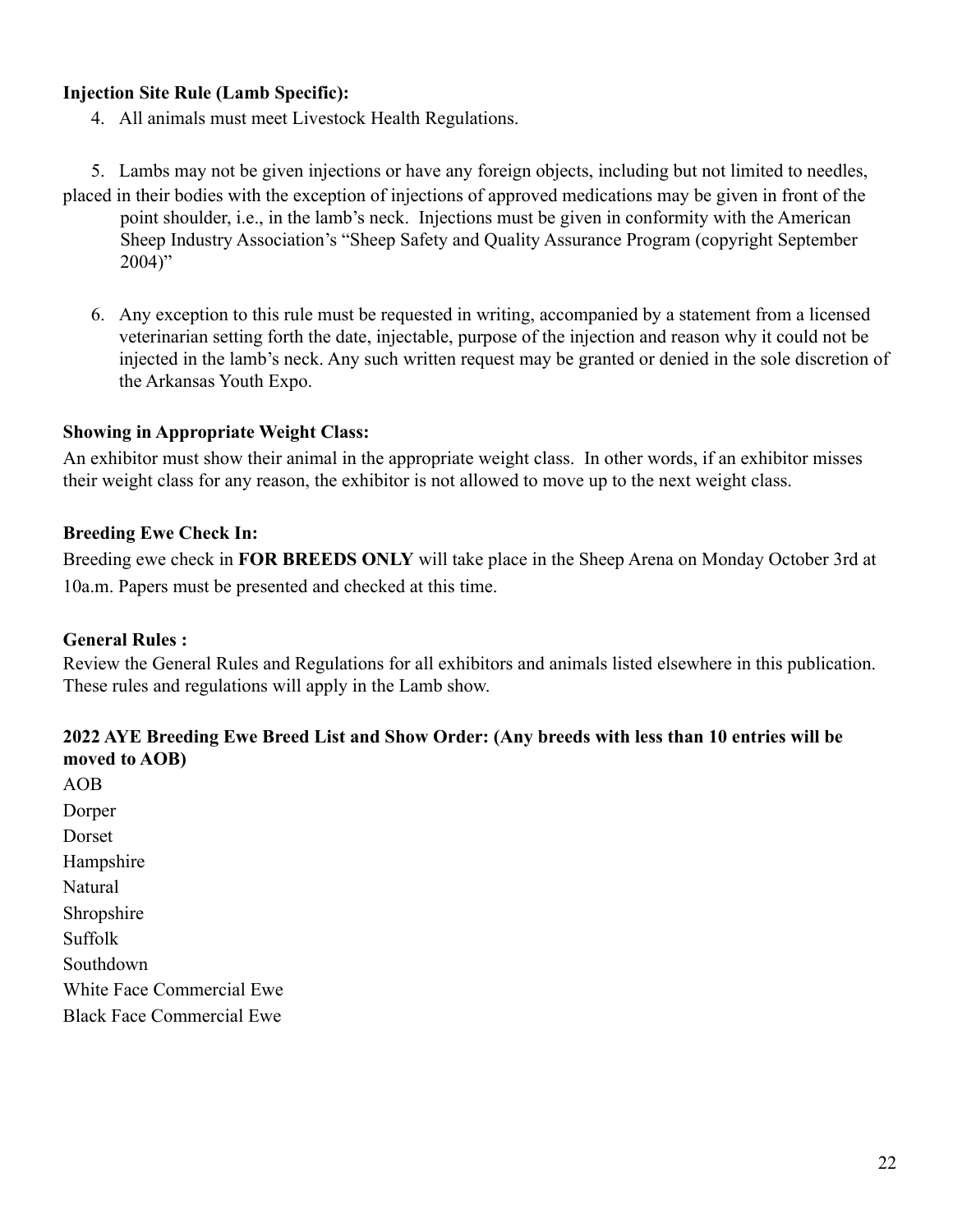## *2022 Sheep Showmanship*

**Proudly Sponsored By Sullivan Supply**



## **Superintendent**

Brad and Robin Harlow

### **Official Judge**

Logan Newsom

### **Show Announcer**

Kendall Brasheers, Oklahoma

### **Show Dates**

2p.m.- Lamb Showmanship *Lamb Arena*

*The Sheep Showmanship contest is held in the Show-Rite Sheep Arena*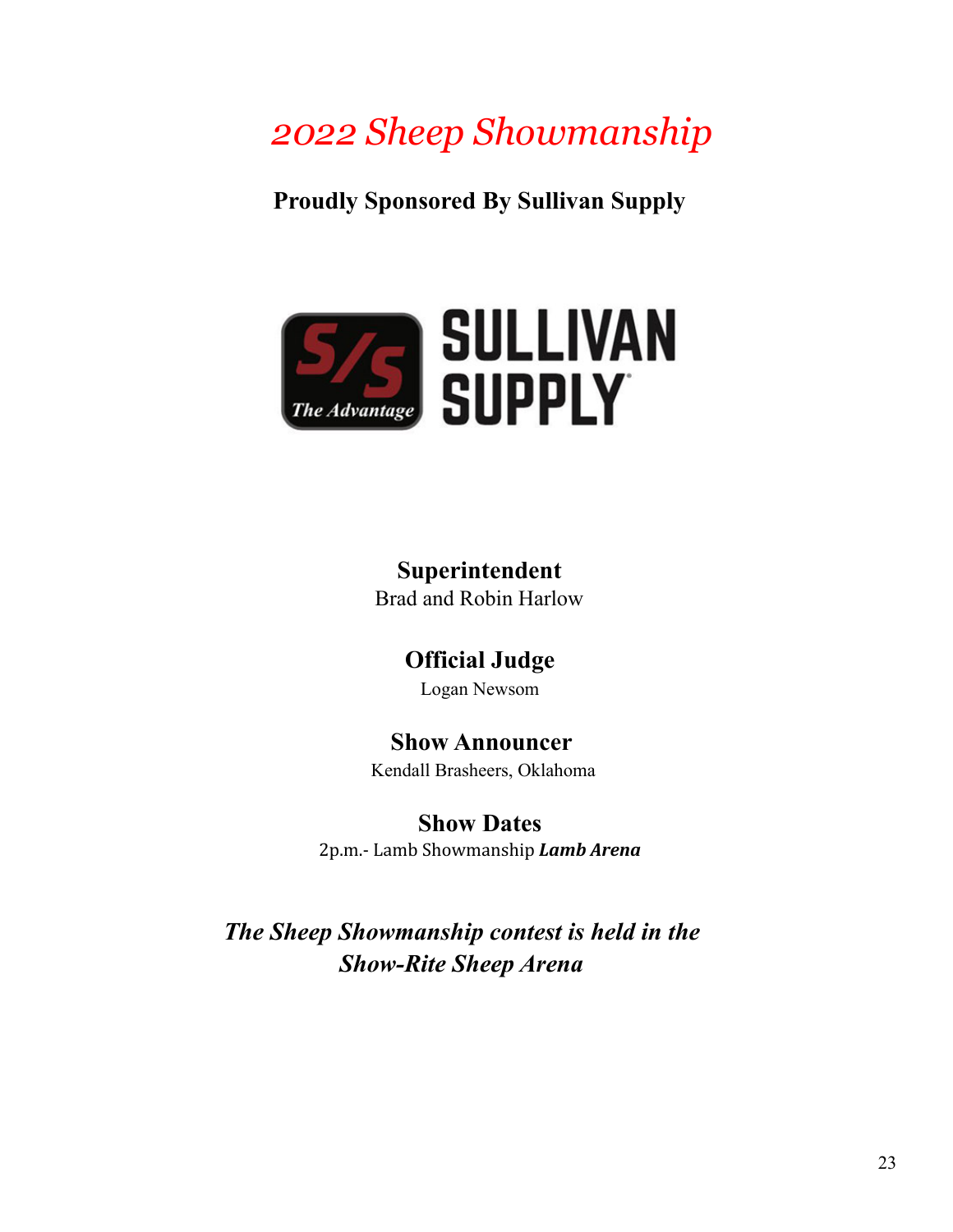## *Sheep Showmanship Regulations*

### **Eligibility:**

Sheep showmanship is open to any exhibitor who has paid an entry for market lambs or breeding ewes. There is no pre-entry entry fee.

### **Classes:**

An exhibitor will compete in the showmanship class that depicts their age as of October 5, 2022.

### *Showmanship classes are as follows:*

Class 1 Ages 20-21 Class 2 Ages 18-19 Class 3 Ages 16-17 *Selection of Senior Champion and Reserve Senior Champion Showmen* Class 4 Ages 14-15 Class 5 Ages 12-13 Class 6 Ages 10-11 *Selection of Intermediate Champion and Reserve Intermediate Champion Showmen* Class 7 Ages 8-9 Class 8 Ages 6-7 Class 9 Ages 5 *Selection of Junior Champion and Reserve Junior Champion Showmen*

### **Placing:**

The judge will pull the number of exhibitors he deems acceptable to return to the finals for each division, in no particular order. Class premiums will not be paid for showmanship competitions. A top five will be chosen in each division.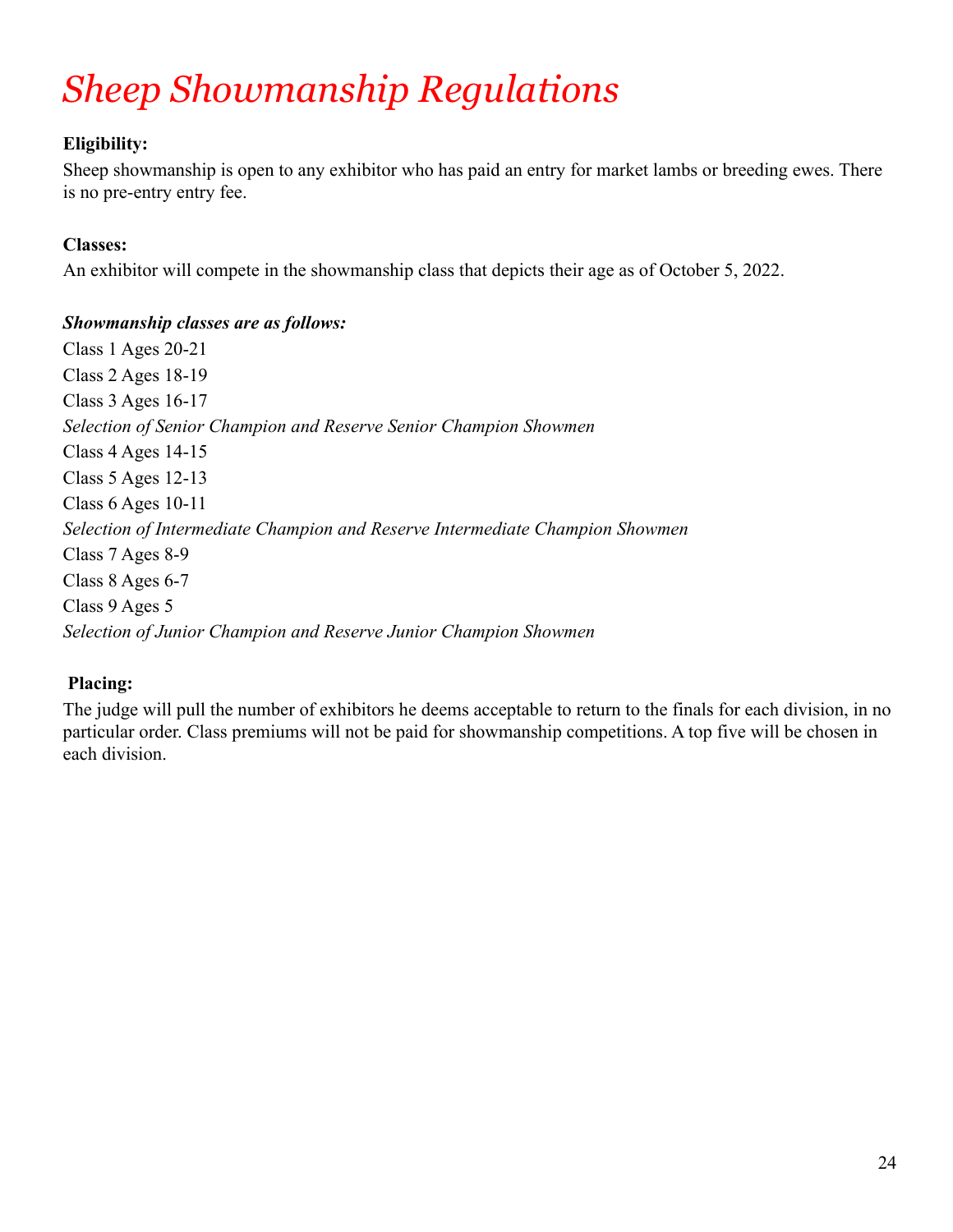## *2022 Market Barrow and Breeding Gilt Show*

### **Proudly Sponsored By ADM Animal Nutrition**



### **Superintendent**

Keri Landry, Louisiana

**Official Judge** Market Barrows: Will Winter Breeding Gilts and Showmanship: Ben Moyer

> **Show Announcer** Jesse Elam

### **Show Dates**

Tuesday October 4th 8a.m. - Breeding Gilt show *Livestock Arena At the conclusion of the breeding gilt show, the Market Barrow show will begin and end with Hampshires*

Wednesday October 5th 8a.m. -Market Barrow show continues *Livestock Arena*

*The Market Barrow and Breeding Gilt Show is held in the Livestock Arena.*

Official Sponsor of the Livestock Arena is ADM Animal Nutrition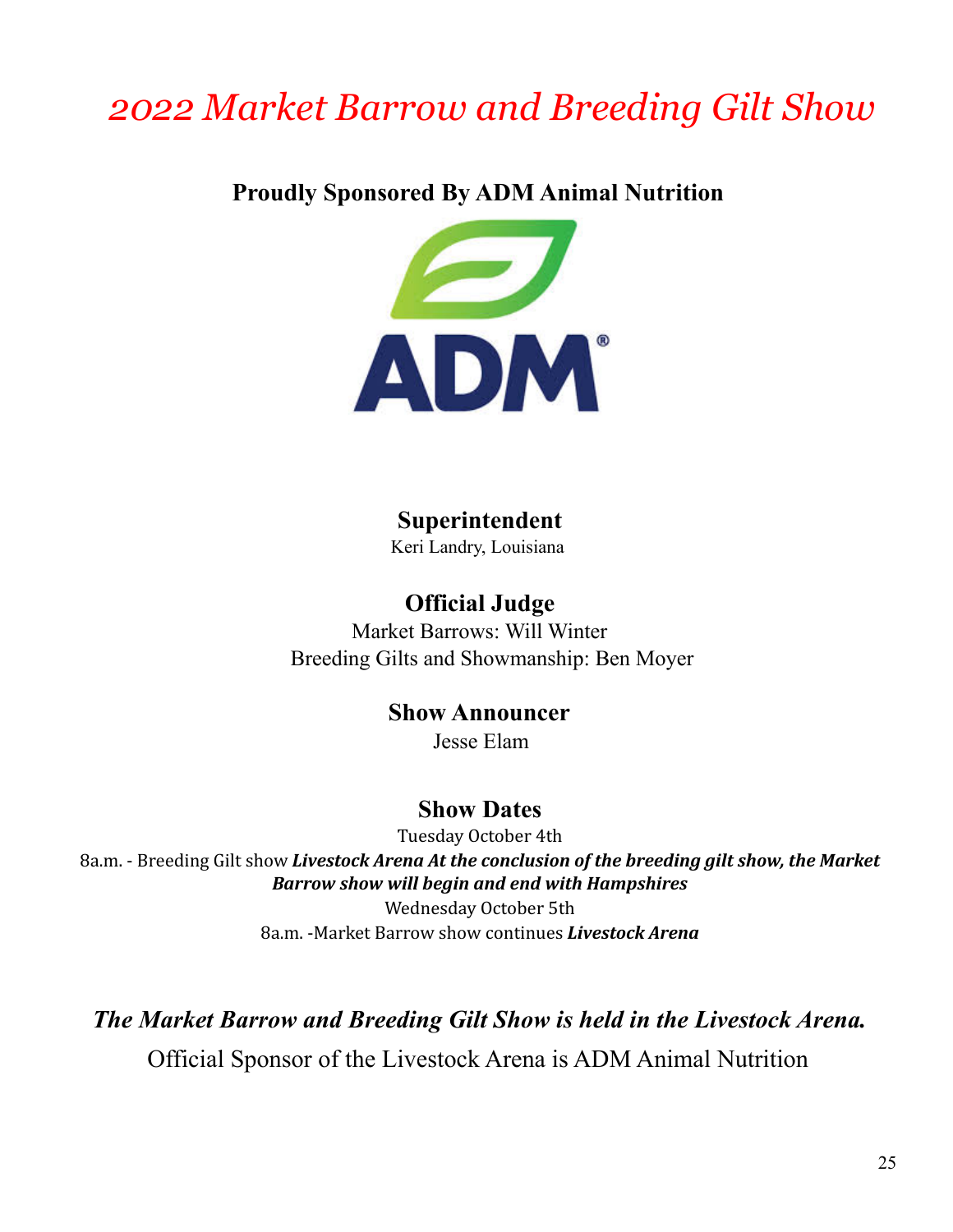## *Market Barrow Regulations*

### **NEW FOR 2022: No gilts in the Market Barrow show now that the breeding gilt show has been established.**

### **Swine Ear Tags:**

The AYE will not provide the 840 tags for swine exhibitions.The exhibitor will be responsible for getting an 840 tag through their veterinary or agriculture educator/instructor. All pigs are required by law to have an 840 tag.

### **Ownership:**

Each market hog must have been continuously owned and fed personally by the exhibitor since the date of validation deadline.

### **Entering Process at AYE:**

The official weigh card must be turned into the office with the final weight as determined by the exhibitor on Monday, October 3rd, 2022 by 6 p.m. for all breeds and crossbreeds.

### **Complimentary Scales at AYE:**

Complimentary scales will be available at 8 a.m. on Sunday October 2nd, 2022 for exhibitor use.

### **Show Weight:**

Show weight will range from 200 to 290 pounds. Prior to the final placing of each class, the show officials will weigh at least the top five (5) hogs in each class. If a hog has gained more than 5% above the official estimated weight as determined by the exhibitor at the time of entry, he will be eliminated from the show. The hog will not move up to the next class. If a hog is disqualified, the next hog in the class will be weighed until five (5) meet the weighback.

### **Grooming:**

Oil and water based substances are allowed for coat dressing. Clipping is allowed in the barns, however snaring or corded clippers will not be allowed. **No color grooming compounds are allowed. If found, the exhibitor is subject to disqualification.**

### **Testing:**

All hogs are subject to be tested for unauthorized compounds.

### **Stalling:**

Each exhibitor will be assigned pens/stalls based on the total number of animals entered divided into the total number of pens and stalls available.

#### **Generators and Fans:**

No generators may be operated inside the barns. Only overhead fans that are safely secured are allowed in the barns. No aisle fans may be used. No bucket heaters are allowed inside, or within 50 feet of barns.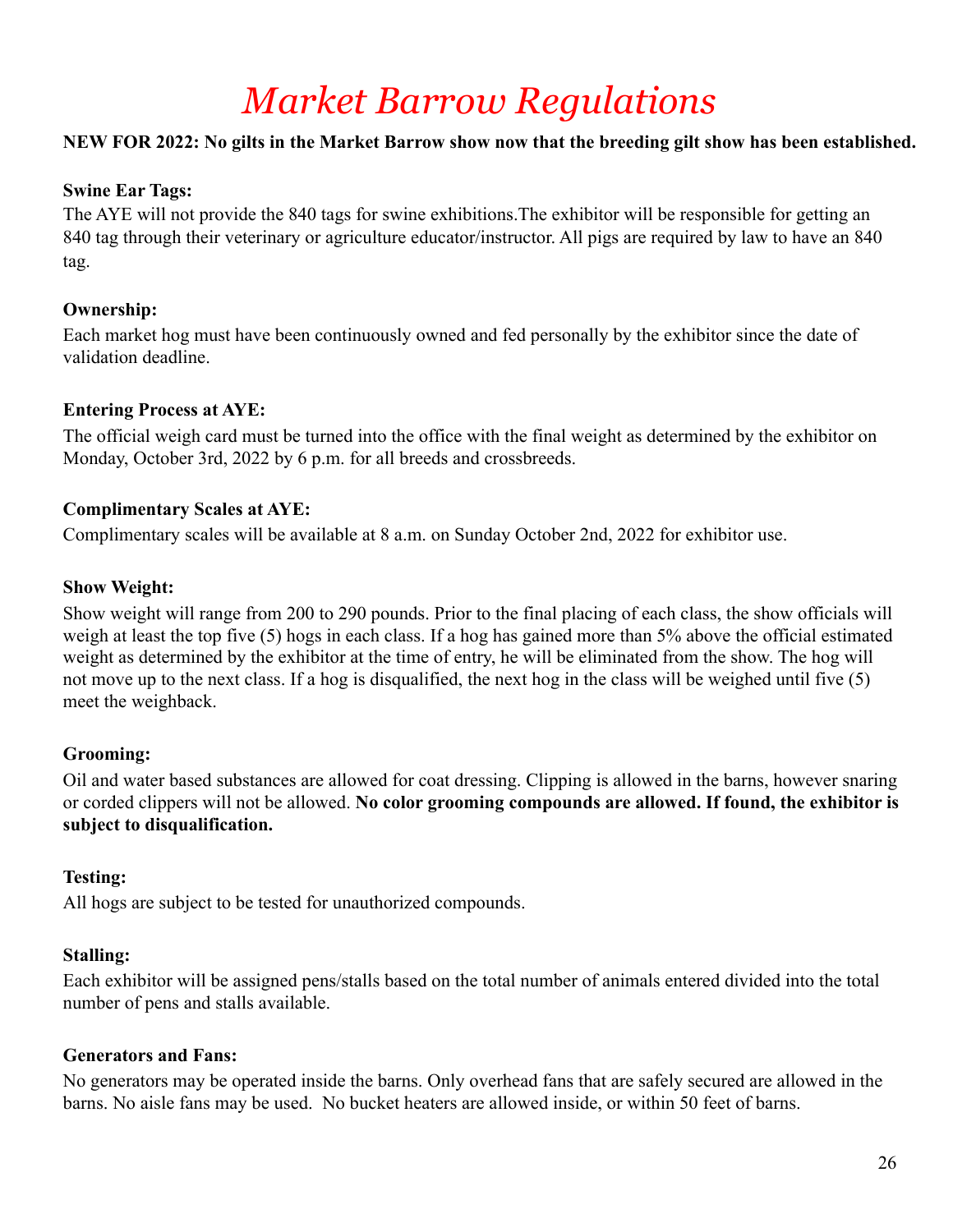### **General Rules:**

The General Rules and Regulations published in the rules of the Arkansas Youth Expo will also apply to all hog classes.

### **Market Hog Breed Divisions**

If any of the following breeds have fewer than ten  $(10)$  entries at AYE, the entire breed will be moved to the AOB division. AOB

Berkshire Chester White Duroc Hampshire Hereford Poland China Spotted Yorkshire Light Cross (No dark pigmentation on hog) Dark Cross

**Breed Classification:** If a market hog is entered online as a breed, the hog must go through the classification process on Monday October 3rd at 9a.m. in the Livestock Arena, where they will be phenotypically classified by an AYE committee. If a breed hog does not meet the following characteristic guidelines, they will be moved to the appropriate crossbred division. Decisions made by AYE staff are not protestable and are final. **DARK CROSSBRED HOGS WILL NOT GO THROUGH CLASSIFICATION.**

### **Market Hog Characteristic Guidelines**

### *Responsibility of judges to determine breed characteristics as published below for each breed.*

### **Berkshire Breed Character Guidelines**

- 1. A black and white animal with erect ears, exhibiting Berkshire characteristics.
- 2. A Berkshire must have white on all four legs, face and tail (unless tail is docked). One of the white leg points may also be missing.
- 3. Must be ear notched within seven days of birth.
- 4. A Berkshire must **NOT** have a solid white or a solid black face from the ears forward.
- 5. A Berkshire must **NOT** have a solid black nose (rim of nose).
- 6. White is allowed on the ears, but NO solid white may appear on the ears.
- 7. Occasional splash of white may appear on the body.

### **Chester White Breed Character Guidelines**

- 1. Must possess Chester White breed characteristics.
- 2. Must be ear notched within seven days of birth.
- 3. Must be solid white in color, no color on the skin larger than a silver dollar, no colored hair.
- 4. Ears must be down and medium-sized.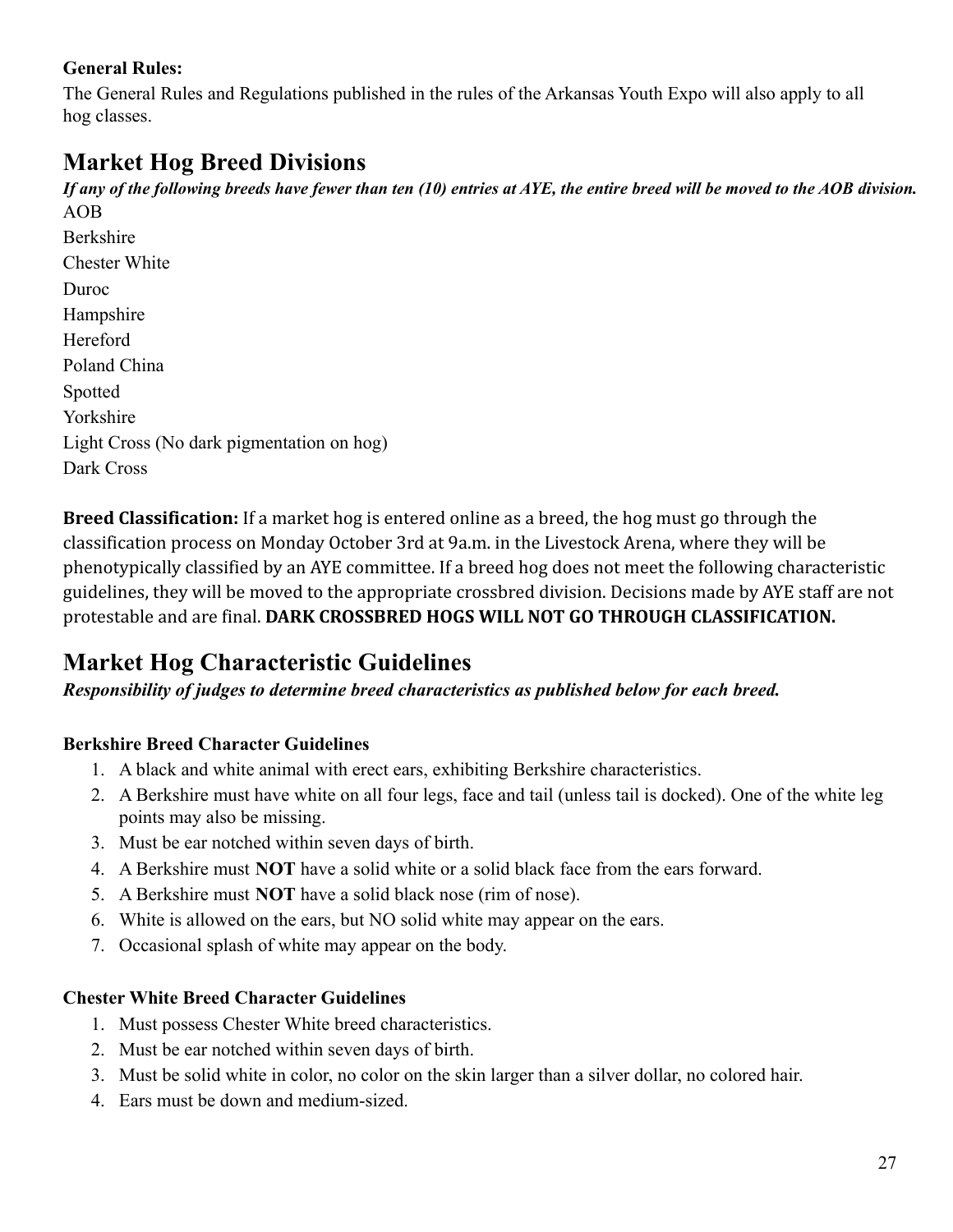- 5. Any size of weighted ear tags or evidence of past existence of such ear tags are determined to be not permissible and are grounds for disqualification.
- 6. Any skin pigmentation, other than white, that exceeds five in number will disqualify the barrow.

### **Poland China Breed Character Guidelines**

- 1. Must possess Poland China Breed Characteristics.
- 2. Must be ear notched within seven days of birth
- 3. Must be black with six white points (face, feet and switch) with an occasional splash of white on the body. A hog may not possess more than one solid, black leg and be determined as a Poland China. (Tail docking is permissible.) A hog may not possess more than one (1) solid black leg and be determined as a Poland China.
- 4. Must have ears down.
- 5. Must **NOT** have any evidence of belt formation of either white or white skin encircling and touching the points of the shoulder extending down on both sides of the animal to the depth of the elbow pocket..
- 6. Cannot have any red or sandy hair and/or pigment.
- 7. Hogs that have weighted ear tags or evidence of such tampering are ineligible.

### **Spotted Swine Breed Character Guidelines**

- **1.** Must be black and white in color.
- **2.** Must possess Spotted Breed Characteristics.
- **3.** Must be ear notched within seven days of birth.
- **4.** Ears must be down and reasonably sized. Ears cannot be erect.
- **5.** Any red tinted or sandy brown spots are ineligible.
- **6.** No solid black head from ears forward.
- **7.** No distinct white belt pattern (hair or skin) encircling and extending down and onto each shoulder.
- **8.** Purebred, non-appendixed pedigrees only are accepted.

### **Duroc Breed Character Guidelines**

- 1. Must be red in color and possess Duroc.
- 2. Ears must be down and medium-sized.
- 3. Must be ear notched within seven days of birth.
- 4. Must **NOT** have any white hair located on the animal.
- 5. Must **NOT** have any black hair.
- 6. Must **NOT** have more than three black spots on the skin and none of these spots can be larger than two inches in diameter.
- 7. Must **NOT** have any shading or indication of a belt.

### **Hampshire Breed Character Guidelines**

- **1.** Must be black in color with a white belt starting on the front leg. The belt may partially or totally encircle the body.
- **2.** Must possess Hampshire breed characteristics: ears must be erect and not rounded.
- **3.** Must be ear notched within seven days of birth.
- **4.** Must **NOT** have any white hair or indications of streaking on the forehead.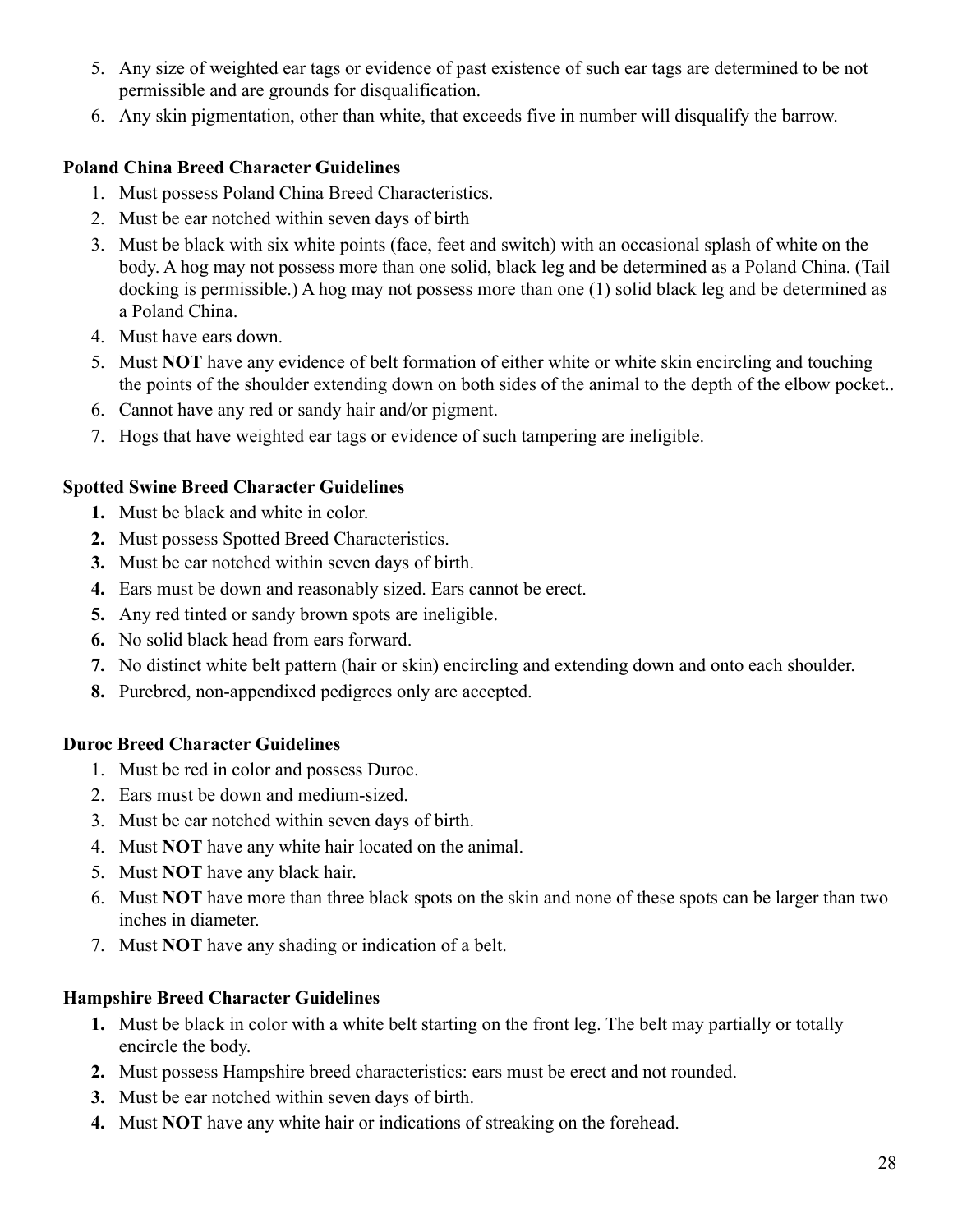**5.** Must **NOT** have any red hair.

### **Hereford Breed Character Guidelines**

- 1. Must be red, light, or dark red with at least 50% white face, at least 50% red body, and at least 2 white feet.
- 2. Must be ear notched within seven days of birth.
- 3. Ears must be at least broke forward.

### **Yorkshire Breed Character Guidelines**

- 1. Must be white in color and possess Yorkshire breed characteristics: Ears must be erect.
- 2. Must be ear notched within seven days of birth.
- 3. Must **NOT** have any colored hair other than white.
- 4. Must NOT have more than two pigmentation spots larger than a U.S. minted dime or one pigmentation spot larger than a U.S. minted quarter. These pigmentation spots (combined) can NOT exceed a U.S.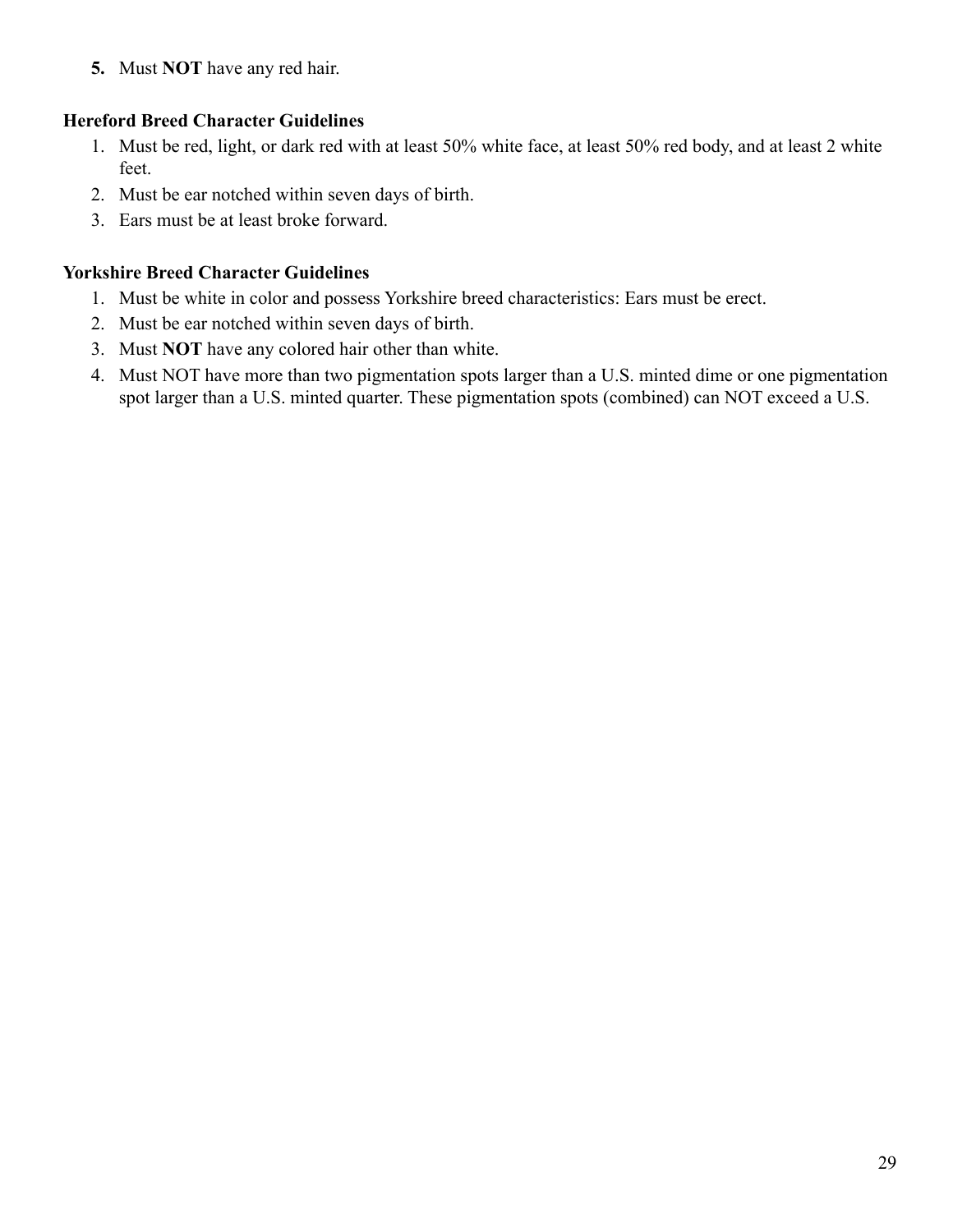## *Breeding Gilt Regulations*

### **Swine Ear Tags:**

The AYE will not provide the 840 tags for swine exhibitions.The exhibitor will be responsible for getting an 840 tag through their veterinary or agriculture educator/instructor. All pigs are required by law to have an 840 tag.

### **Ownership:**

Each breeding gilt must have been continuously owned (registration papers in exhibitor's name) and fed personally by the exhibitor since the date of validation deadline. Papers can be in multiple siblings' names.

### **Entering Process at AYE:**

The official weigh card must be turned into the office for commercial gilts with the final weight as determined by the exhibitor on Monday, October 3rd, 2022 by 12p.m. Breeds will be shown by registration paper birthdates and check in at classification!

### **Complimentary Scales at AYE:**

Complimentary scales will be available at 8 a.m. on Sunday October 2nd, 2022 for exhibitor use.

### **Pedigrees:**

Pedigrees are **required** for a gilt to be eligible to show as a breed hog. Failure to correctly document a gilt will move the gilt to the light or dark cross commercial gilt division. Breeding gilts must be JANUARY 1, 2022 OR YOUNGER.

### **Show Weight: (Commercial Gilts Only)**

Show weight will range from 200 to 375 pounds. Prior to the final placing of each class, the show officials will weigh at least the top five (5) hogs in each class. If a hog has gained more or lost more than 5% above the official estimated weight as determined by the exhibitor at the time of entry, it will be eliminated from the show. The hog will not move up to the next class. If a hog is disqualified, the next hog in the class will be weighed until five (5) meet the weighback.

### **Grooming:**

Oil and water based substances are allowed for coat dressing. Clipping is allowed in the barns, however snaring or corded clippers will not be allowed. **No color grooming compounds are allowed. If found, the exhibitor is subject to disqualification.**

### **Testing:**

All hogs are subject to be tested for unauthorized compounds.

### **Stalling:**

Each exhibitor will be assigned pens/stalls based on the total number of animals entered divided into the total number of pens and stalls available.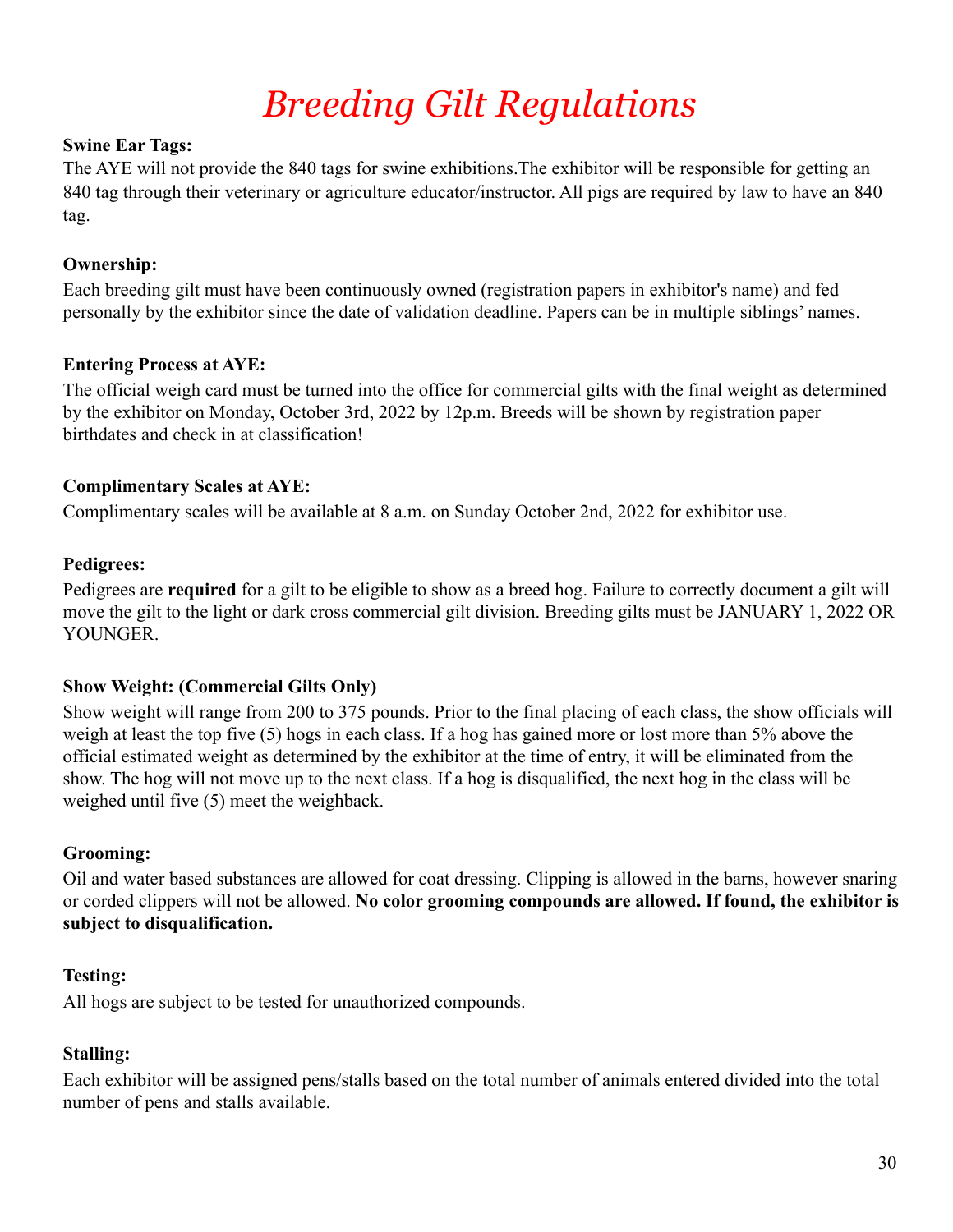#### **Generators and Fans:**

No generators may be operated inside the barns. Only overhead fans that are safely secured are allowed in the barns. No aisle fans may be used. No bucket heaters are allowed inside, or within 50 feet of barns.

### **General Rules:**

The General Rules and Regulations published in the rules of the Arkansas Youth Expo will also apply to all hog classes.

### **Breeding Gilt Breed Divisions**

If any of the following breeds have fewer than ten (10) entries at AYE, the entire breed will be moved to the AOB division. AOB Berkshire Chester White Duroc Hampshire Hereford Poland China Spotted Yorkshire Light Commercial Gilt (No dark pigmentation on gilt) Dark Commercial Gilt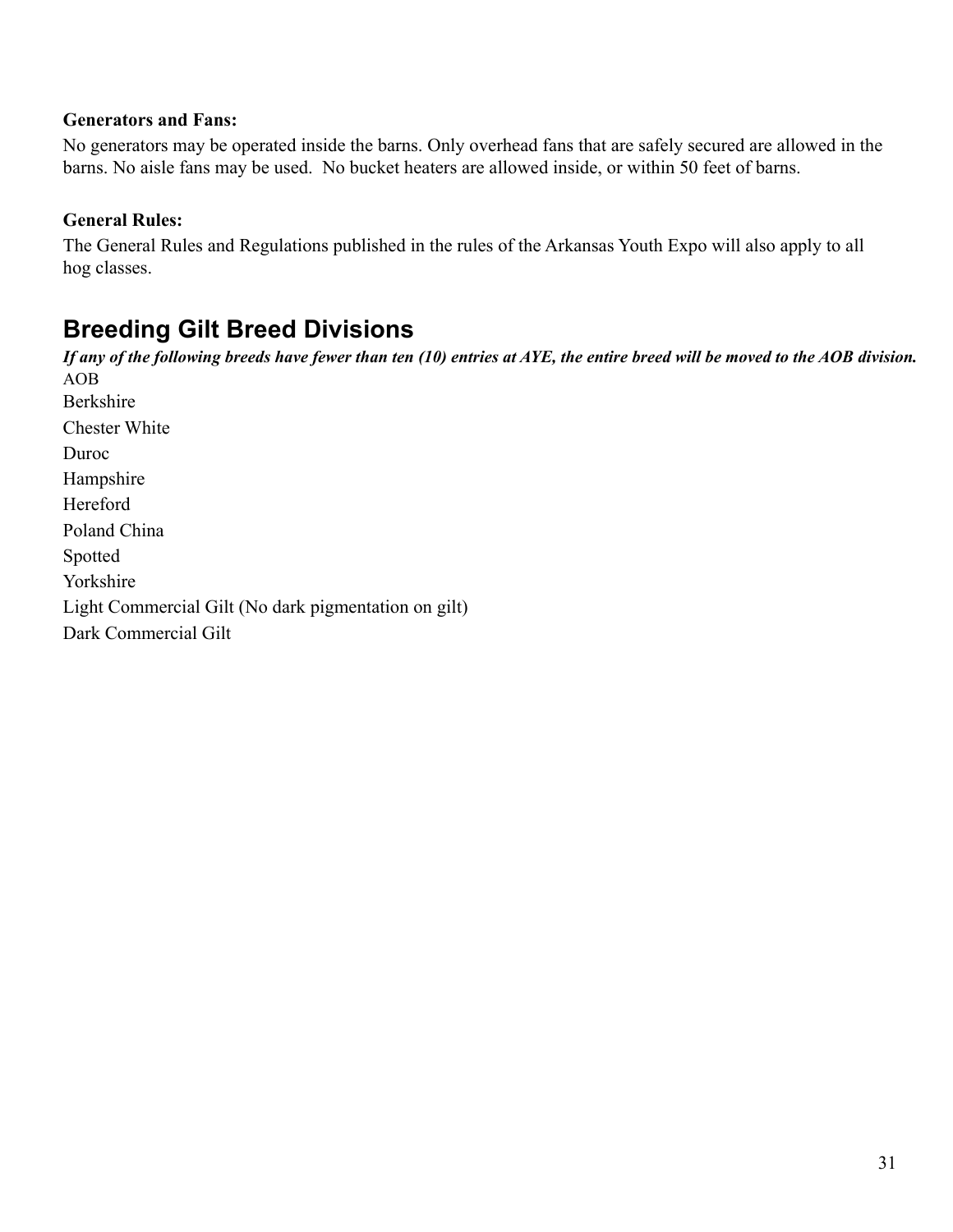## *2022 Swine Showmanship*

### **Proudly Sponsored By Sullivan Supply**



### **Superintendent**

Keri Landry, Louisiana

### **Official Judge**

Ben Moyer

**Show Announcer** Jesse Elam

**Show Dates** Monday October 3 12p.m. Hog Showmanship *Hog Arena*

### *Swine Showmanship is held in the Livestock Arena.*

Official Sponsor of the Livestock Arena is ADM Animal Nutrition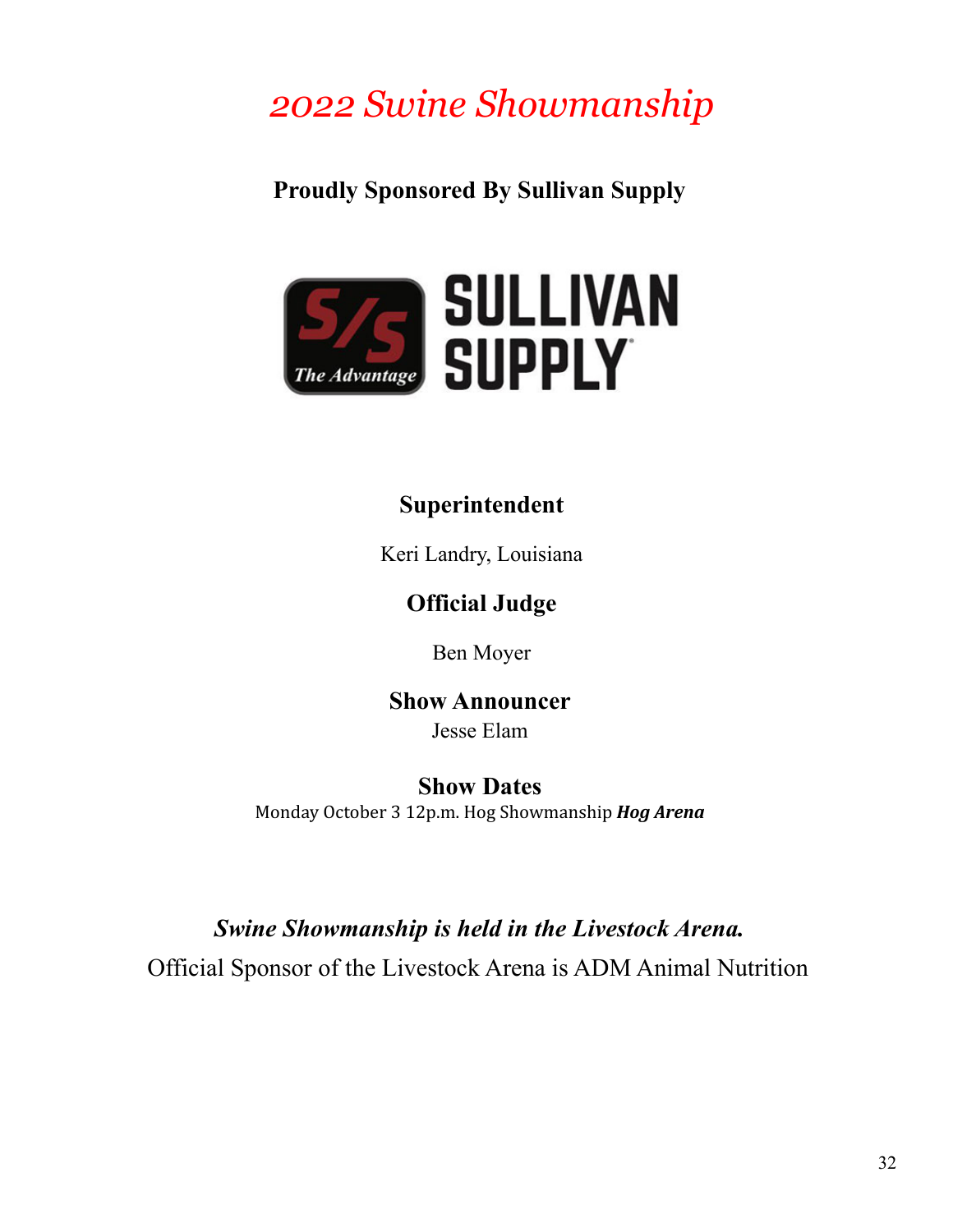## *Swine Showmanship Regulations*

### **Classes:**

An exhibitor will compete in the showmanship class that depicts their age as of October 5, 2022

### *Showmanship classes are as follows:*

Class 1 Ages 20-21 Class 2 Ages 18-19 Class 3 Ages 16-17 *Selection of Senior Champion and Reserve Senior Champion Showmen* Class 4 Ages 14-15 Class 5 Ages 12-13 Class 6 Ages 10-11 *Selection of Intermediate Champion and Reserve Intermediate Champion Showmen* Class 7 Ages 8-9 Class 8 Ages 6-7 Class 9 Age 5

*Selection of Junior Champion and Reserve Junior Champion Showmen*

1. The judge will pull the number of exhibitors he deems acceptable to return to the finals for each division, in no particular order. Class premiums will not be paid for showmanship competitions. Five will be chosen from each division.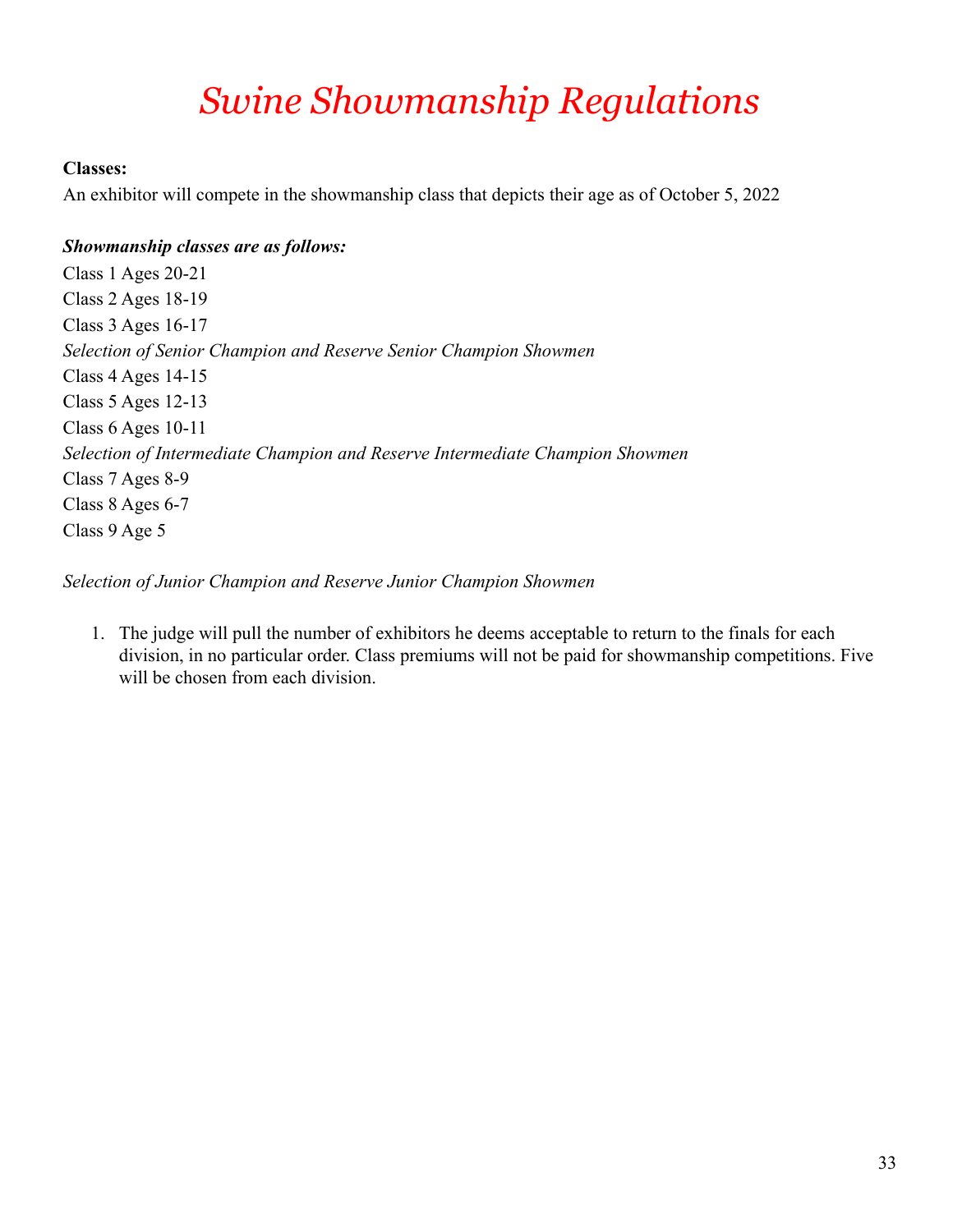## *2022 Market Steer Show*

### **Proudly Sponsored By Purina Animal Nutrition**



**Superintendents** Kevin and Michelle Rieff, Arkansas

> **Official Judge** Lydel Meier

**Show Announcer TBA** 

**Show Dates** 11 a.m. Wednesday October 5th, 2022

*The Market Steer Show is held in the Beef Arena* Official Sponsor of the Beef Arena is Purina Animal Nutrition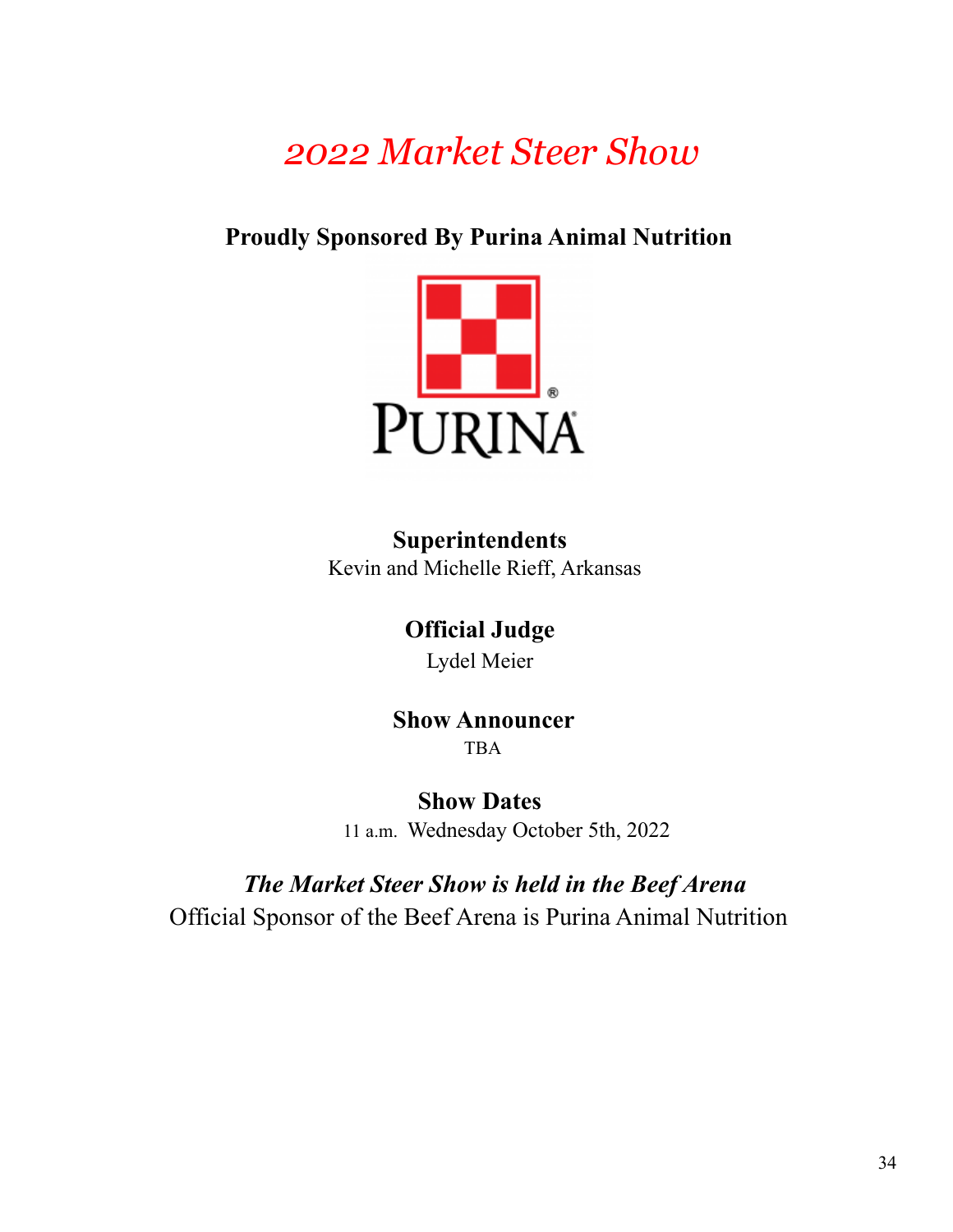## *Market Steer Regulations*

### **Ownership:**

The exhibitor must maintain continuous ownership, possession and provide daily care for the steer(s) from the time of nomination until show day.

### **Weight:**

The minimum show weight requirement for steers is 1,000 pounds. There is no maximum weight limit. There is no official weigh-in of market steers. Official scales will be available for exhibitors to use in determining weight for the official entry card beginning on Sunday October 2nd, 2022 at 8a.m. Weight cards are due Monday October 3rd at 6p.m. in the AYE office

### **Chutes:**

Trimming or grooming chutes must be in your assigned beef exhibit stalls or an area assigned by the beef superintendents. No bucket heaters are allowed inside, or within 50 feet of barns.

### **Weight:**

Show classes will be established after all steers are weighed. Steers will be divided into classes by weight. There will not be an official weigh-in; all steers are to be weighed by exhibitors. Class show order will start with the lightest class and will follow with the next heaviest.

### **Hair:**

Added hair or other material, natural or man-made (excluding false switches) may not be used in the grooming of any exhibit. Any attempt to change the composition or appearance of any steer in an unnatural manner will result in disqualification. **THIS RULE WILL BE STRICTLY ENFORCED WITH A ZERO TOLERANCE POLICY.**

### **Weigh Back:**

The top 3 steers in each class will be weighed before the official placing with a 5% weigh back allowance on the official weight determined by the weight listed on the exhibitor's weight card.

### **Testing:**

All steers are subject to be tested for unauthorized compounds.

#### **Generators and Fans:**

No generators may be operated inside the barns, however, they are allowed outside. **AISLE FANS WILL NOT BE ALLOWED**. Only overhead fans, which are safely secured, may be used in the barns. No bucket heaters are allowed inside, or within 50 feet of barns.

#### **General Rules:**

The general rules and regulations published in the premium list of the Arkansas Youth Expo will also apply to all market steer classes.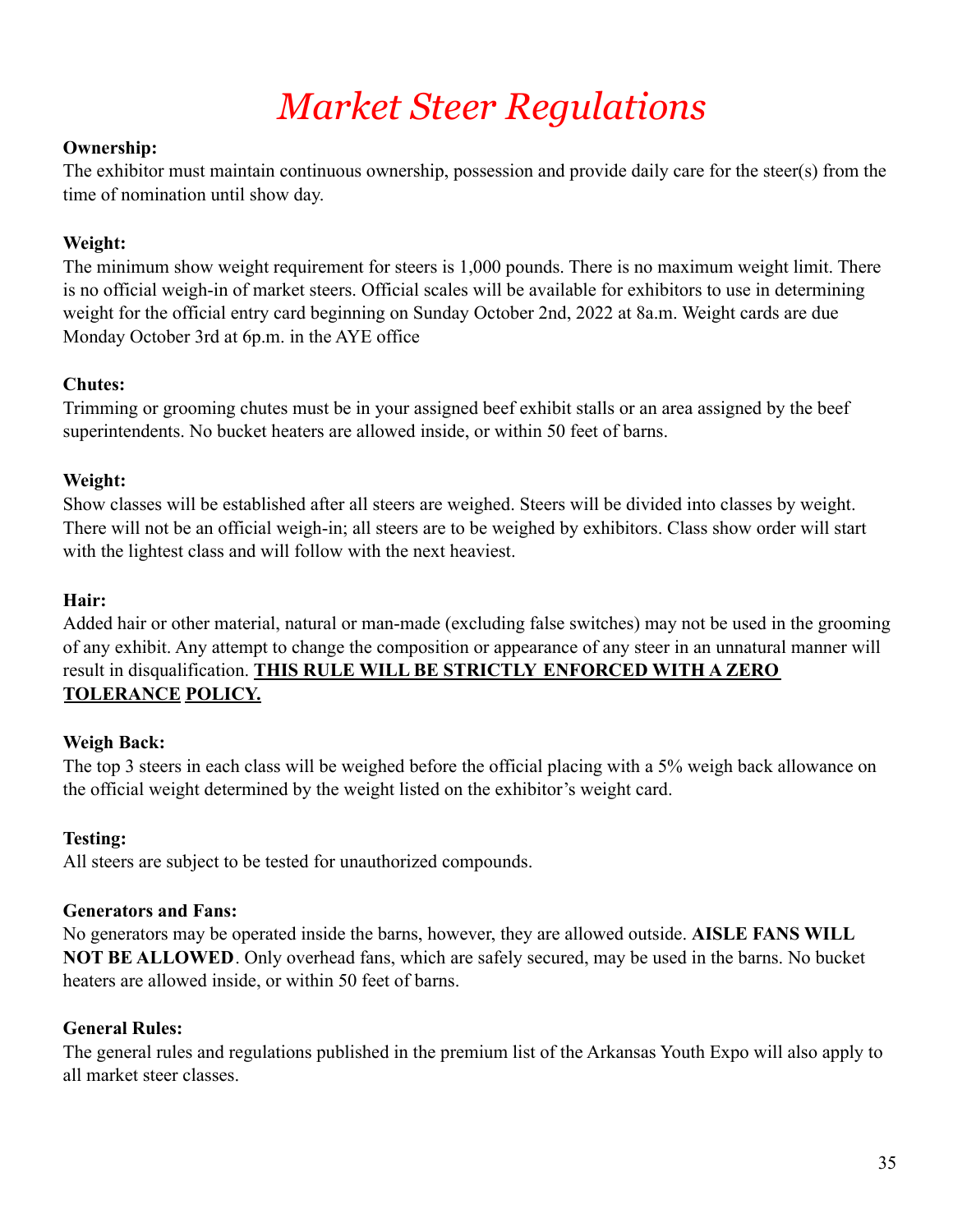### **2022 AYE Steer Breed List: (Any breed with less than 10 entered will be moved to the appropriate AOB division)** AOB American Influenced Angus Charolais Chianina Limousin Maine

Red Angus

Simmental

Shorthorn

Crossbred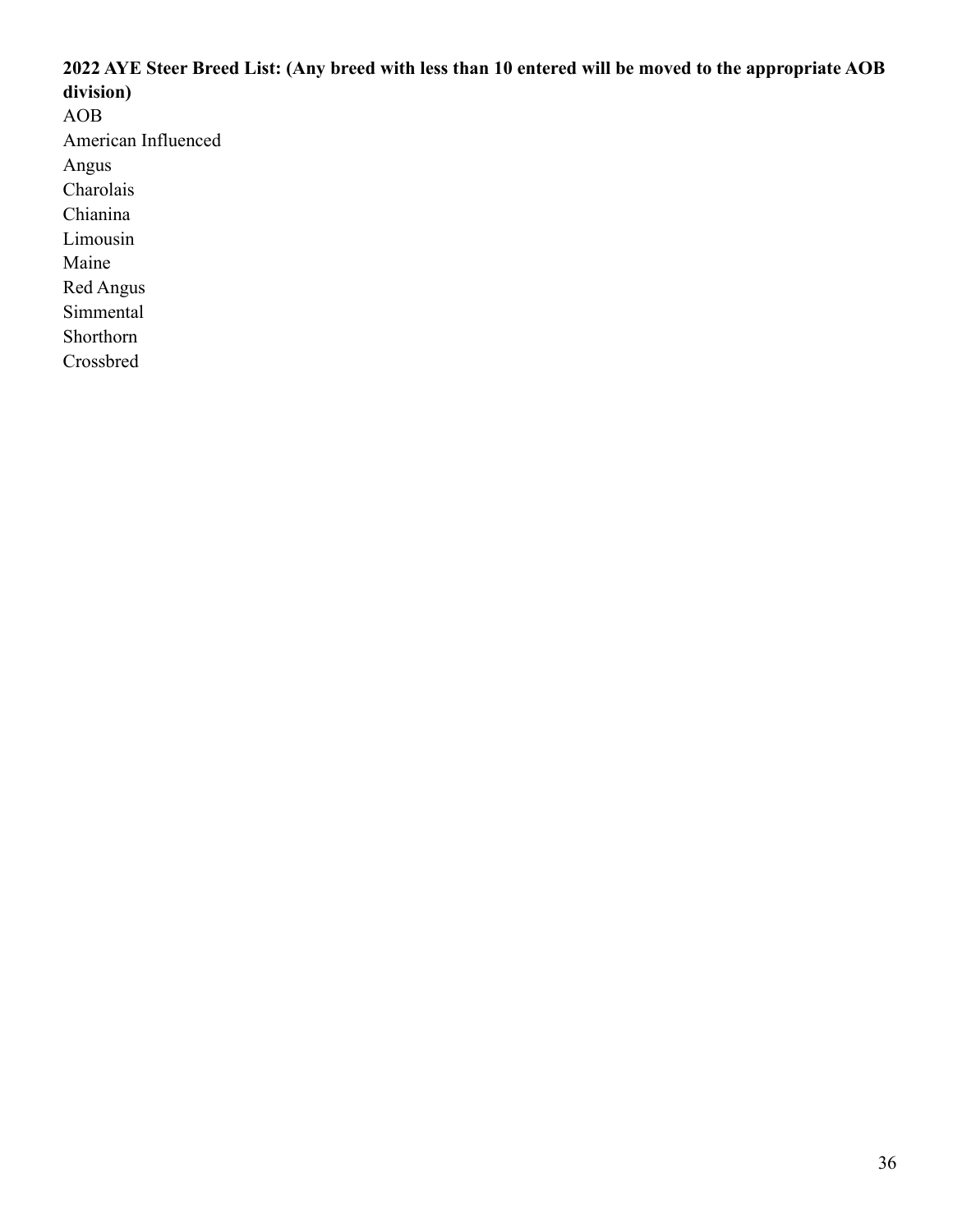# *2022 Breeding Heifer Show*

**Proudly Sponsored By Purina Animal Nutrition**



**Superintendents** Kevin and Michelle Rieff, Arkansas

> **Official Judge** Lydel Meier

**Show Announcer** TBA

**Show Dates** 8 a.m. Tuesday October 4, 2022 *The Breeding Heifer Show is held in the Beef Arena* Official Sponsor of the Beef Arena is Purina Animal Nutrition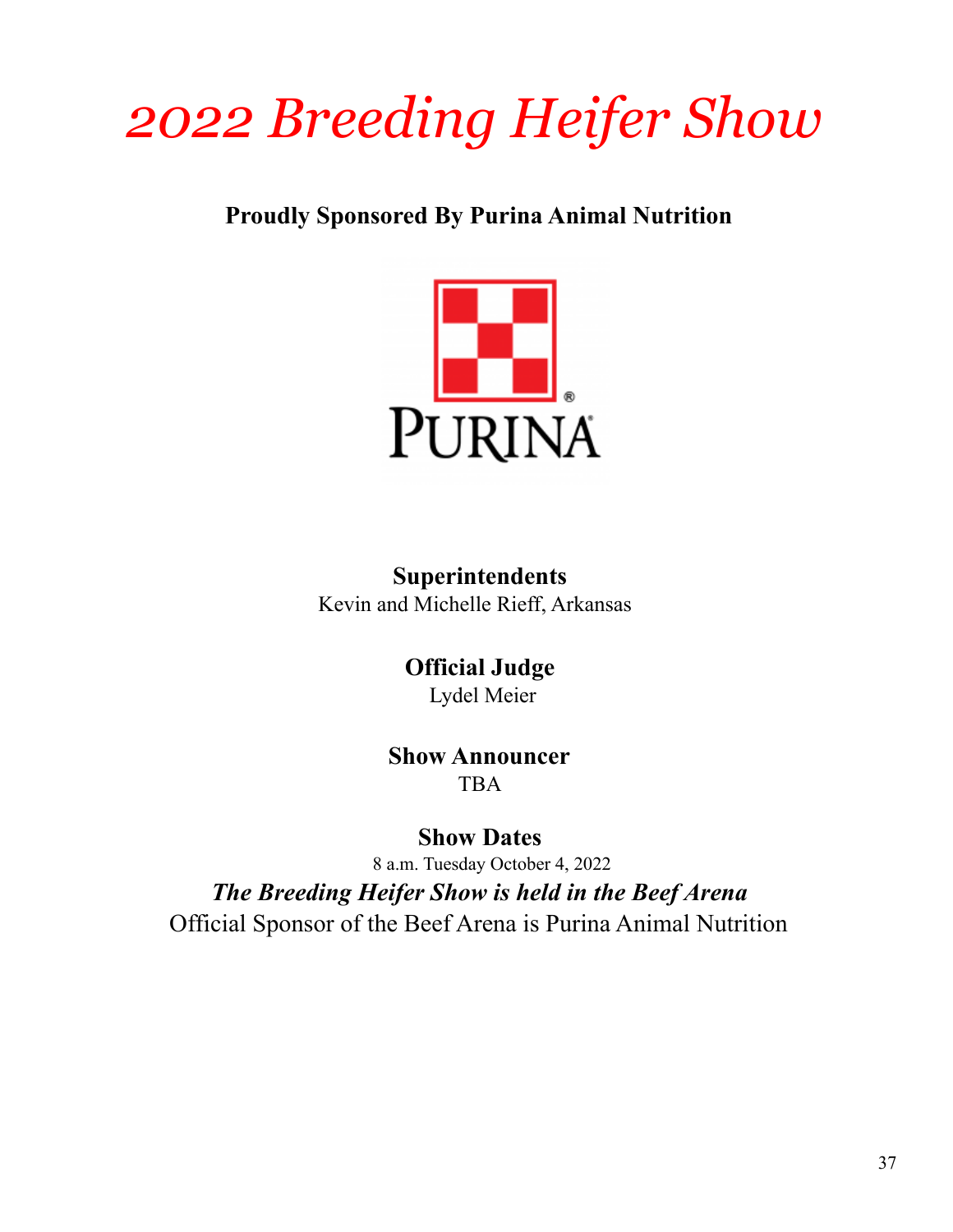## *Breeding Heifer Regulations*

**Entries:** Exhibitors will not have a limit on how many heifers can be shown. Heifer exhibitors may substitute another eligible animal up until the super late entry deadline.

### **Registration Papers:**

Every animal entered in the purebred breeding heifer show must have a pedigree issued by the respective breed organization and must be registered in the name of the junior exhibitor. All heifers without pedigrees must be shown in the commercial breeding heifer division. Heifers must be in the exhibitor's possession and papers in their name by July  $15<sup>th</sup>$ , 2022 to be eligible to show.

### **To Make a Breed:**

Heifer breeds having less than ten (10) will show in the AOB division or the American AOB Breed.

*Examples of American Breeds are Santa Gertrudis, Beefmaster and Brahman.*

The AOB division will be composed of all other heifer breeds having less than 10 head. The Champion and Reserve Champion out of each of these two divisions will compete for the honors of Top 5 Breeding Heifers

### **Generators:**

No generators can be operated inside the barns, but are allowed around the perimeter of the barns. No bucket heaters are allowed inside, or within 50 feet of barns.

#### **Fans:**

**AISLE FANS WILL NOT BE ALLOWED.** Only overhead fans, which are safely secured, will be allowed.

### **DNA Testing:**

The AYE and respective breed associations reserve the right to DNA test the heifers.

### **General Rules:**

The general rules and regulations published in the rules of the Arkansas Youth Expo will also apply to all heifer classes.

### **Age of Heifers**

No heifers older than October 1st 2020. No heifers younger than April 2022. No cow/calf pairs.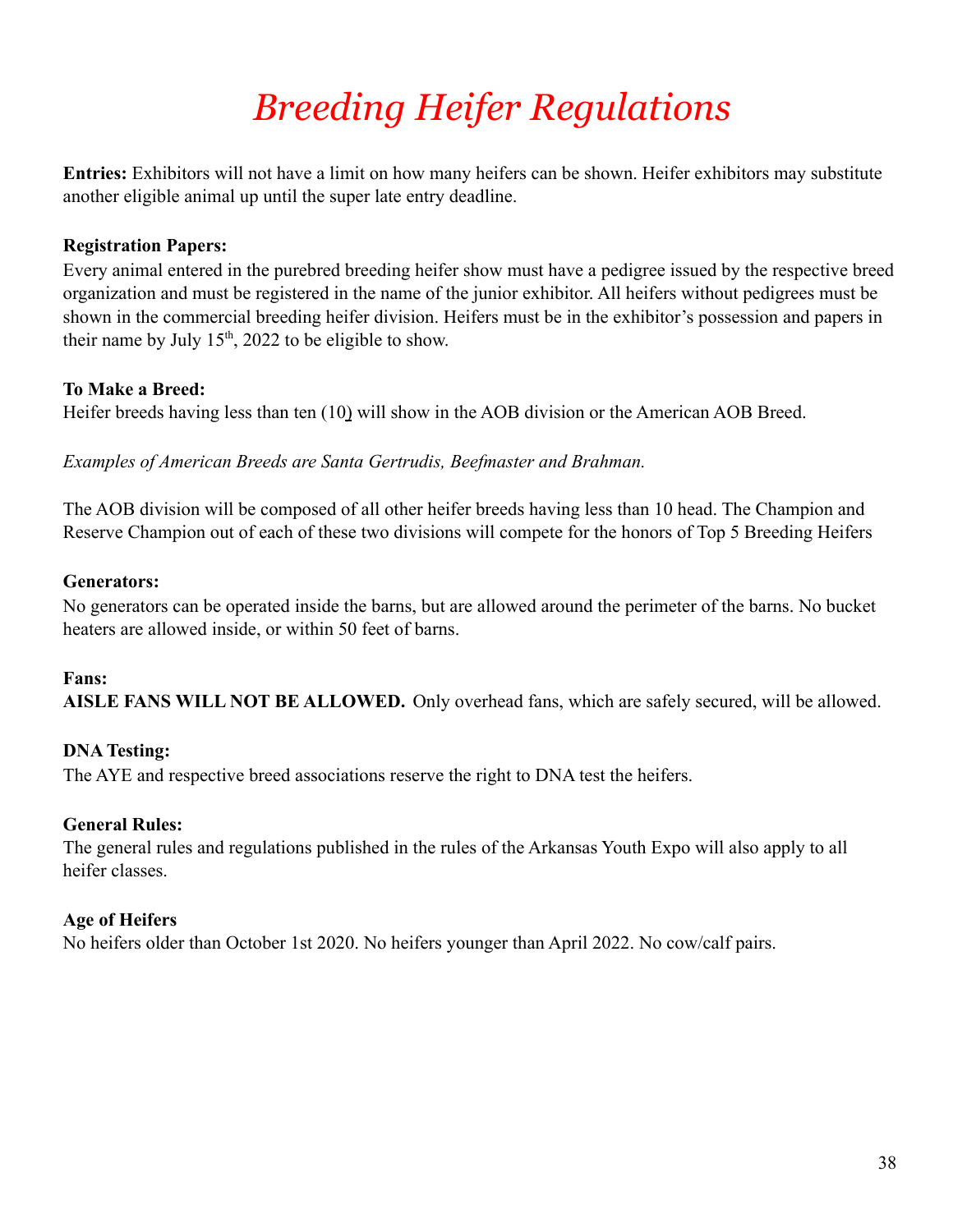### **2022 AYE Breeding Heifer Breeds: If any breeds have less than 10 head, they will be moved to the respective AOB Division:**

AOB American AOB Angus Brahman Brangus Braunvieh Charolais Charolais Composite Chianina ChiAngus Hereford Limousin Maine-Anjou Mainetainer Maine Angus Miniature Hereford Red Angus Santa Gertrudis Shorthorn ShorthornPlus Simmental Foundation Simmental American Commercial English Commercial Exotic Commercial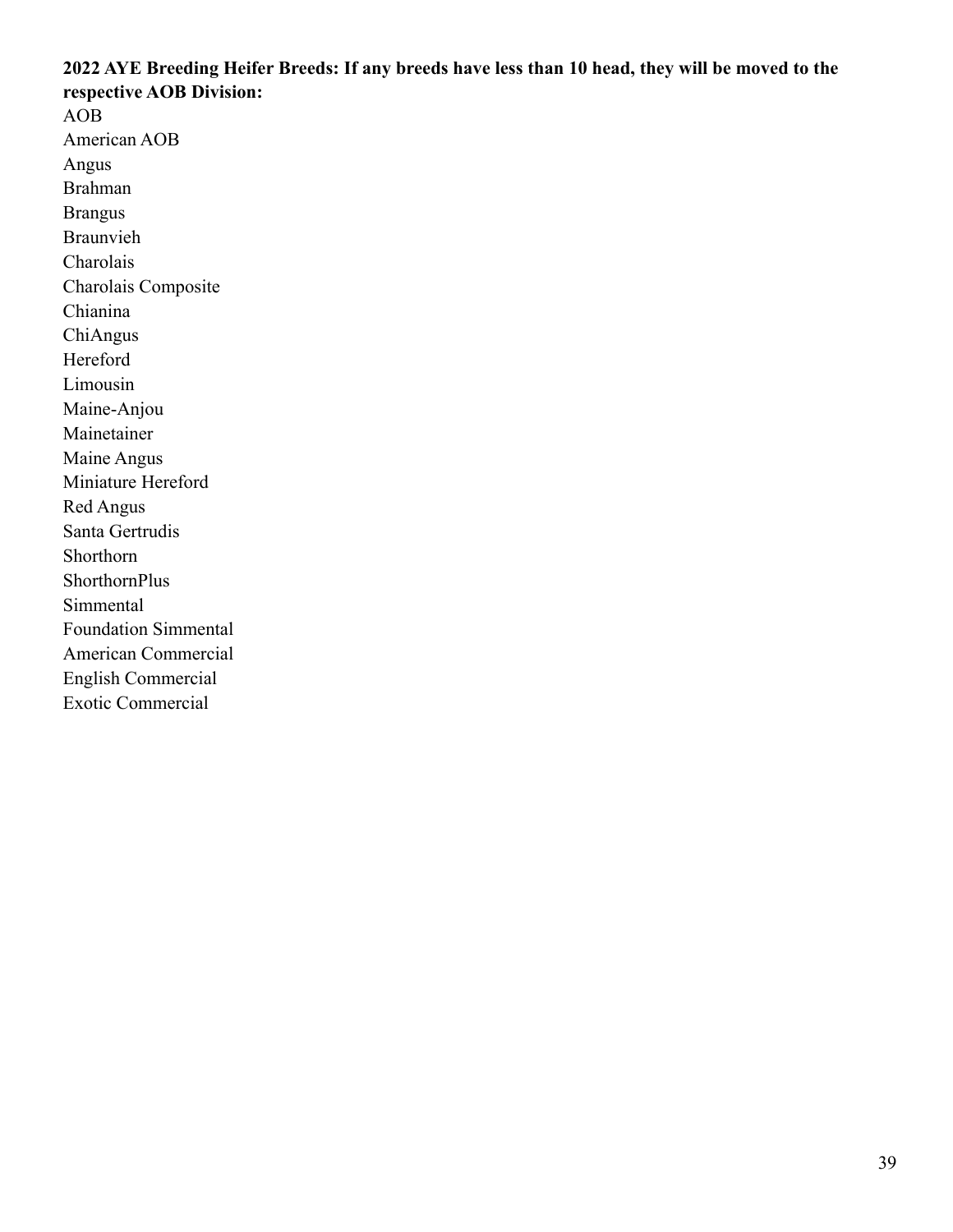## *2022 Cattle Showmanship*

**Proudly Sponsored By Sullivan Supply**



**Superintendents** Kevin and Michelle Rieff, Arkansas

> **Official Judge** TBA

**Show Announcer** John Boddicker, Missouri

**Show Dates** Monday October 3rd, 2022

*The Cattle Showmanship Contest is held in Beef Arena* Official Sponsor of the Beef Arena is Purina Animal Nutrition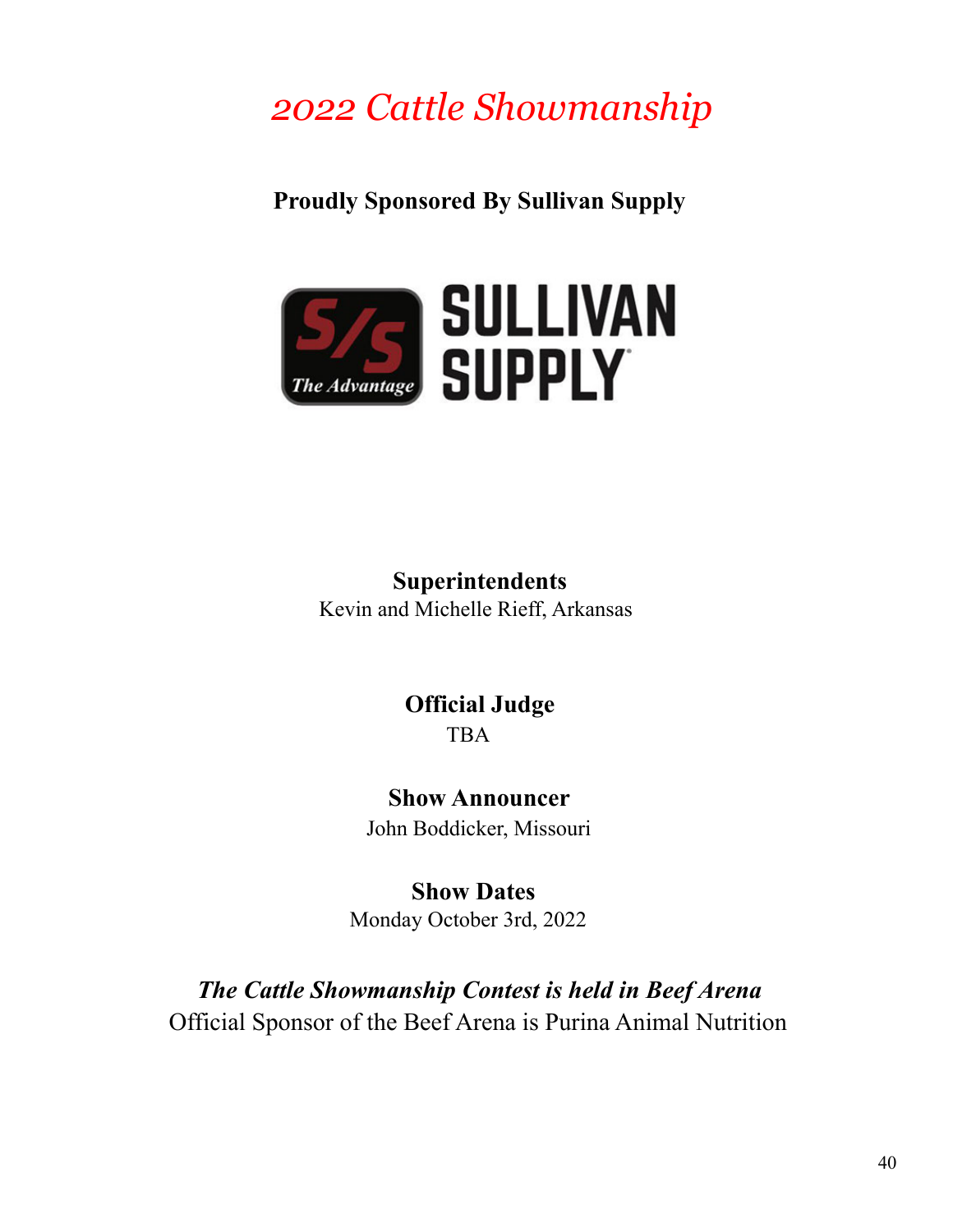## *Cattle Showmanship*

### **Cattle Showmanship:**

Any steer or heifer exhibitor is allowed to show in cattle showmanship. Only one animal per exhibitor in the showmanship competition.

### *Showmanship classes are as follows:*

Class 1 Ages 20-21 Class 2 Ages 18-19 Class 3 Ages 16-17 *Selection of Senior Champion and Reserve Senior Champion Showmen* Class 4 Ages 14-15 Class 5 Ages 12-13 Class 6 Ages 10-11 *Selection of Intermediate Champion and Reserve Intermediate Champion Showmen* Class 7 Ages 8-9 Class 8 Ages 6-7 Class 9 Ages 5 *Selection of Junior Champion and Reserve Junior Champion Showmen*

*Ages are as of October 5th, 2022. To participate in showmanship, each exhibitor must be entered in the show.*

### *Showmanship will begin with seniors and end with juniors.*

1. The judge will pull the number of exhibitors he deems acceptable to return to the finals for each division, in no particular order. Five will be chosen from each division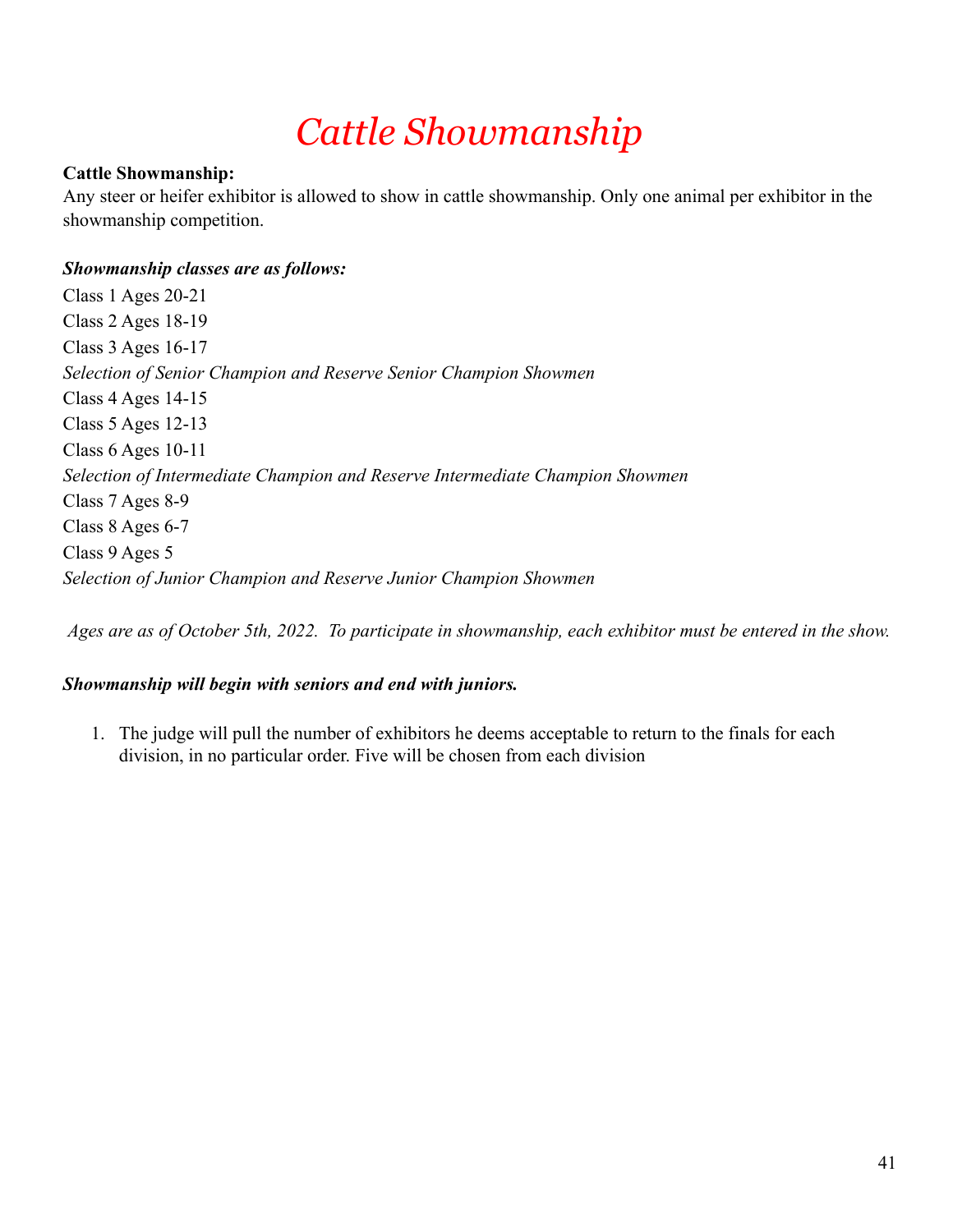## *2022 Agricultural Mechanics Contest*

**Show Dates** TBA

*The Ag Mechanics Contest is held in TBA* Official Sponsor of the is TBA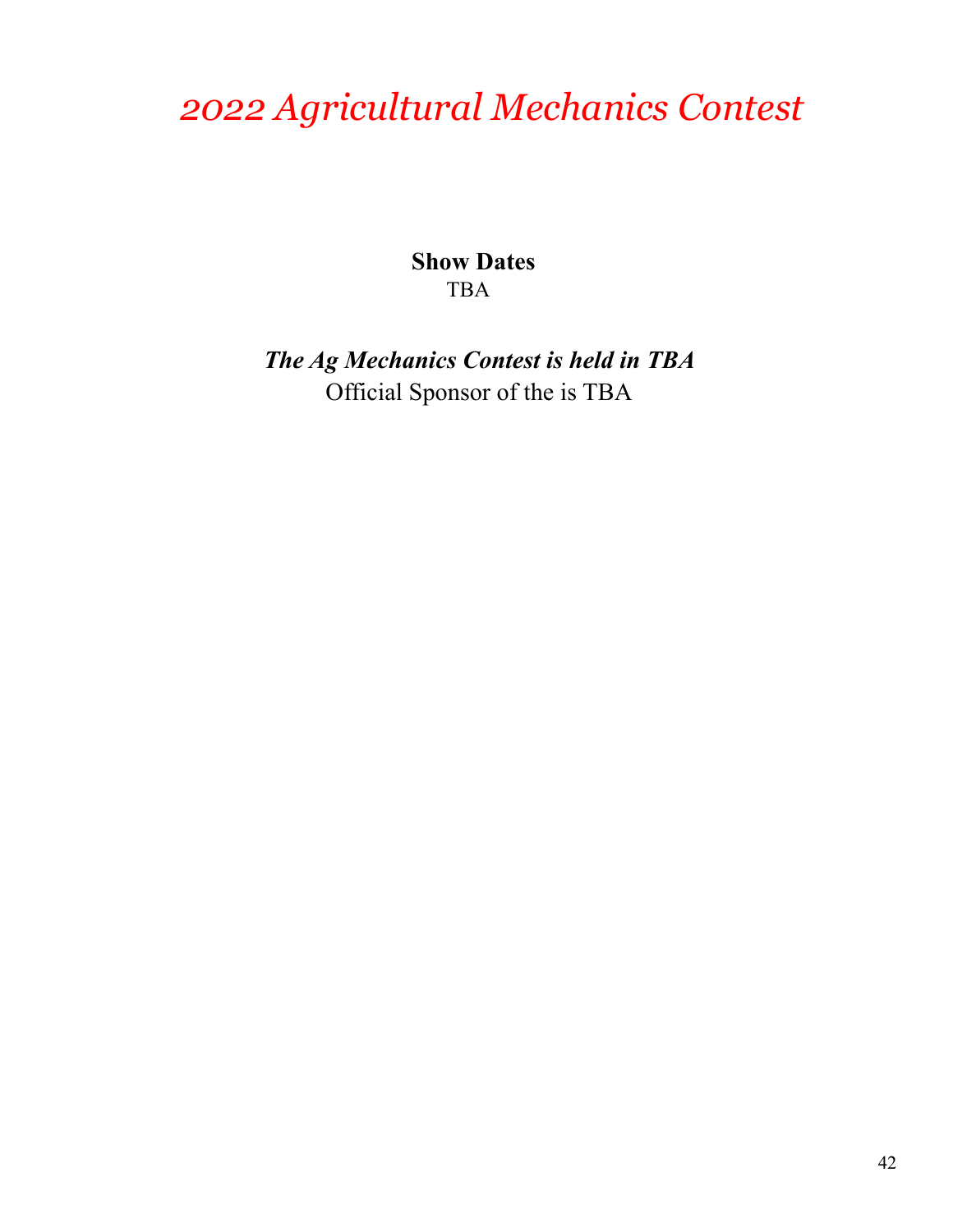## *Ag Mechanics Contest*

General Rules:

**Nominations:** There will be no nominations for the Ag Mechanics Competition.

**Eligibility:** Entries in this show are limited to Arkansas 4-H and FFA members. The projects must have been constructed by 4-H and FFA members.

a. A project may only be exhibited one (1) time at the Arkansas Youth Expo.

b. Any project that does not fit into one (1) of the stated classes will be deemed ineligible and disqualified by Show officials.

c. Projects may have been constructed by an individual or a group and may be individually or chapter-owned. All projects must be entered in the names of the exhibitors who participated in the planning and construction of the project.

d. Each exhibitor may enter six (6) individual projects; no more than one (1) per division. Each group of students may enter six (6) group projects; no more than one (1) entry per division.

e. Exhibitors may not enter both a group and an individual project per division; if a team project is entered, all individuals on the team would be the maxed for the division.

*Example: If a student is on a team with their club, they cannot enter an additional entry in the same division as their team entry.*

*If a club has a team in the division and another individual who is not on the team would like to enter into the same division, they can.*

f. A group of exhibitors shall not exceed four (4) students showing the project for a team.

g. Substitution of projects will not be allowed.

h. Exhibitors should be dressed appropriately and remain with their project during judging, official FFA or 4-H show attire is required, see general rules.

**Loss or Damage**: Every precaution will be taken to protect the projects entered; however, neither the Arkansas Youth Expo, it's staff, directors, superintendents nor judges will be responsible for any loss or damage to projects.

**Entries**: The entry fee is \$40. Entries must be made online through ShoWorks by July 31st. Late entries follow as with livestock: late entries submitted from August 5th are \$140 and all super late entries submitted up to AYE are \$240.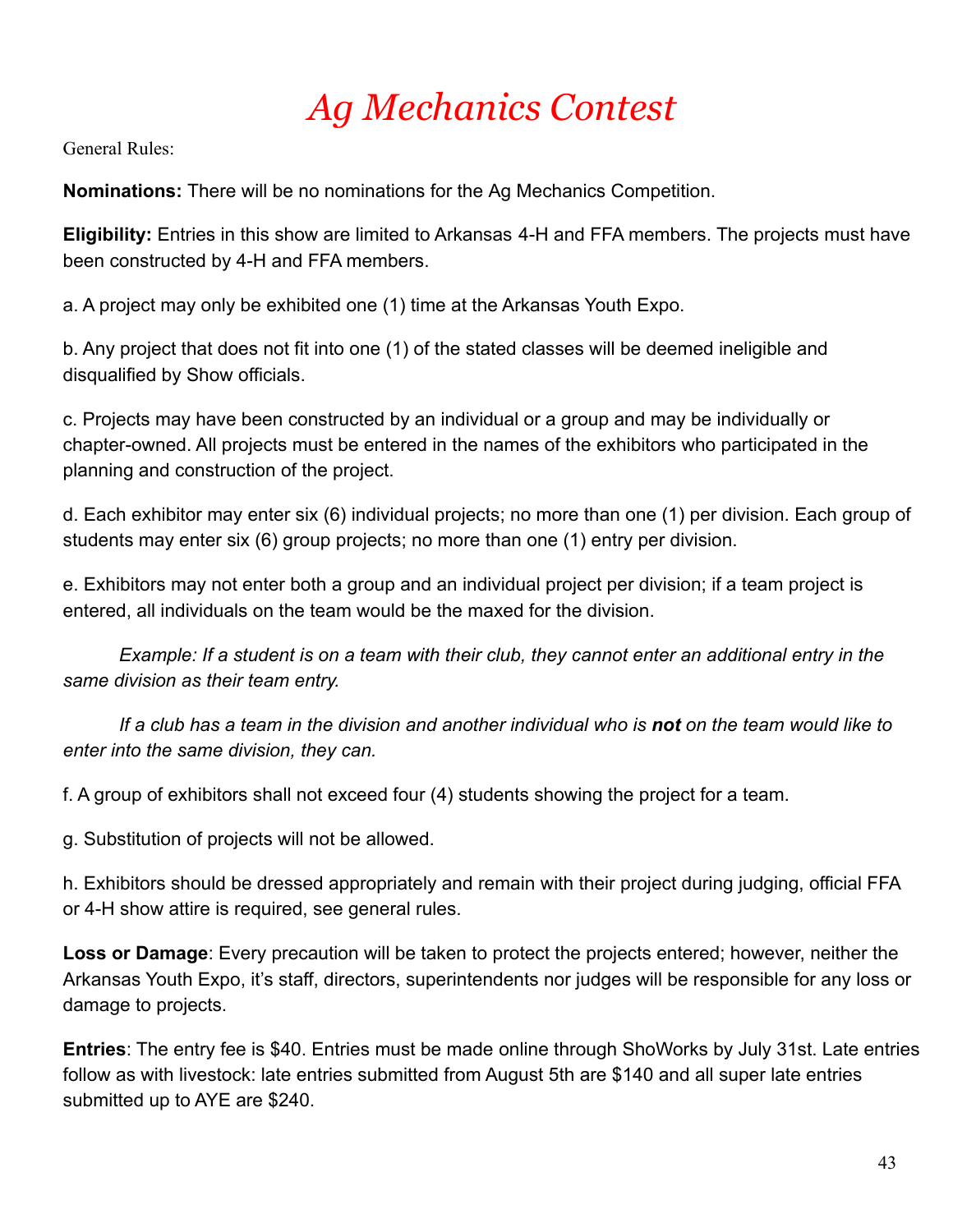### **Showmanship**

a. Exhibitors should be courteous and helpful to those viewing their project, including those exhibiting next to them. Exhibitors should not interfere with or shield those who are exhibiting next to them.

b. Exhibitors should be prepared to answer questions when their project is being judged. Knowledge of the project will be evaluated at that time. Exhibitors should be well informed on the project they are representing, but should not be boisterous or argumentative.

c. Exhibitors should make available any equipment that may be necessary to evaluate their project (flashlights, mat or creeper, square, tape, multi-meter, etc.). Exhibitors may be requested to hold measuring tape and assist the judge in making measurements on projects.

d. Teams should indicate to the judges which team member served as lead engineer and welder to better present information to the judges. All team members may present, but it is the responsibility of the team to clarify which team members worked on specific areas of the project.

e. All projects should be complete including finish. Any item, necessary for use of the project, must be a part of it (example: hinges and latches on gates and panels, lift pins, hydraulic hoses on tractor equipment, etc.), including documentation.

f. All projects must be painted or properly treated and must be clean and in a presentable condition, even though they may have been used. No touch up painting of ANY type will be allowed inside the exhibit area.

g. No electricity will be available for computers or other electronic devices. An effort will be made to provide electricity for projects requiring it for operation during judging only

### **Documentation of Project:**

1. Portfolio: The original (exhibitor drawn) plan or drawing, a bill of materials and photographs showing all phases of construction/restoration should be bound together via binder or folder. You may include an additional cover page but not required, and should also include a marketing flyer. Exhibitors may use their discretion on this part of the documentation but all of the above must be included. Use the checklist below

- 1A: Exhibitor-Drawn Plan
- 1B: Bill of Materials
- 1C: Up to 20 photographs of project construction

1D: Marketing Flyer (Details Below): Each team will develop an 8.5" by 11" one-sided flyer promoting and detailing the product. The flyer should be designed to be utilized as an advertisement and an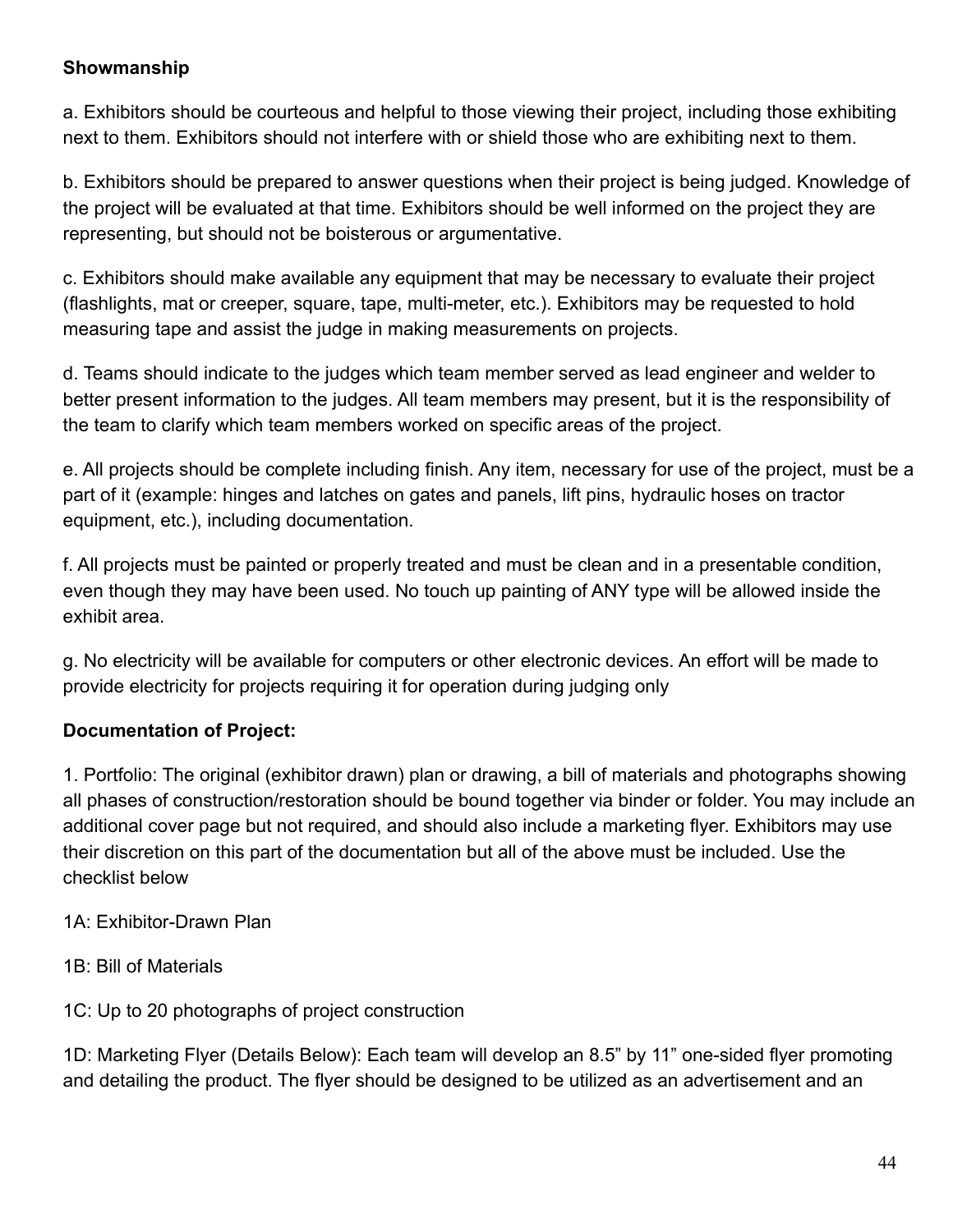overview of the product to be shared with customers. Please attach the hard copy to the back of the documentation portfolio

### **Safety on the Fairgrounds:**

a. General Safety – Appropriate and safe display stands must be provided for gates, panels and other projects that need support. Sharp edges and points, such as found on self-feeder roofs, bale movers, etc. are to be padded or covered as necessary to prevent injury. Flammable and/or combustible liquids shall not be used, stored or sprayed inside any building at any time. This shall include, but not limited to, enamel paints, thinners, reducers, gasoline or any other petroleum-based liquids. All liquids must be in properly labeled original containers. All compressed gas cylinders shall be properly secured. Hand wheels are to be removed. Protective caps installed and taped. No regulators or hoses are to be installed at any time.

b. Trailer Safety – All trailers and other equipment to be operated and/or transported on public roads are to be equipped with safety equipment specified in Arkansas Statutes. All towed equipment, regardless of standards, is to be equipped with safety chains. All three-point hitch and power take off (PTO) operated equipment are to meet current ASABE Safety and dimension standards.

c. Electrical Safety – All 120 VAC and higher electrical plugs and receptacles must be grounded. Ground Fault Circuit Interrupters (GFCI) shall be required for all 120 VAC receptacles. All electrical connections are to be protected in appropriate indoor or outdoor rated enclosures.

d. Projects with Engines – There is to be no more than five (5) gallons of fuel in any fuel tank. Fuel cap taped closed and secure against tampering. Disconnect all batteries. No vehicle and/or equipment refueling inside any building.

### **Criteria Points:**

| Total: 150 points |  |
|-------------------|--|

Failure to provide all required documentation and information will result in docked points.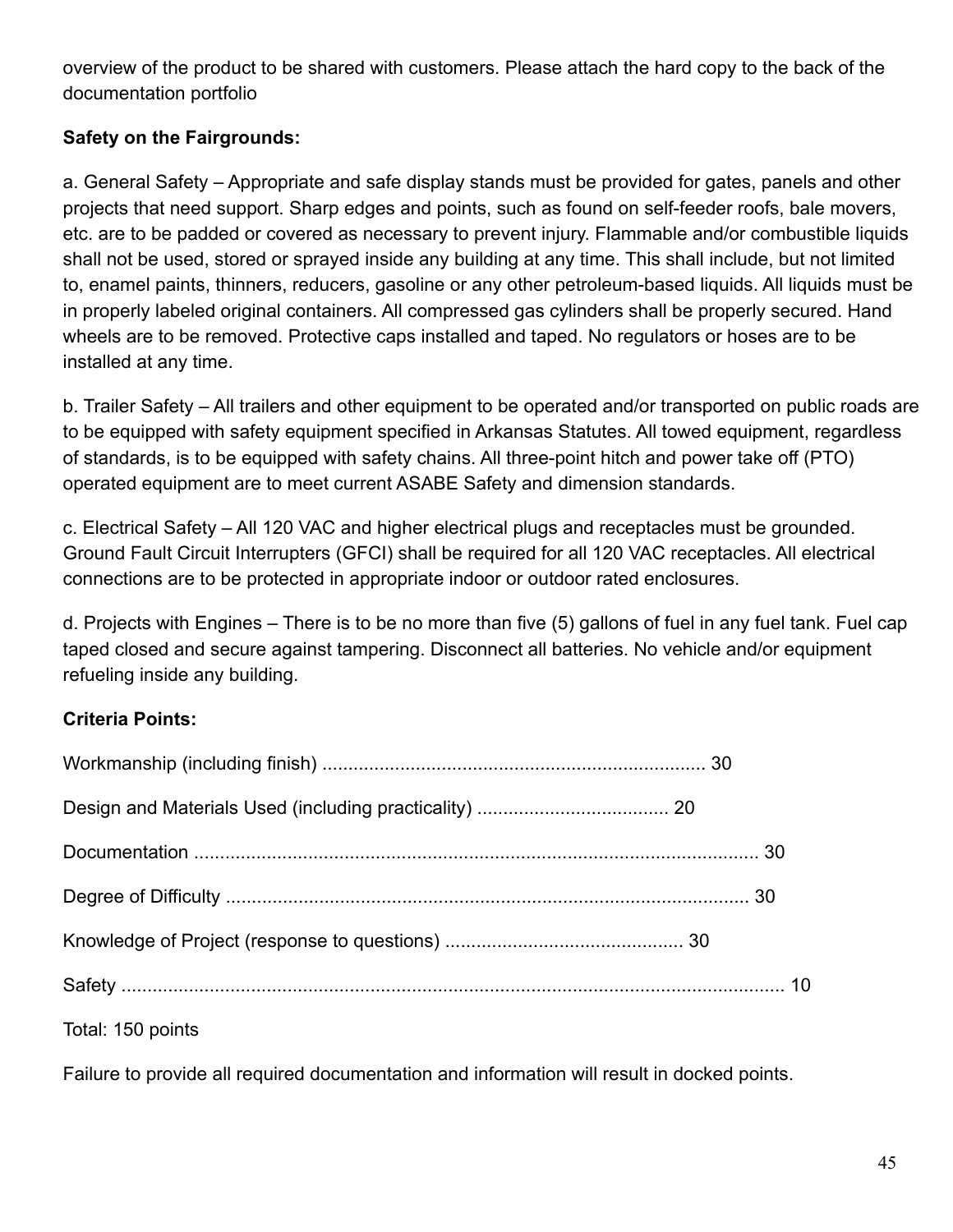## *Ag Mechanics Classification*

### **Division 1 - Agriculture Machinery & Equipment**

- 1. Tractor Mounted and/or Pulled Equipment
- 2. Shop Tables
- 3. Other Shop Equipment
- 4. Truck and/or Tractor Accessories

### **Division 2 - Livestock Equipment Division**

- 5. Gates, Panels and etc.
- 6. Chutes and Head Gates (all types squeeze chutes, trim chutes, loading chutes and etc.)
- 7. Other Livestock Handling Equipment (blocking tables, hoof trimming tables, crates and etc.)

8. Livestock Feeding/Watering Equipment (creep feeders, hay feeders, mineral feeders, combo feeders and etc.)

### **Division 3 - Outdoor Recreation & Convenience Division**

- 9. Stationary Smokers
- 10. Fryers, Fire Pits and etc.

11. Trailer Mounted Cookers (Trailer must meet ARDOT regulations)

12. Other Yard Conveniences (fire wood racks, picnic tables, porch swings, lawn chairs) (No indoor furniture items)

### **Division 4 - Wildlife Equipment Division**

- 13. Feeding/Watering Equipment
- 14. Traps and Capture Devices
- 15. Stands, Blinds, Observation Towers, Other Wildlife Equipment (drop chutes, working boxes, etc.)

#### **Division 5 - Trailers Division**

16. Single Axle Bumper Pull Utility Trailers (all lengths)